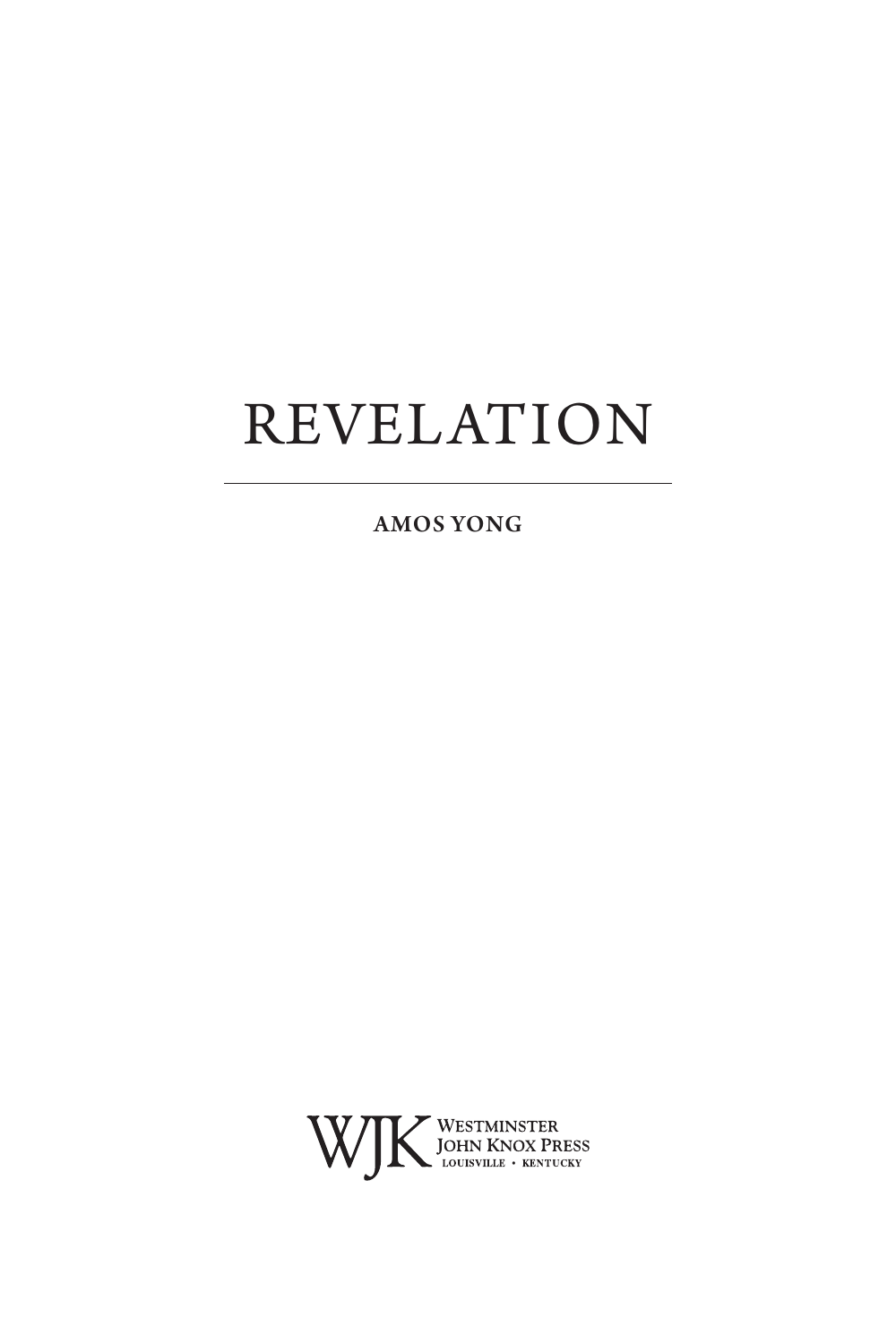# BELIEF

*A Theological Commentary on the Bible*

general editors

*Amy Plantinga Pauw William C. Placher*†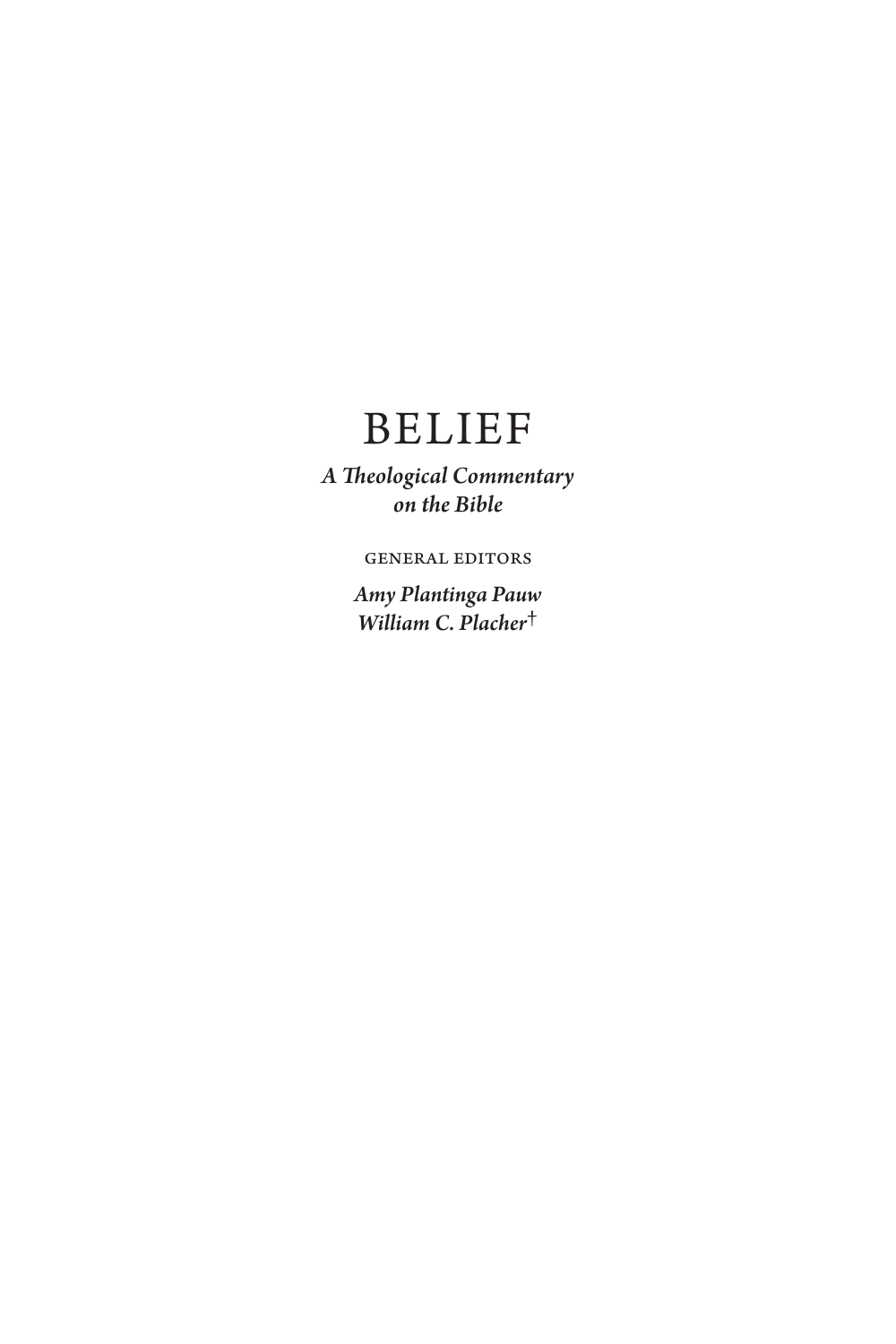# *Contents*

| Publisher's Note                                                    | xiii      |
|---------------------------------------------------------------------|-----------|
| Series Introduction by William C. Placher<br>and Amy Plantinga Pauw | <b>XV</b> |
| Preface                                                             | xix       |
| Introduction: Why Revelation? Why Now?                              |           |
| Outline of the Book                                                 | 23        |

#### **COMMENTARY**

| $1:1-9$     | Apocalypse: Then and Now                                                                                                  | 25       |
|-------------|---------------------------------------------------------------------------------------------------------------------------|----------|
| $1:10 - 20$ | The Revelation of Jesus Christ: Encouragement<br>to the Churches in the Spirit                                            | 32       |
|             | Excursus A: The Seven Churches (Chapters 2-3)                                                                             | 37       |
| $2:1 - 7$   | Ephesus: (No) Rest for the Weary? Renewing<br><b>Our First Love</b><br>Further Reflections: The Call to Repentance        | 42<br>44 |
| $2:8-11$    | <b>Smyrna: Pressured on Every Side? Living in</b><br>the Light of Death<br>Further Reflections: Being Faithful unto Death | 48<br>51 |
| $2:12-17$   | Pergamum: Divided Within? Disambiguating<br>the Faith<br>Further Reflections: Allegiance to the Name                      | 53       |
|             | of Jesus                                                                                                                  | 56       |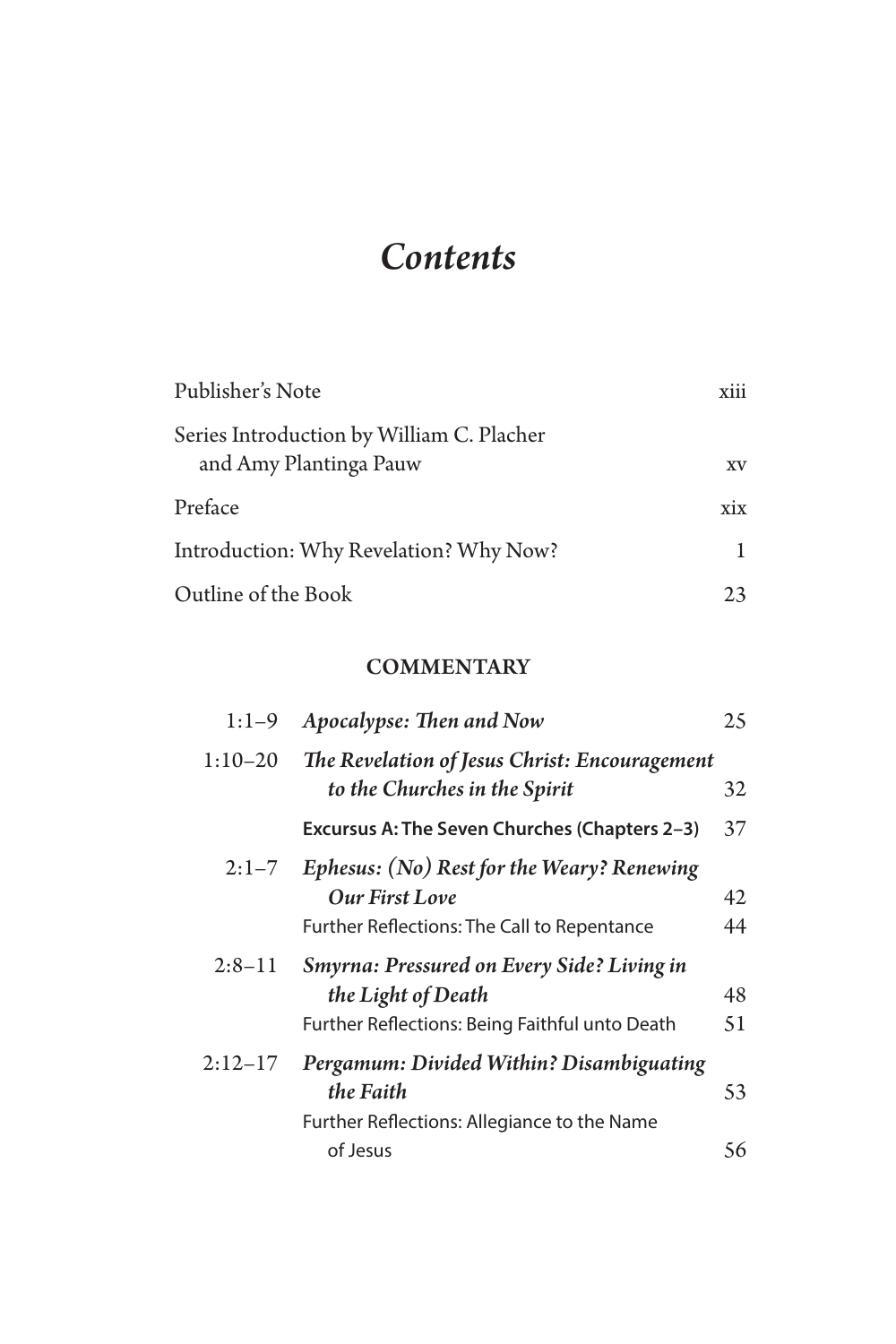| $2:18-29$   | Thyatira: Beguiled by the "Deep Things of<br>Satan"? Discerning Faith on the                                                                |          |
|-------------|---------------------------------------------------------------------------------------------------------------------------------------------|----------|
|             | (Gendered) Margins<br>Further Reflections: Listening to the Spirit amid                                                                     | 59       |
|             | <b>Shifting Margins</b>                                                                                                                     | 63       |
| $3:1-6$     | Sardis: Can the Dead Live? Awakening by the<br>(Seven) Spirit(s)<br>Further Reflections: Cultural Accommodation and<br>Following the Spirit | 66<br>69 |
| $3:7-13$    | Philadelphia: Little Power, Worldwide                                                                                                       |          |
|             | <b>Witness? Enduring through the Promises</b><br>Further Reflections: Countercultural Assurances                                            | 71       |
|             | for "the End"                                                                                                                               | 75       |
| $3:14 - 22$ | Laodicea: Prosperity and the Absence of Jesus?                                                                                              |          |
|             | Paying the Price of Affluence<br>Further Reflections: The Cost of Wealth                                                                    | 77<br>80 |
| $4:1-11$    | Around the Heavenly Throne: Invitation to                                                                                                   |          |
|             | Worship                                                                                                                                     | 83       |
|             | Further Reflections: Let Us Worship God                                                                                                     | 86       |
| $5:1-14$    | The Lamb and the Scroll: Preparing for/<br>amid the Storm                                                                                   | 88       |
|             | Further Reflections: Pathways through the Tempest                                                                                           | 91       |
|             | <b>Excursus B: Seven Seals-Trumpets-Bowls</b><br>(Chapters 6-16)                                                                            | 94       |
| $6:1 - 8$   | The First Four Seals and the Four Horsemen:                                                                                                 |          |
|             | <b>Unveiling a Broken Creation</b>                                                                                                          | 98       |
|             | Further Reflections: Laying Bare the Human<br>Condition                                                                                     | 102      |
| $6:9 - 17$  | Under the Heavenly Altar and among the Caves                                                                                                |          |
|             | and Mountains: Can I Get a Witness?                                                                                                         | 104      |
|             | Further Reflections: Multivocal and Messianic<br>Testifyn'                                                                                  | 107      |
| $7:1 - 17$  | 144,000 and the Great Multitude: Standing                                                                                                   |          |
|             | (Out) in the Crowd?                                                                                                                         | 110      |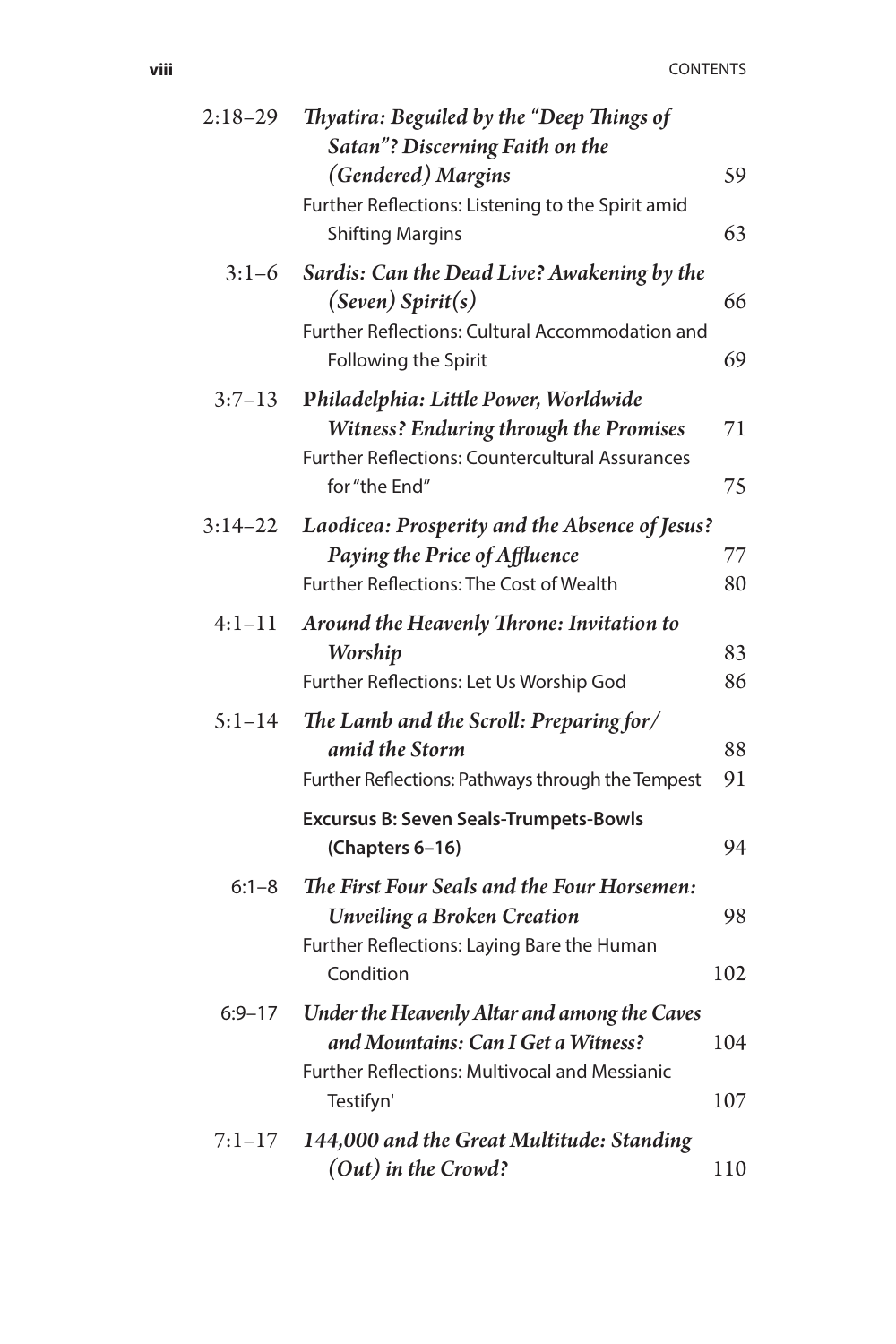|             | Further Reflections: The Multitude on the Way to<br>God's Reign                                                                                                              | 113        |
|-------------|------------------------------------------------------------------------------------------------------------------------------------------------------------------------------|------------|
| $8:1 - 5$   | Silence in Heaven, Trumpets for Earth: How<br>Then Should We Pray?<br>Further Reflections: Contemplative Prayer                                                              | 116<br>119 |
| $8:6 - 13$  | The First Four Trumpets Blowing: What Can/<br><b>Should Be Done about Global Warming?</b><br>Further Reflections: Stewards of Creation                                       | 121<br>123 |
| $9:1-12$    | The First Woe and the Torture-Stinging<br>Locusts: Existing in the Shadow of<br>Abaddon/Apollyon<br>Further Reflections: Discerning and Confronting<br><b>Demonic Forces</b> | 125<br>128 |
| $9:13 - 21$ | The Second Woe and the Plague-Spewing<br>Hordes: Deliverance from Encroaching<br>Death<br>Further Reflections: The Generations of the World<br>under the Demonic Spell       | 130<br>133 |
| $10:1 - 11$ | Eating the (Little) Scroll: Commissioning for<br>a Prophetic Vocation<br>Further Reflections: The Prophetic Call and Its<br><b>Hazards</b>                                   | 135<br>138 |
| $11:1 - 14$ | Prophesying at the Ends of the Earth:<br><b>Completing the Prophetic Witness</b><br>Further Reflections: The (Eternal) Implications of<br>Our Testimony                      | 141<br>144 |
| $11:15-19$  | Worship at the Sound of the Seventh Trumpet:<br>Singing in the Polis as in Heaven?<br>Further Reflections: The Redemptive Work of<br>Earthly Worship                         | 146<br>149 |
|             | Excursus C: Between the Trumpets and the<br>Outpouring of the Bowls (Chapters 12-14)                                                                                         | 151        |
| $12:1 - 18$ | The Woman, the Dragon, and Us: Wondering<br>When and How This War Will End?                                                                                                  | 154        |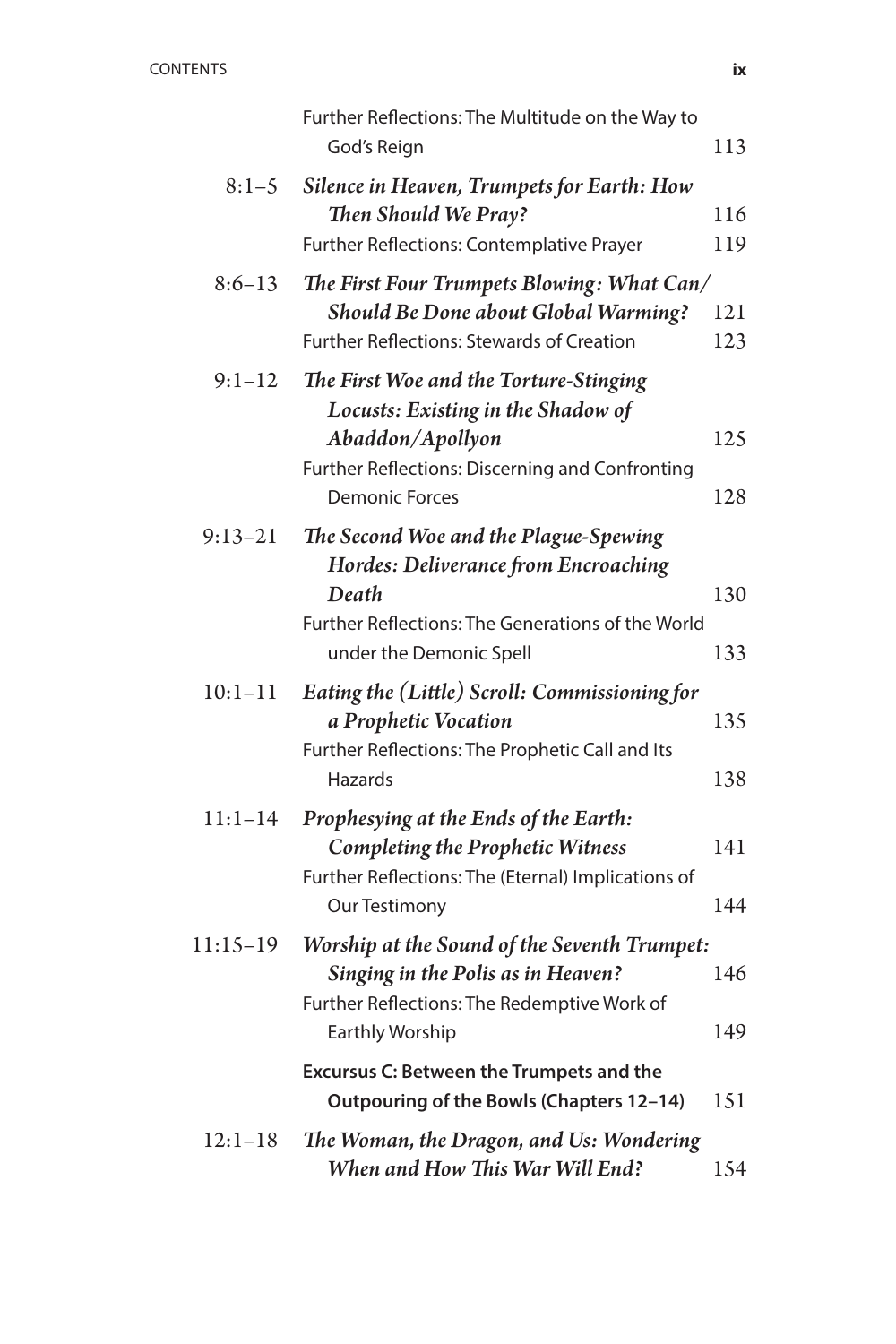|              | Further Reflections: Spiritual Warfare                                                                                                          | 158        |
|--------------|-------------------------------------------------------------------------------------------------------------------------------------------------|------------|
| $13:1 - 10$  | The Beast out of the Sea: (Nonviolently)<br><b>Resisting the Politics of Evil</b><br>Further Reflections: Faithful Citizenship                  | 160<br>164 |
| $13:11 - 18$ | The Beast out of the Earth: Calculating<br>(within) the Global Economy<br>Further Reflections: The Almighty Dollar?                             | 167<br>170 |
| $14:1-5$     | The Lamb and the 144,000: Being Set Apart<br>as the Redeemed<br>Further Reflections: Singing and Living the Truth                               | 173<br>176 |
| $14:6 - 20$  | Seven Angelic Messages-Signs: Apocalyptic<br>Living in the Spirit<br>Further Reflections: Confronting Death                                     | 178<br>183 |
| $15:1 - 8$   | The End, as at the Beginning: Replaying the<br><b>Song of Moses</b><br>Further Reflections: Singing the Song of Moses<br>and the Lamb           | 185<br>190 |
| $16:1 - 21$  | The Seven Bowls of Judgment: Staying Awake<br>through the Night<br>Further Reflections: Being Vigilant                                          | 192<br>197 |
|              | Excursus D: The Fall of Babylon and the Arrival of<br>the New Jerusalem (Chapters 17:1-22:5)                                                    | 199        |
| $17:1 - 18$  | The Mystery of Babylon Exposed: Wising Up<br>in the Beastly Cosmopolis<br>Further Reflections: Beckoning with Our Own<br><b>Imperial Desire</b> | 205<br>210 |
| $18:1 - 24$  | The Judgment of Babylon Enacted:<br><b>Constructing a Counter-Imperial</b>                                                                      | 212        |
|              | Economy?<br>Further Reflections: A Countercultural Solidarity                                                                                   | 215        |
| $19:1 - 10$  | "Hallelujah!" Dressing for the Final<br>Celebration<br>Further Reflections: Worship God!                                                        | 218<br>221 |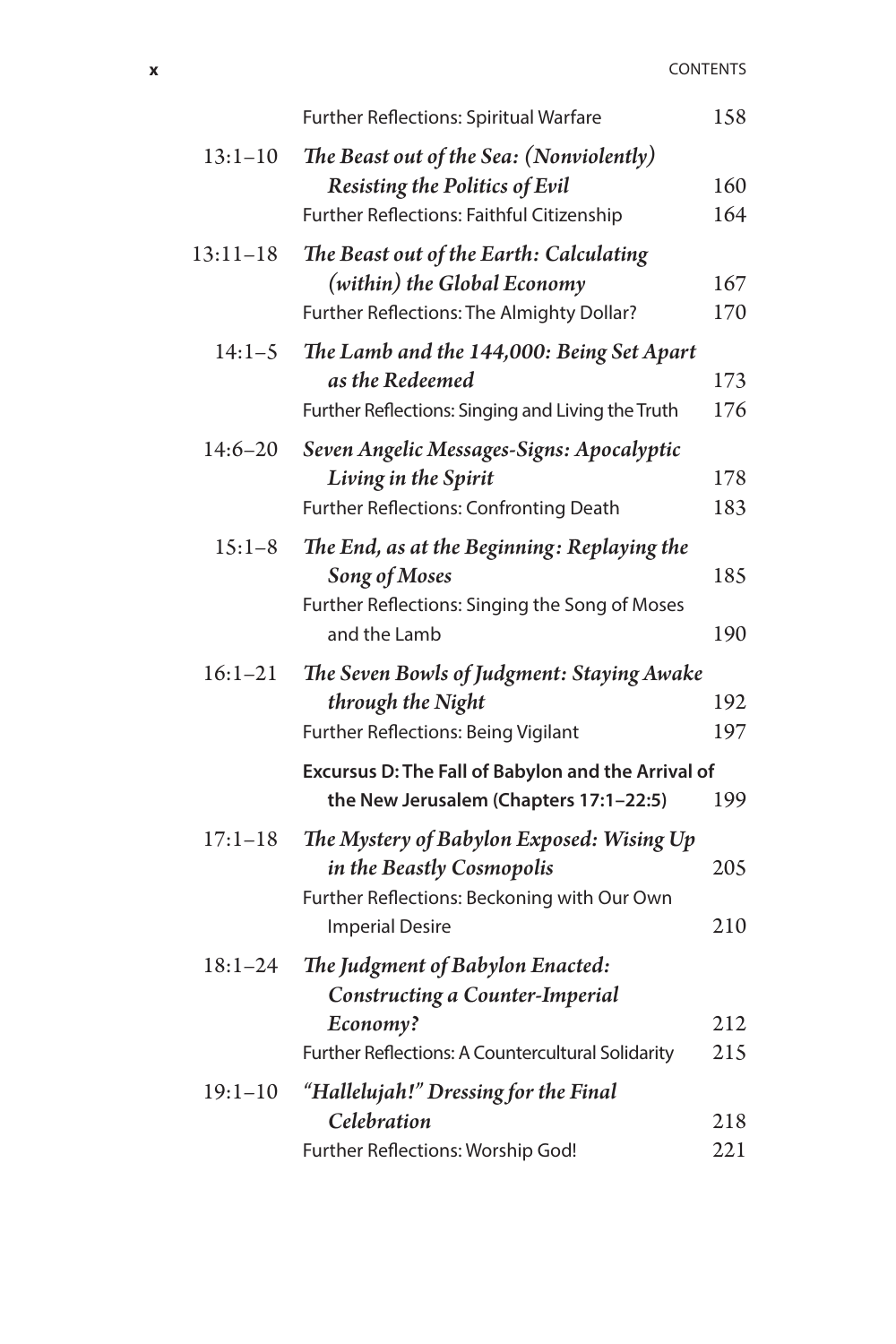| $19:11 - 21$                    | The Armies of the White Horse and of the            |     |
|---------------------------------|-----------------------------------------------------|-----|
|                                 | <b>Beast: Cooking Up the Great Supper</b>           | 224 |
|                                 | Further Reflections: Weapons of the Betrothed       | 228 |
| $20:1-10$                       | Millennial Discipleship: Forging the                |     |
|                                 | Lake of Fire                                        | 230 |
|                                 | Further Reflections: Living in the Interim          | 234 |
| $20:11-15$                      | The Great White Throne: Writing the Books           |     |
|                                 | of Judgment                                         | 237 |
|                                 | Further Reflections: How to Preach Hell and         |     |
|                                 | Who To                                              | 240 |
| $21:1-8$                        | The New Heaven and New Earth: Realizing             |     |
|                                 | the Divine Presence                                 | 242 |
|                                 | Further Reflections: Working for the Healing of All | 247 |
| $21:9-21$                       | The New Jerusalem: Forming Heaven on                |     |
|                                 | Earth                                               | 249 |
|                                 | Further Reflections: Reorganizing Margins and       |     |
|                                 | Centers                                             | 253 |
| 21:22-22:5                      | The Edenic City and the Nations: Being              |     |
|                                 | Drawn into Communion with God                       | 255 |
|                                 | <b>Further Reflections: Redeeming Diversity</b>     | 260 |
| $22:6 - 17$                     | The Spirit and the Bride Say, "Come":               |     |
|                                 | <b>Welcoming the World</b>                          | 262 |
|                                 | Further Reflections: An Open Invitation             | 268 |
|                                 | Final Thoughts: 22:18-21 and Beyond                 | 269 |
| Bibliography                    |                                                     | 279 |
| <b>Index of Ancient Sources</b> |                                                     | 299 |
| Index of Subjects               |                                                     | 309 |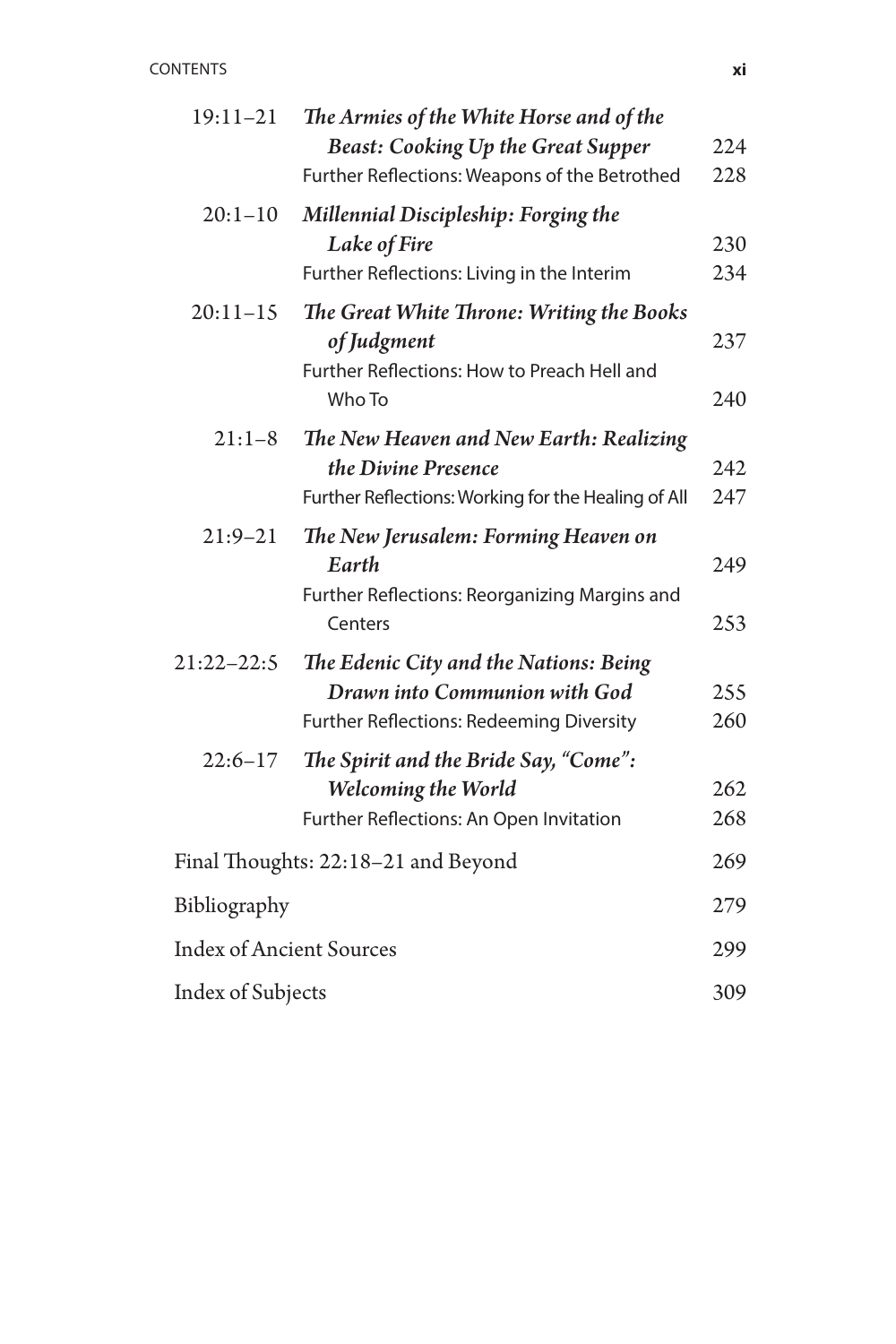### *Publisher's Note*

William C. Placher worked with Amy Plantinga Pauw as a general editor for this series until his untimely death in November 2008. Bill brought great energy and vision to the series and was instrumental in defining and articulating its distinctive approach and in securing theologians to write for it. Bill's own commentary for the series was the last thing he wrote, and Westminster John Knox Press dedicates the entire series to his memory with affection and gratitude.

William C. Placher, LaFollette Distinguished Professor in Humanities at Wabash College, spent thirty-four years as one of Wabash College's most popular teachers. A summa cum laude graduate of Wabash in 1970, he earned his master's degree in philosophy in 1974 and his PhD in 1975, both from Yale University. In 2002 the American Academy of Religion honored him with the Excellence in Teaching Award. Placher was also the author of thirteen books, including *A History of Christian Theology*, *The Triune God*, *The Domestication of Transcendence*, *Jesus the Savior*, *Narratives of a Vulnerable God*, and *Unapologetic Theology*. He also edited the volume *Essentials of Christian Theology*, which was named as one of 2004's most outstanding books by both *The Christian Century* and *Christianity Today* magazines.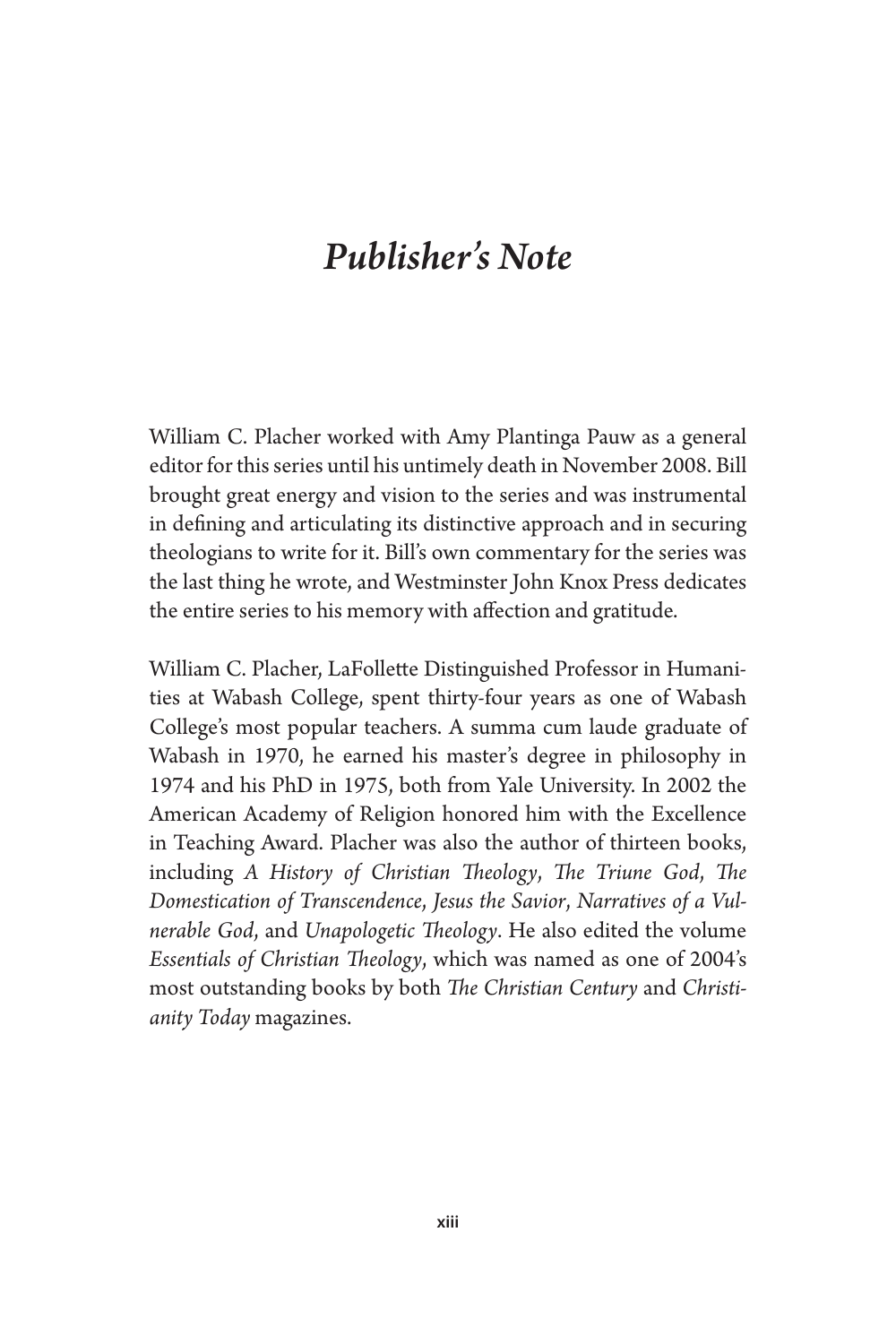### *Series Introduction*

*Belief: A Theological Commentary on the Bible* is a series from Westminster John Knox Press featuring biblical commentaries written by theologians. The writers of this series share Karl Barth's concern that, insofar as their usefulness to pastors goes, most modern commentaries are "no commentary at all, but merely the first step toward a commentary." Historical-critical approaches to Scripture rule out some readings and commend others, but such methods only begin to help theological reflection and the preaching of the Word. By themselves, they do not convey the powerful sense of God's merciful presence that calls Christians to repentance and praise; they do not bring the church fully forward in the life of discipleship. It is to such tasks that theologians are called.

For several generations, however, professional theologians in North America and Europe have not been writing commentaries on the Christian Scriptures. The specialization of professional disciplines and the expectations of theological academies about the kind of writing that theologians should do, as well as many of the directions in which contemporary theology itself has gone, have contributed to this dearth of theological commentaries. This is a relatively new phenomenon; until the last century or two, the church's great theologians also routinely saw themselves as biblical interpreters. The gap between the fields is a loss for both the church and the discipline of theology itself. By inviting forty contemporary theologians to wrestle deeply with particular texts of Scripture, the editors of this series hope not only to provide new theological resources for the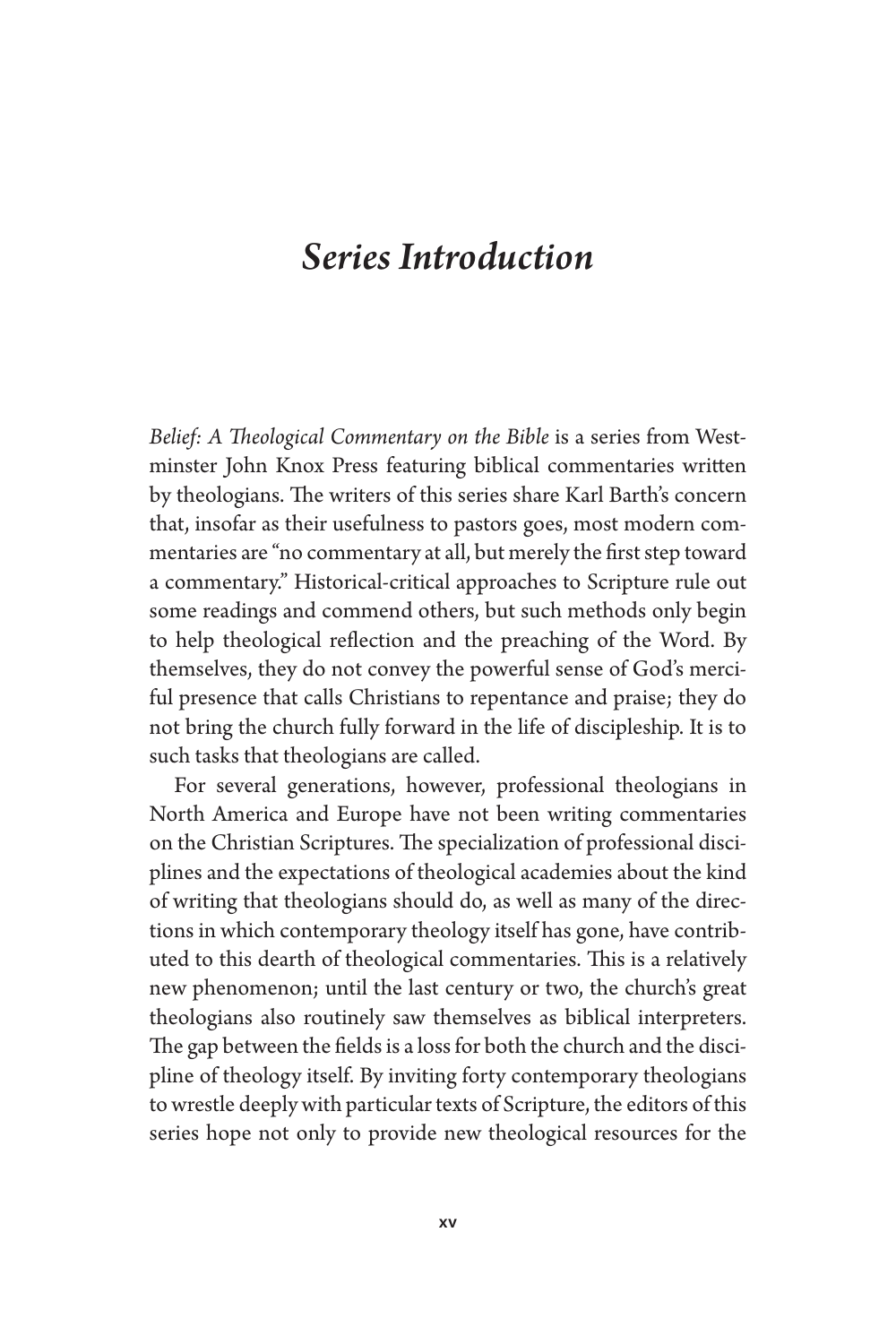church but also to encourage all theologians to pay more attention to Scripture and the life of the church in their writings.

We are grateful to the Louisville Institute, which provided funding for a consultation in June 2007. We invited theologians, pastors, and biblical scholars to join us in a conversation about what this series could contribute to the life of the church. The time was provocative, and the results were rich. Much of the series' shape owes to the insights of these skilled and faithful interpreters, who sought to describe a way to write a commentary that served the theological needs of the church and its pastors with relevance, historical accuracy, and theological depth. The passion of these participants guided us in creating this series and lives on in the volumes.

As theologians, the authors will be interested much less in the matters of form, authorship, historical setting, social context, and philology—the very issues that are often of primary concern to critical biblical scholars. Instead, this series' authors will seek to explain the theological importance of the texts for the church today, using biblical scholarship as needed for such explication but without any attempt to cover all of the topics of the usual modern biblical commentary. This thirty-six-volume series will provide passage-bypassage commentary on all the books of the Protestant biblical canon, with more extensive attention given to passages of particular theological significance.

The authors' chief dialogue will be with the church's creeds, practices, and hymns; with the history of faithful interpretation and use of the Scriptures; with the categories and concepts of theology; and with contemporary culture in both "high" and popular forms. Each volume will begin with a discussion of *why* the church needs this book and why we need it *now,* in order to ground all of the commentary in contemporary relevance. Throughout each volume, text boxes will highlight the voices of ancient and modern interpreters from the global communities of faith, and occasional essays will allow deeper reflection on the key theological concepts of these biblical books.

The authors of this commentary series are theologians of the church who embrace a variety of confessional and theological perspectives. The group of authors assembled for this series represents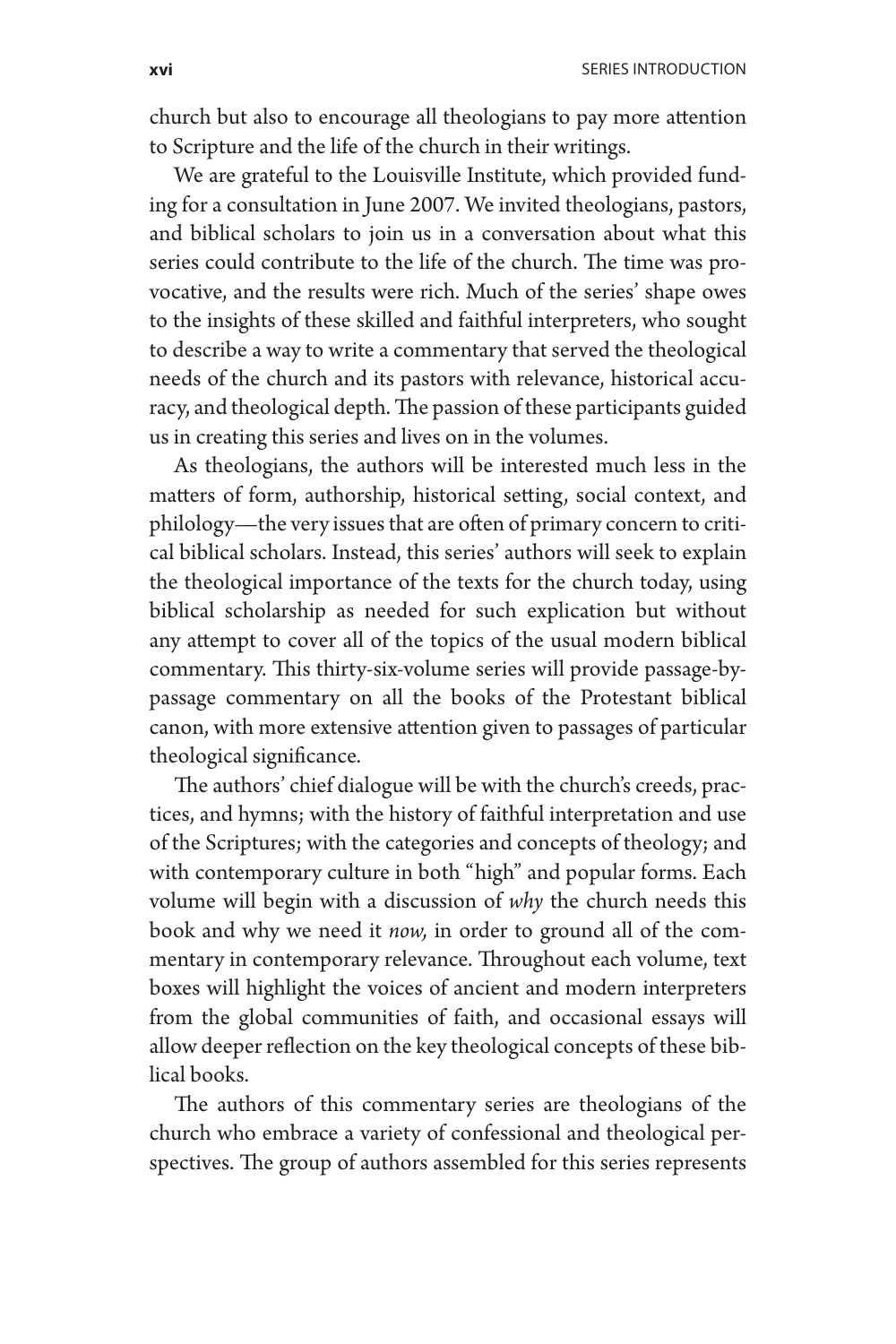more diversity of race, ethnicity, and gender than most other commentary series. They approach the larger Christian tradition with a critical respect, seeking to reclaim its riches and at the same time to acknowledge its shortcomings. The authors also aim to make available to readers a wide range of contemporary theological voices from many parts of the world. While it does recover an older genre of writing, this series is not an attempt to retrieve some idealized past. These commentaries have learned from tradition, but they are most importantly commentaries for today. The authors share the conviction that their work will be more contemporary, more faithful, and more radical, to the extent that it is more biblical, honestly wrestling with the texts of the Scriptures.

> William C. Placher Amy Plantinga Pauw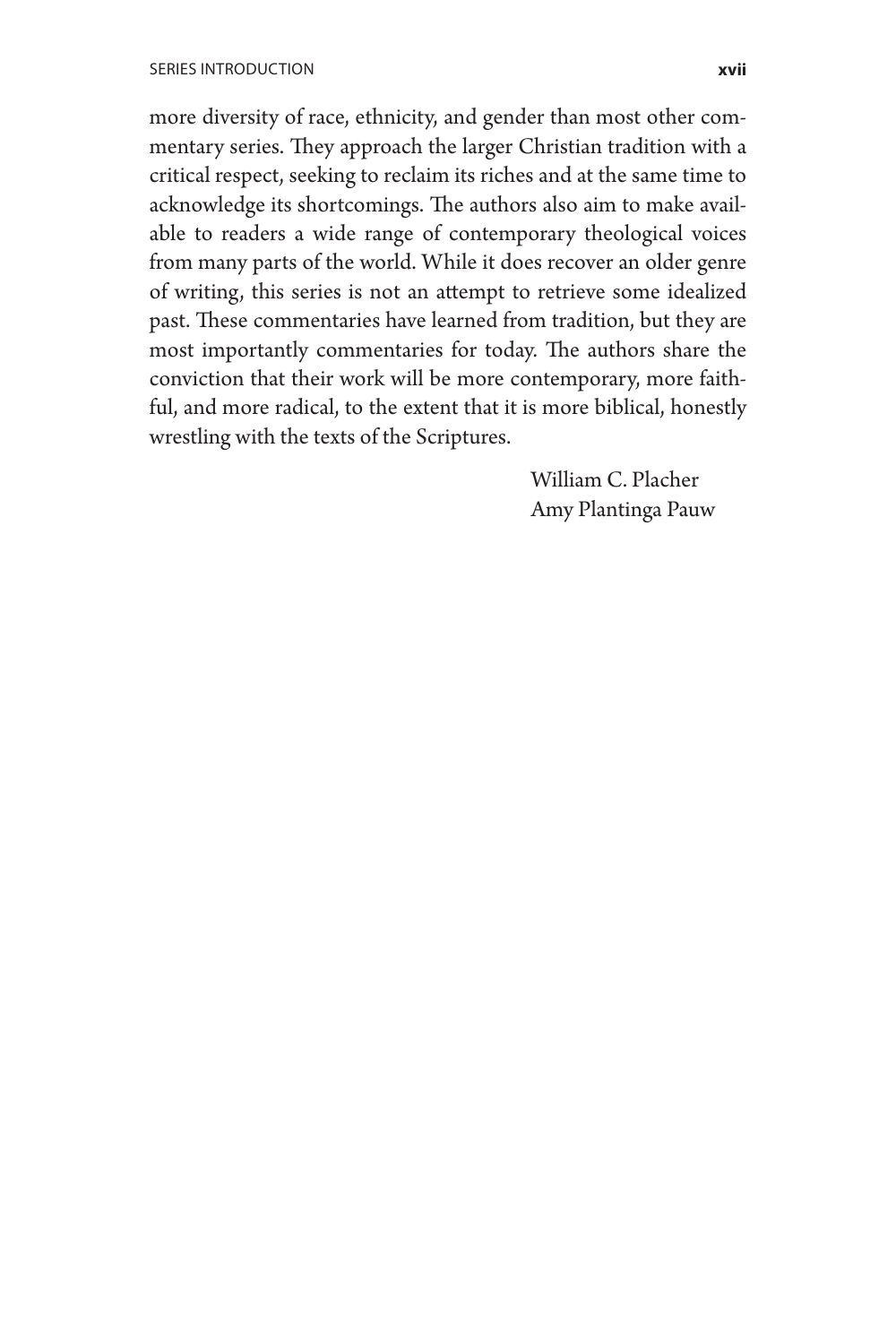## *Preface*

Why would anyone want to write a(nother) commentary on the book of Revelation, and what would she or he say? More particularly, how would an Asian American Pentecostal Christian read this book at the turn of the third decade of the twenty-first century? And more precisely, why risk a somewhat respectable reputation as a theologian and missiologist, but certainly not as a biblical scholar by any even gracious stretch of the imagination, by daring to comment on the Apocalypse, long known as *the* book on the so-called *end times*, when even Jesus did not seem to know about these "times or periods that the Father has set by his own authority" (Acts 1:7)? And on the other side of these questions, I have wondered that if I ever finished this book (which I have been thinking seriously about since the summer of 2015), would I have anything else to say after that? Think of it: Would it not be that completing a commentary on arguably the most difficult book of the Bible, which concerns the goal and end of *all things,* mean that any other words would be superfluous?

Well, my introductory chapter tries to provide some of the reasons why I thought, and still believe, this might be a good idea; although in the end, you, my readers, will be the ones who decide if the risk I took was worth the effort. But in the meanwhile, let me thank Belief series editor Amy Plantinga Pauw for the invitation to write this theological commentary, even as I express gratitude to whoever it was who originally agreed to do so but had to withdraw and opened up a slot for me as a second choice. However this commentary is received, I have learned a great deal in this process and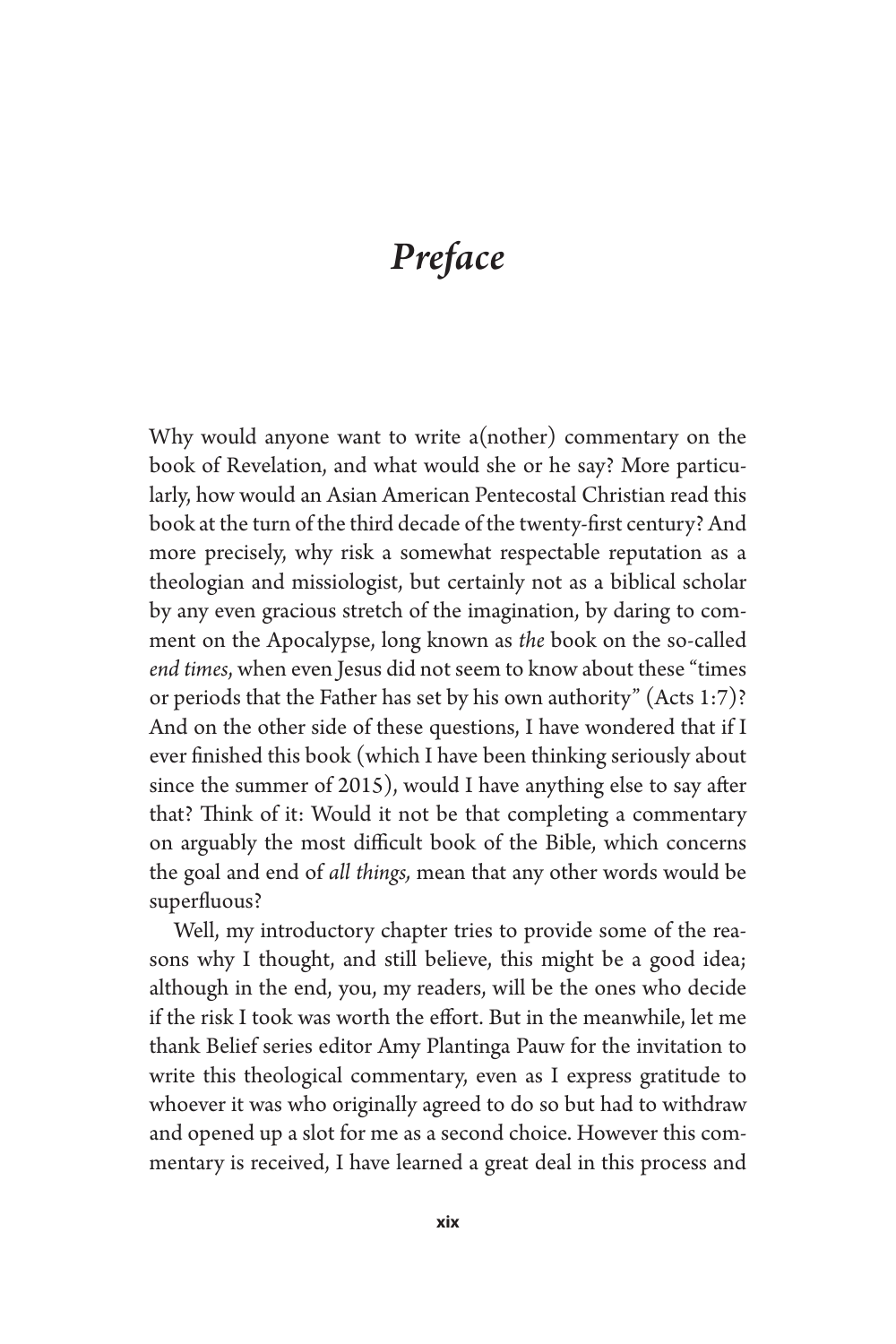am grateful for how my study of Revelation has pushed me to think about important theological and missiological matters.

I am grateful to Fuller Theological Seminary for a sabbatical leave during the spring term of 2019 during which much of the first draft of this book was completed. If I had waited another year and written this book after the emergence of the coronavirus, this commentary may have made much more of the various racial, economicpolitical, and environmental crises catalyzed by the global plague. On the other hand, that may well also have dated the theological takeaways of the book as the world inevitably, even if also gradually, adapts to a post-pandemic reality. Yet the increase in North America especially of anti-Asian and anti-Asian American sentiment brought on by foistering the origins of the virus on the Chinese, along with the spike of discrimination against and harassment of those of Asian descent, unfortunately confirms the relevance of the Asian American interpretive optic adopted in the following pages. In attending to the penultimate revisions of the copyedited manuscript received from the publisher in the spring of 2021, I have resisted the urge to rewrite the commentary to address these matters, but I have inserted a handful of footnotes at the end of the "Further Reflections" sections of especially pertinent passages.

Thanks to Alice Song, Gail Frederick, and others in the Hubbard Library for facilitating my access to books and articles over the years. My friend Frank D. Macchia, who himself has commented theologically on Revelation, gave me helpful feedback on an earlier version of my introductory chapter, which was encouraging at that time. U-Wen Low and Jon Newton read the full manuscript, and both sent editorial comments and many helpful suggestions to improve the manuscript, with the former especially pressing me to be more consistent with my Asian American hermeneutical lens. Amy Pauw and Don McKim also sent encouraging words following the first full draft and ensured that I followed the series template, while an anonymous reviewer also read the manuscript very carefully and helped me clarify and improve the book. My graduate assistants Nok Kam and Jeremy Bone both were helpful in my research for this volume. Yosam Manafa, another graduate assistant, helped with creating a full bibliography for the book. Daniel Braden was a copyeditor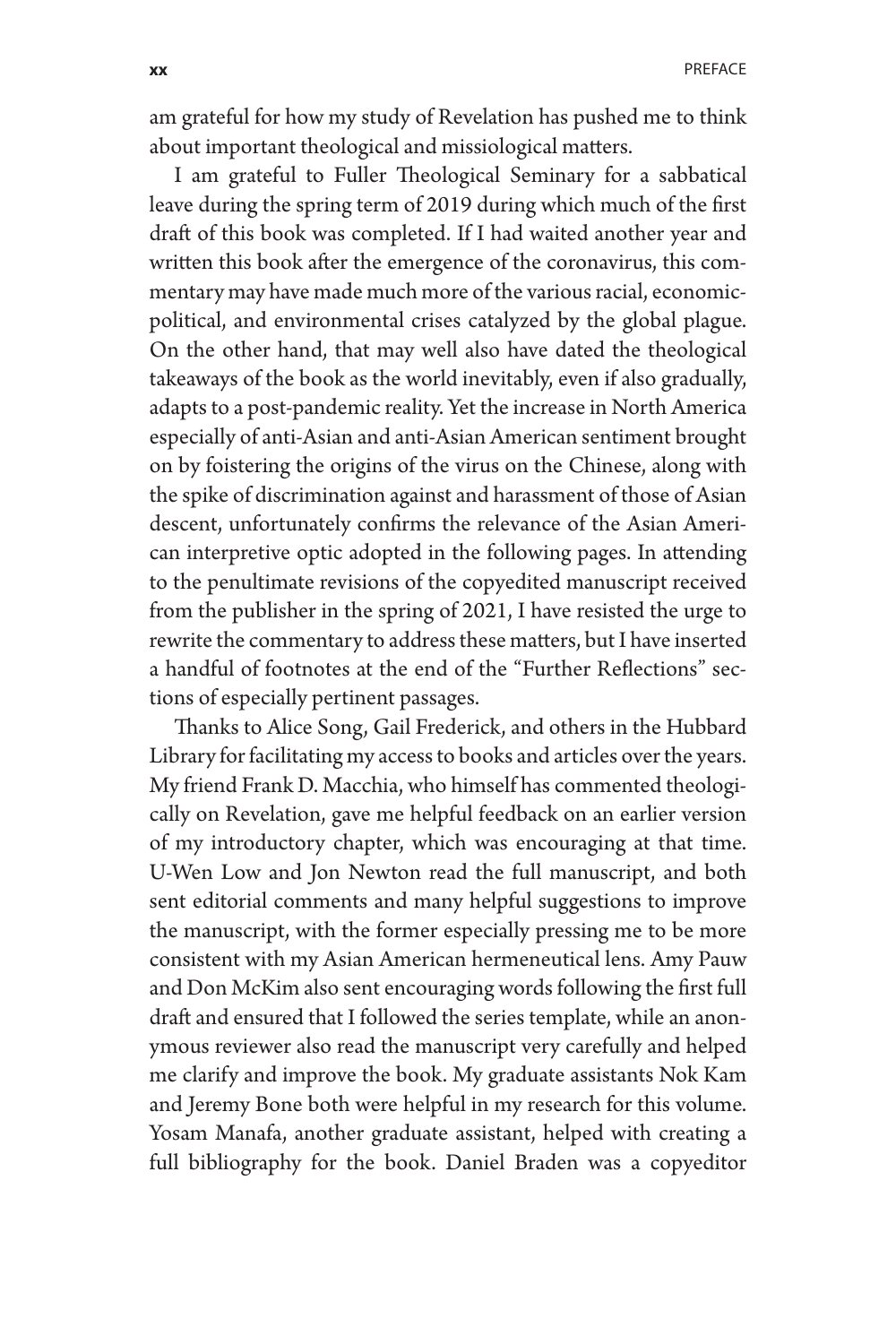extraordinaire, and his attentiveness to details improved the volume enormously. David Dobson, Michele Blum, Natalie Smith, Julie Tonini, and others at Westminster John Knox have been fantastic to work with throughout these years.

My wife, Alma, has been the bedrock of my life and work. We celebrated thirty-two years of marriage in the middle of my making revisions on one of the drafts of the manuscript, which gave me the needed impetus to finish it, and a year later we celebrated our thirty-third-year anniversary, after which I returned to complete the final revisions in response to the reviewer's comments. I am continuously amazed by her steadfastness and delighted afresh each passing year by her companionship. Her love, care, and presence bless me beyond words.

This book is dedicated to three couples, two who have been precious friends since Alma and I met them at Bethany College of the Assemblies of God (which closed in 2009) in the mid-1980s. We reconnected with Rich Coffelt when we first arrived at Regent University in 2005, and he was finishing his Doctor of Ministry degree there at the school of divinity. He introduced us to Helena (who was not a Bethany student), they welcomed us to the Virginia Beach area, and our families bonded. We have missed them since they moved back to Northern California to take a pastorate in Castroville a few years before we came to Southern California to Fuller. Over the last ten plus years Rich and Helena have been faithful in their congregation but have come to be widely recognized as ministers and pastors for the wider community within which they live and serve. We cherish our memories together and always look forward to their visits south or anticipate opportunities to connect in our visits north.

Ben and Debbie Cabitac were part of the ministry team that Alma led at Bethany from 1984–1985 (which was also the venue where I first laid eyes on Alma!). Ben and Debbie have since served faithfully as pastors in both Northern and Southern California, including the last almost decade at Bethel Church in Glendale, a city next to Pasadena. We have been blessed to fellowship with them more regularly since arriving at Fuller—except since the spring of 2020 when most of us have been isolated under COVID-19 circumstances—and have shared life events involving the gradual emancipation of our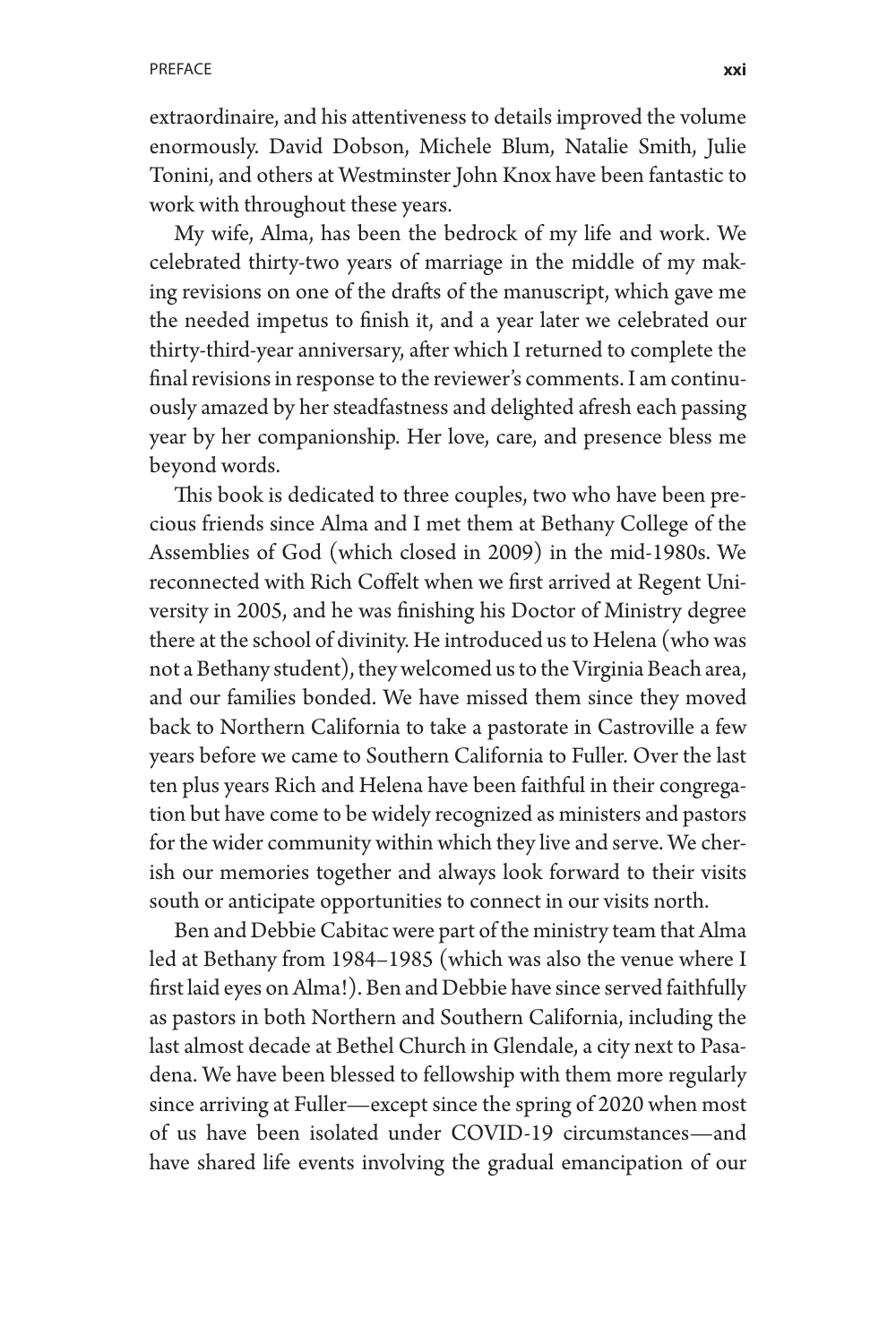adult children (three each). Bethel Church has always also served a Spanish-speaking congregation on their premises, and recently Ben has been invited to serve as minister also to that community; so he is now practicing preaching in Spanish regularly, and his two congregations have worked more closely together than ever before.

I met Siang Yang Tan when I first arrived at Fuller Seminary in the fall of 2014 where, as a member of the School of Psychology, he welcomed me to the seminary faculty. Having taught at Fuller since the mid 1980s, Siang Yang and his wife, Angela, have also pastored First Evangelical Church in Glendale for the last two-plus decades. Amid his bivocational commitments—shepherding this large and vibrant trilingual ecclesial community (with weekly services in English, Cantonese, and Mandarin) while being engaged teaching and mentoring as a full professor, publishing important and renowned works in pastoral ministry and counseling, and retaining his clinical practice as our School of Psychology professors often do—he found time to take me to lunch every few months. Over curry laksa and char kway teow, we shared our lives and prayed together. Siang Yang retired from the Seminary last year but will continue to serve the church locally and globally through his writing, preaching, and teaching.

These ministry couples are our heroes because there is no vocation more challenging than the shepherding of local congregations in very different and diverse parts of California that they have been faithfully persistent during a period of history that has seen, in many respects, the marginalization of the church in North America. The book of Revelation repeatedly urges "anyone who has an ear listen to what the Spirit is saying to the churches" (Rev. 2:7 passim). The Coffelts, Cabitacs, and Tans have shown us what that means in pastoral, congregational, and wider community contexts, even as they have embraced us on our common journey of faith that waits for when "the kingdom of the world has become the kingdom of our Lord and of his Messiah" (Rev. 11:15).

\* \* \* \* \*

Note to the reader: It is highly recommended that this theological commentary be read with the text of the book of Revelation close at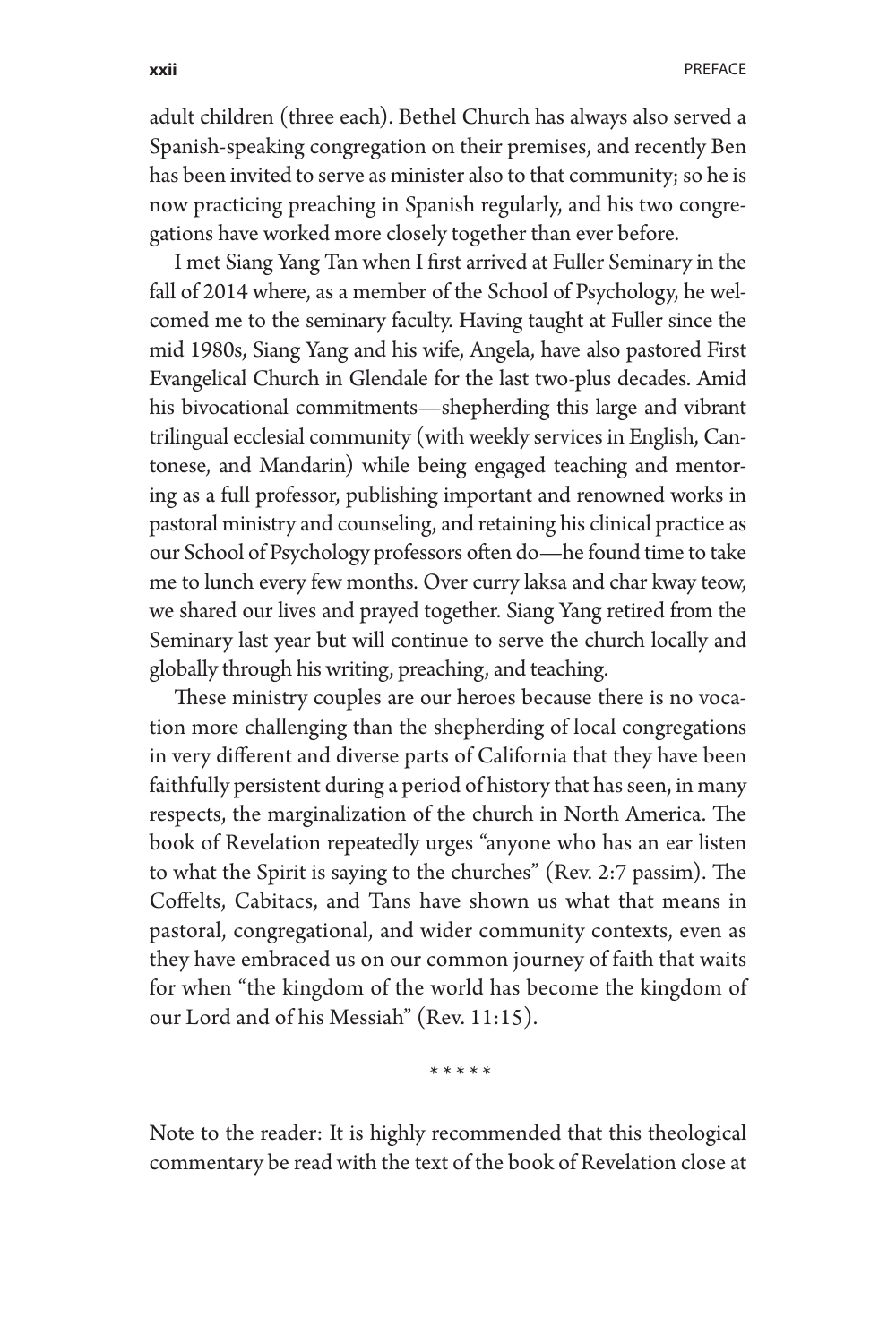hand. May working through the former not replace reading the latter but instead motivate deeper engagement with this final book of the Bible. All parenthetical citations of chapter and verse are also to the book of Revelation unless otherwise referenced.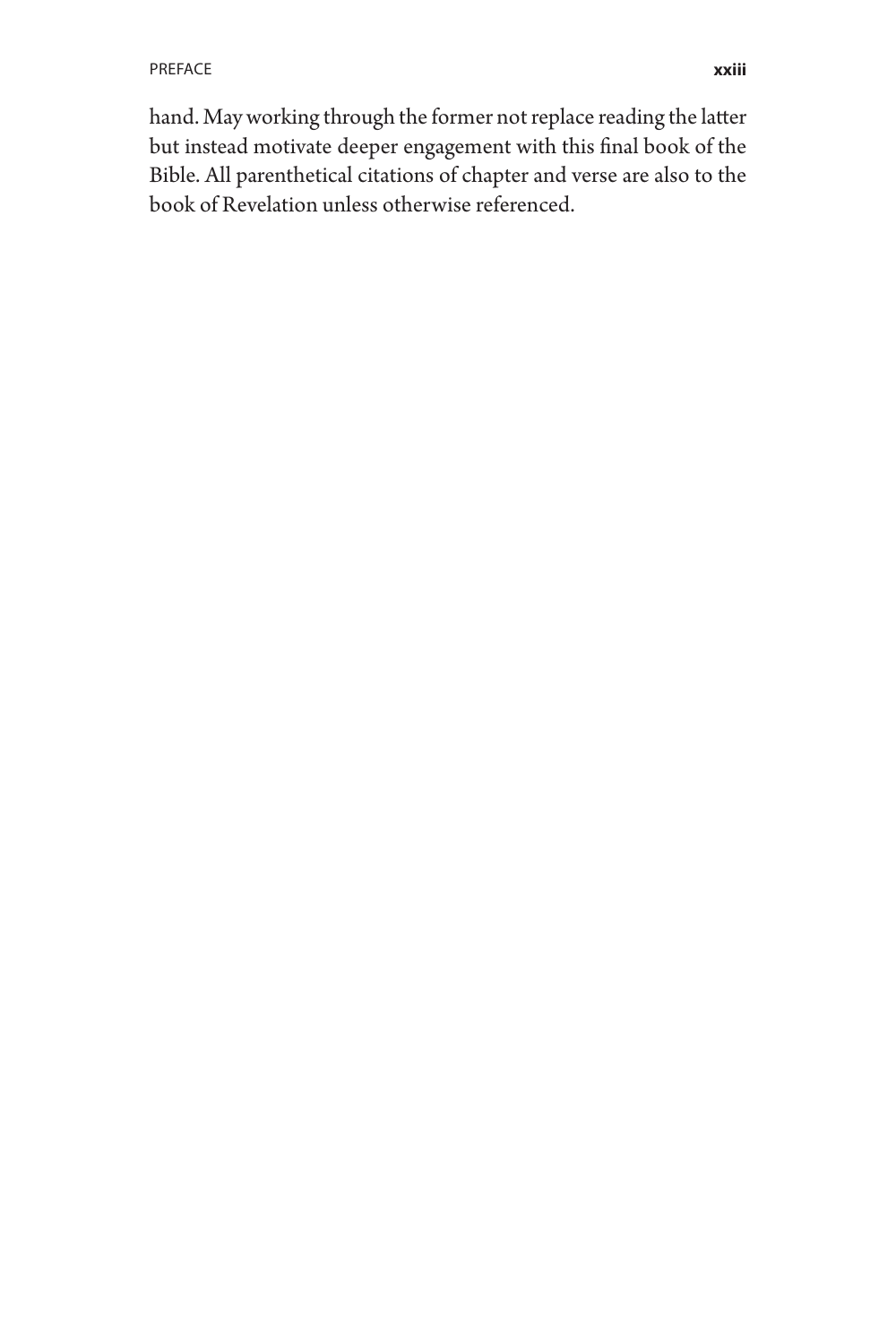# *Introduction Why Revelation? Why Now?*

This initial chapter takes up the three elements of its title in reverse order. We begin by situating our theological reading of the book of Revelation—also known as the Apocalypse, from the Greek *apokalypsis,* which is the first word of the Greek text and can be translated as "disclosure" or "unveiling"—at this moment in history, which will provide the guidelines and constraints for how we will approach the book. Then, the middle section will elaborate on the major theological aspects of this final book of the Christian canon that frame the rationale and motivation for engaging in this commentarial task. Finally, we turn toward some introductory matters related to this biblical book, briefly taking up questions regarding authorship, date, genre, and more, but do so with an eye toward implications for our own theological engagement. In each case, I also situate more precisely my own Asian American Pentecost<sup>1</sup> approach to this portion of Scripture.

<sup>1.</sup> I say "Pentecost" purposively although I am also a lifelong member of modern pentecostal denominations and continue to retain ministerial credentials with such; but while I therefore recognize that I read Revelation from my perspective and experience of the modern pentecostal movement, I am more conscious and intentional in this commentary to highlight the Day of Pentecost as a hermeneutical frame. I say more about this throughout this introductory chapter, but see also my essay "Unveiling Interpretation after Pentecost: Revelation, Pentecostal Reading, and Christian Hermeneutics of Scripture—A Review Essay," *Journal of Theological Interpretation* 11:1 (2017): 139–55.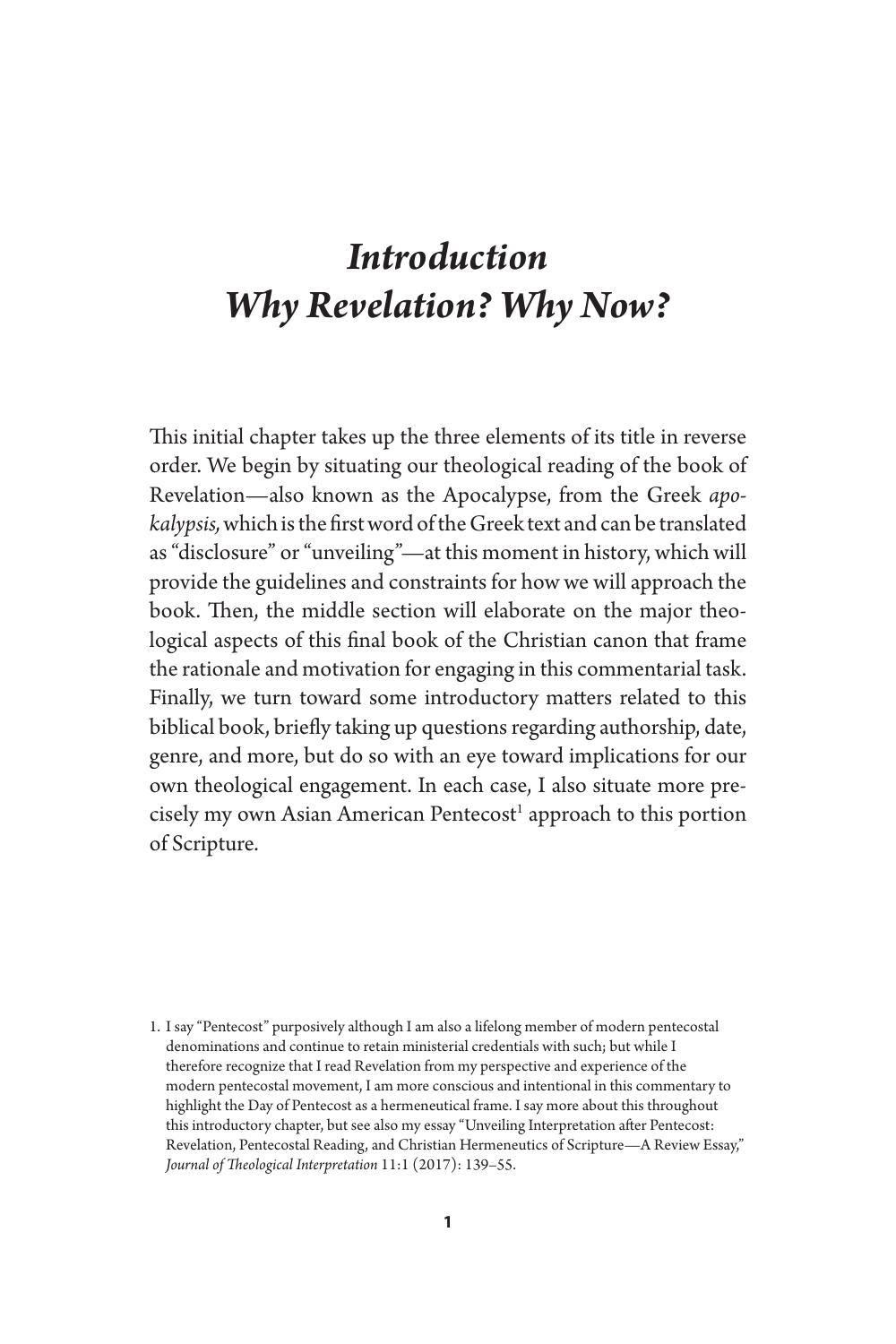### *To the Seven Churches in Asia: An Asian (American) Reading after Pentecost*

At first glance, to suggest an Asian American reading of Revelation seems quite parochial.<sup>2</sup> Unless we American readers (presumably many who pick up this book) shed our American exceptionalism and realize not only that the continent of Asia holds 60 percent of the world's current population but also that the Asian diaspora has brought them to every place on the globe, including to the United States. Now of course, Asian America is a political construct related to the consideration of migrants who realized that together they could exert more social and political influence in this country than when categorized according to countries of national origin (e.g., China, India, or, as in my case, a first-generation immigrant from Malaysia). But to be frank, Asia itself is not much more than a geographical construct. There is little the binds East Asians and South Asians together, not to mention those spread out across Central Asia. Not even the landmass holds Asia together, since Southeast Asia includes the Indonesian archipelago and the Philippine islands out east.<sup>3</sup>

If Asian Americans are effectively multiply constituted, so also is every other of these geographically considered Asian regions. Whereas East Asia includes China, Mongolia, North and South Korea, and Japan, West Asia includes modern-day Turkey, countries in the Arabian Peninsula, and those in the regions of the South Caucasus (e.g., Georgia, Armenia, and others) and the Fertile Crescent (from Iraq to Israel). Surely any Asian American experience is vastly different from any East or West Asian one. Yet, any Asian American perspective begs to be further specified relative both to the country of origin and to the distinctive North American regional contexts that forms it (for instance, mine is a Malaysian Chinese experience

<sup>2.</sup> Mainstream scholarship would ignore or dismiss such readings, e.g., Nyugễn văn Thanh, "Revelation from the Margins: A Vietnamese American Perspective," in Uriah Y. Kim and Seung Ai Yang, eds., *T&T Clark Handbook of Asian American Biblical Hermeneutics* (New York: Bloomsbury, 2019), 439–49.

<sup>3.</sup> I grapple with the notion of Asianness (and Americanness) in the first few chapters of my book, *The Future of Evangelical Theology: Soundings from the Asian American Diaspora* (Downers Grove: IVP Academic, 2014).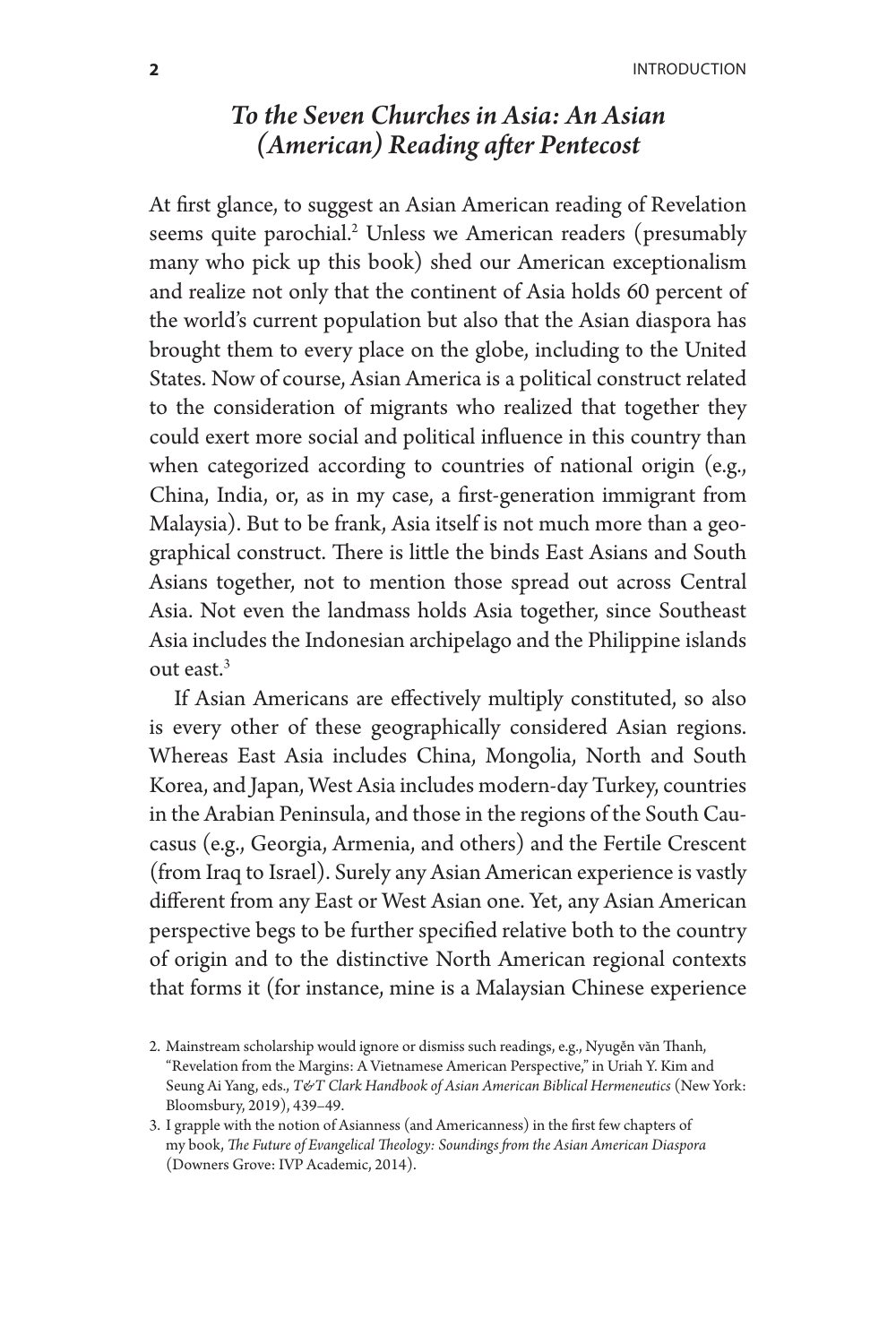currently in Southern California but with prior sojourn in the Pacific Northwest, the Northeast, the Upper Midwest, and the Eastern seaboard) in very similar ways to how any continental Asian perspective can and should be further specified relative to both historical and contemporary realities that inform it.

The Apocalypse, it is clear, is written "to the seven churches that are in Asia" (Rev. 1:4a). Since the second millennium BCE, the Greeks had understood Asia to refer to the landmasses east of Europe, yet also distinct from Africa, and by the first century, it was known as that segment off the Aegean coast (what is now part of the western Turkish peninsula) populated by Greeks, indigenous groups, and also those from the Jewish diaspora.4 The reality is that large portions of the New Testament derive from or address Asian communities—e.g., think of the Pauline Letters to Ephesians, Colossians, Timothy, and Titus; of James and 1 Peter, written to diaspora Jews across the Asian region; of the Fourth Gospel and the Johannine letters, traditionally situated at Ephesus—so much so that it is generally uncontroversial to claim that Christianity has Asian origins, if not being, at least originally, an Asian religion. The inception of the Christian community, dated from the perspective of the Day of Pentecost event in Jerusalem not too long after the life and ministry of Jesus, is also indicated as including Jews and proselytes from around the Mediterranean world—"from every nation under heaven," Luke puts it (Acts 2:5)—including, specifically mentioned, also from Asia (Acts 2:9b).

I will later say more about each of the seven churches and consider why only these seven are addressed. Yet if Revelation may in light of its intended recipients be understood as an Asian document, it is equally comprehensible as involving and engaging with multiple Asian experiences, at least as many as the number of churches to which it was composed. Revelation hence evinces and concerns a plurality of Asian realities, not just one, even while we may nevertheless talk about these under a single (Asian) rubric. This is actually consistent also with the Day of Pentecost narrative that insists that Christian witness proceeds not in one but in many

<sup>4.</sup> David E. Aune, *Revelation 1–5*, Word Biblical Commentary 52A (Nashville: Thomas Nelson, 1997), 29.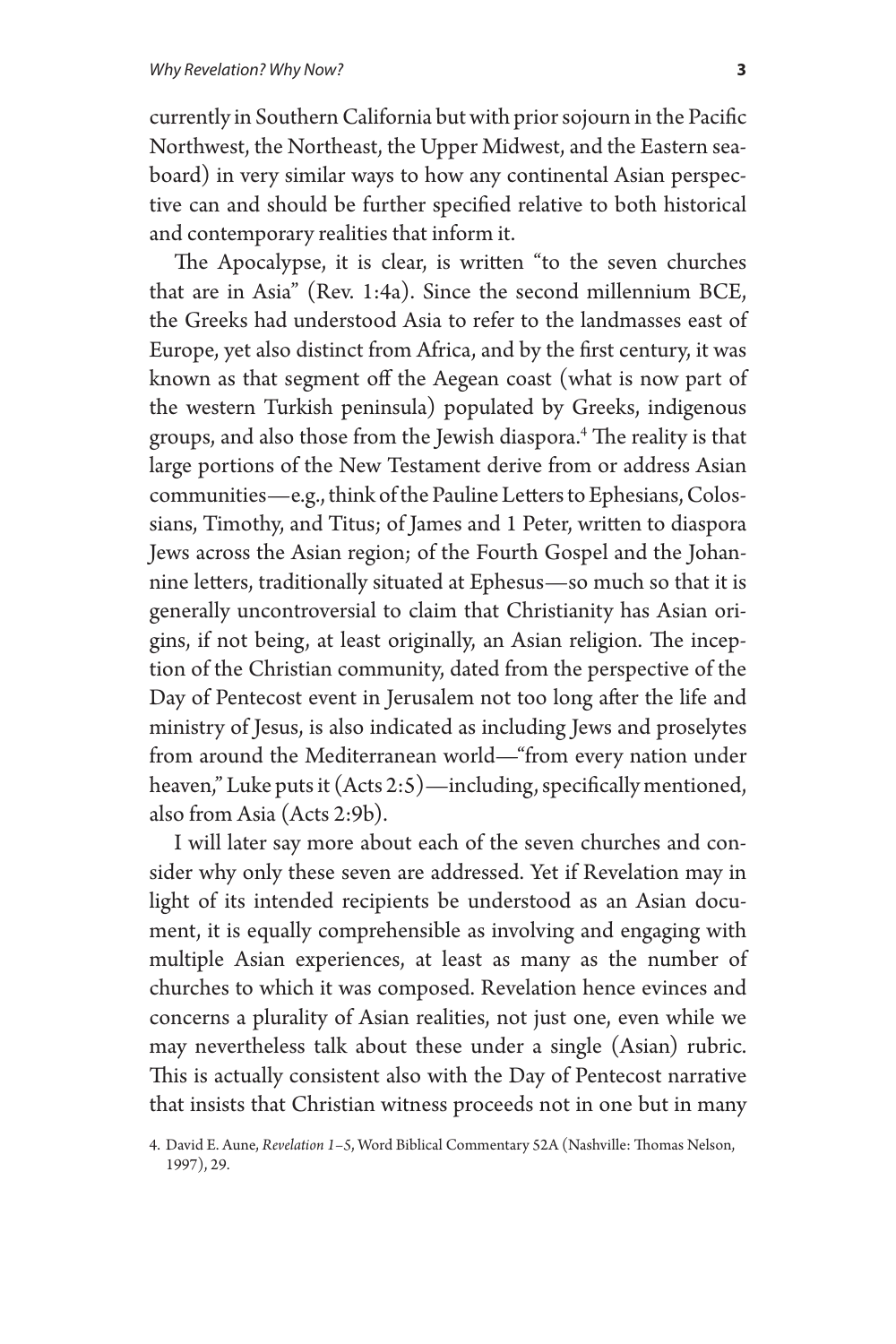**4** INTRODUCTION

languages, including, by extension, those of the Asian region (see Acts 2:5–11). The point here, then, is not only a political and geographical one but also a theological one, leaping off such a Day of Pentecost hermeneutical horizon that is cast over the entirety of the early Christian experience: that consciously adopting an Asian and Pentecost-related standpoint in reading Revelation cautions against any monovalent understanding and prompts instead recognition that such an approach necessarily involves diverse perspectives and considerations.<sup>5</sup>

The plurivocality of Pentecost, however, extends not only synchronically across the Mediterranean and West Asian world but also diachronically back into the Semitic history of ancient Israel. Pentecost was an ancient Hebrew festival, and its ongoing celebration was an extension and development of that memory. If the Day of Pentecost event empowered resourcing of the messianic message from the earlier covenant with Israel, so also does the book of Revelation heavily depend on and demonstrate a creative reappropriation of the Old Testament canon, not least the prophets.<sup>6</sup> Although our efforts will not be devoted to identifying every allusion—over five hundred by various counts!7 —to the Hebrew Scriptures, the point is to note that the many tongues of Pentecost both draw from a multiplicity of ancient sources and enable a variety of witnesses and testimonies. Our reading of Revelation will attend to these many voices as relevant for current theological purposes.

Yet my Asian American background also invites recognition and embrace of a more specific positionality, one that is rather conducive to reading the book of Revelation more on its own terms, to the degree that such may even be possible two thousand years later. I am referring to what many in my community call the *perpetual foreigner* experience, the sense that because of our racial phenotype, skin

<sup>5.</sup> For more on my Pentecost hermeneutic—not quite pentecostal in the sense of the modern churches that go by that name but, I would grant, informed surely by my own lifetime participant in the Assemblies of God and various other pentecostal and charismatic movements—see my book *The Hermeneutical Spirit: Theological Interpretation and the Scriptural Imagination for the 21st Century* (Eugene, OR: Cascade Books, 2017).

<sup>6.</sup> See G. K. Beale, *John's Use of the Old Testament in Revelation*, Library of New Testament Studies 166 (1998; reprint, London and New York: Bloomsbury T&T Clark, 2015).

<sup>7.</sup> Steve Moyise, *The Old Testament in the Book of Revelation* (1995; reprint, New York and London: Bloomsbury T&T Clark, 2015), 16.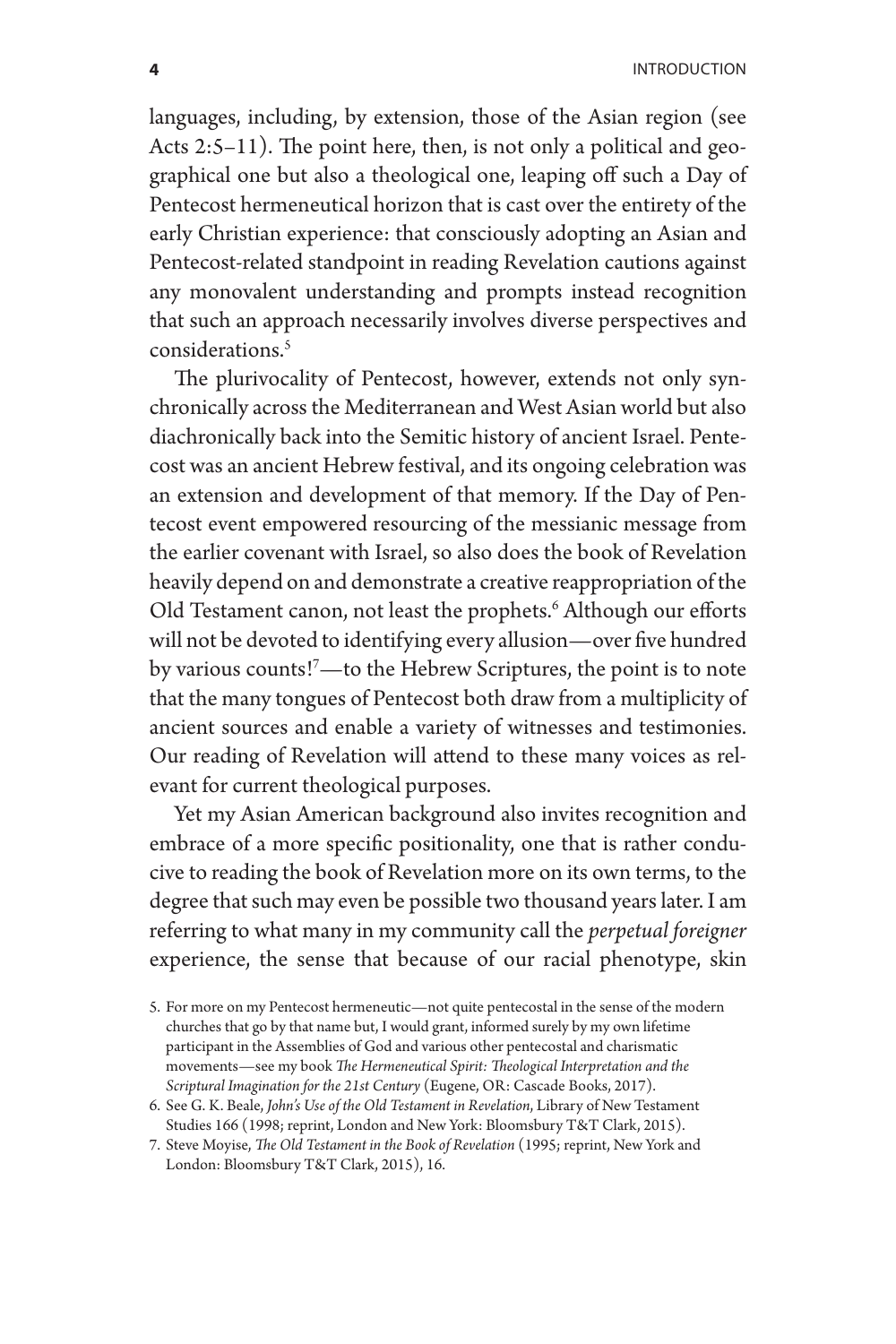color, and sometimes also because of our linguistic accents, we are presumed when in the United States to be foreigners to this nation, even while we are assumed when in our Asian countries of origin to be aliens from there also.8 The result is a somewhat liminal identity, always betwixt-and-between, continually seeking home but never quite able to secure that sensibility.<sup>9</sup> Even if we were to desire to belong in one or the other space—in *any* space, honestly speaking we never feel fully at ease. While the notion of perpetual foreigner has been developed theoretically most extensively vis-à-vis Asian American history,<sup>10</sup> many other ethnic groups resonate with that description even as minoritized communities also empathize with aspects of that experience under majority or dominant cultures. In other words, while my own Asian American location informs my use of the perpetual minority trope, I do not believe its effectiveness is limited only to those from such contexts.<sup>11</sup>

Further, as I hope to show, something like the perpetual foreigner experience is inherent in the early Christian milieu. While surviving as perpetual foreigners sometimes breeds resentment, inevitably those so located learn to draw resources from both or multiple sites to develop hybridic identities that enable at least persistence and endurance. This is found in early Christian documents, including both apostles like Paul who took advantage of their Roman citizenship for evangelistic and missiological purposes (e.g., Acts 16:37–39; 22:22–29; 25:9–12) and messianists (the early followers of Jesus) who drew encouragement from their Hebrew ancestors

- 8. I have written some on the perpetual foreigner experience elsewhere, e.g., "American Political Theology in a Post-al Age: A Perpetual Foreigner and Pentecostal Stance," in Miguel A. De La Torre, ed., *Faith and Resistance in the Age of Trump* (Maryknoll, NY: Orbis Books, 2017), 107–14.
- 9. See Peter C. Phan, "Betwixt and Between: Doing Theology with Memory and Imagination," in Peter C. Phan and Jung Young Lee, eds., *Journeys at the Margin: Toward an Autobiographical Theology in American-Asian Perspective* (Maryknoll, NY: Orbis, 1999), 113– 33; also, Sang Hyun Lee, *From a Liminal Place: An Asian American Theology* (Minneapolis: Fortress, 2010); and Russell Jeung, *At Home in Exile: Finding Jesus among My Ancestors and Refugee Neighbors* (Grand Rapids: Zondervan, 2016).
- 10. E.g., Frank H. Wu, *Yellow: Race in America Beyond Black and White* (New York: Basic Books, 2003), ch. 2.
- 11. For instance, African American scholars, like Lynne St. Clair Darden, *Scripturalizing Revelation: An African American Postcolonial Reading of Empire* (Atlanta: SBL Press, 2015), talk about the "strangeness of home" (ch. 3 of her book); see also a perspective informed by resistance to apartheid: Allan A. Boesak, *Comfort and Protest: Reflections on the Apocalypse of John of Patmos from a South African Perspective* (Philadelphia: The Westminster Press, 1987).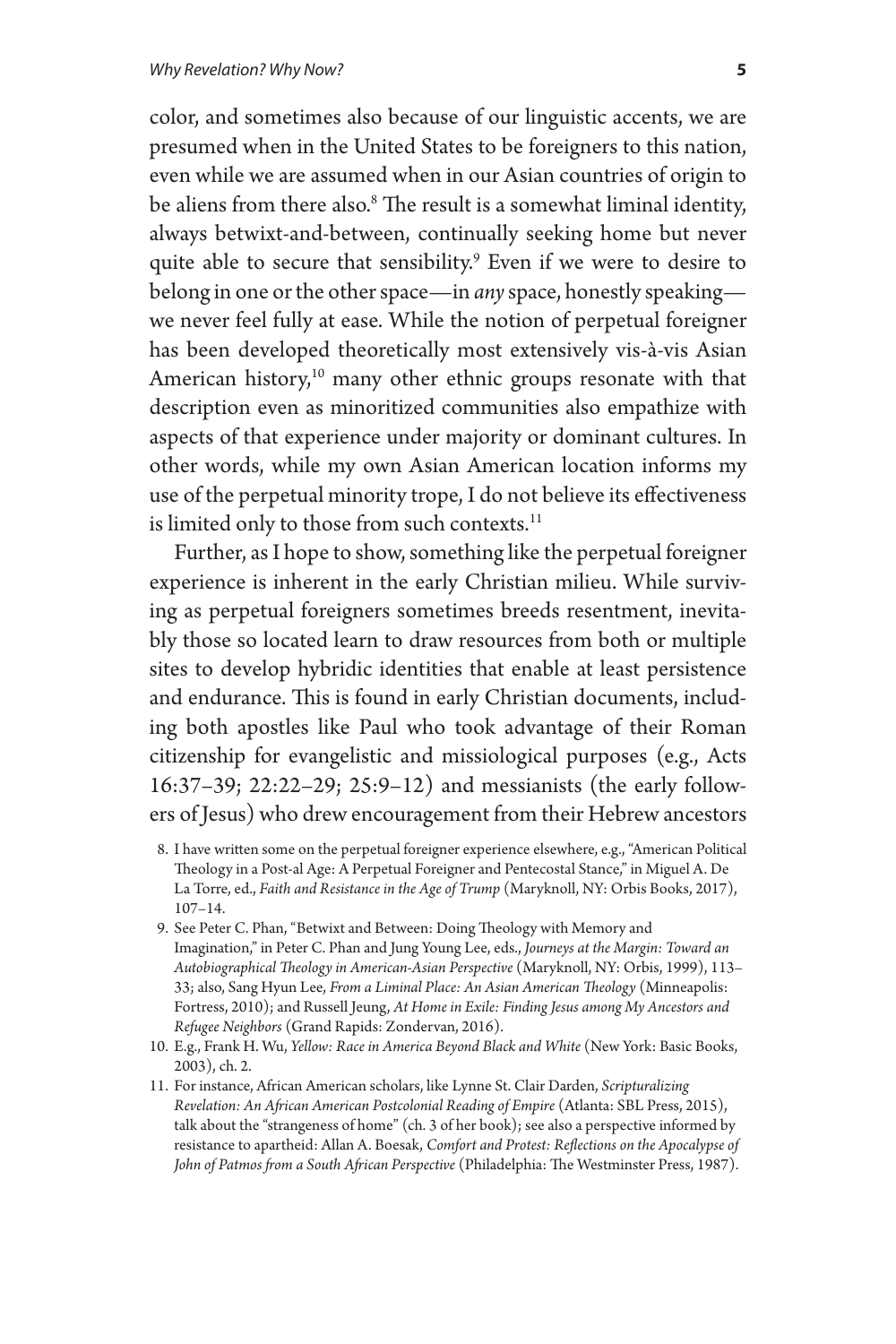**6** INTRODUCTION

who navigated covenantal promises regarding the land of Canaan on the one hand but also found their values oriented toward Yahwistic commitments on the other hand. As the author of the Letter to the Hebrews put it, the ancient exemplars of faith "confessed that they were strangers and foreigners on the earth, for people who speak in this way make it clear that they are seeking a homeland. If they had been thinking of the land that they had left behind, they would have had opportunity to return. But as it is, they desire a better country, that is, a heavenly one" (Heb. 11:13b–6a). These early followers of Jesus found themselves citizens of imperial Rome but also anticipating the divine rule revealed in Jesus. Might delving deeper into such hybridic experiences in dialogue with these early disciples enable us to transcend the binary options that we often find ourselves trapped in even as we may be also more open to adopting a transcendent (heavenly) perspective required for prophetic stances in our sociohistorical and political lives?<sup>12</sup>

Rather than bemoan marginality, then, as a perpetual foreigner, I proffer that being the perpetual foreigner is both closer to and more conducive to fostering an empathetic disposition with the author and perhaps also the original audience of the Apocalypse.<sup>13</sup> Not only does it appear that the author wrote this book while exiled and perhaps imprisoned (1:9), but the book's readers or hearers—it was intended to be read aloud to the community (1:3a)—were repeatedly both commended for and urged to persist in patient endurance (2:2, 3, 19; 3:10, 13:10; 14:12), even while anticipating an "hour of trial that is coming on the whole world" (13:10), and admonished to be faithful through persecution and even impending death (e.g., 6:9–11; 7:9–14; 12:11; 13:7; 16:6; 17:6; 18:24; 20:4).14 John of Patmos surely found himself existing in this liminal site, being

- 12. See my "From Every Tribe, Language, People, and Nation: Diaspora, Hybridity, and the Coming Reign of God," in Chandler H. Im and Amos Yong, eds., *Global Diasporas and Mission*, Regnum Edinburgh Centenary Series 23 (Oxford: Regnum Books International, 2014), 253–61.
- 13. Deploying Korean American theologian Jung Young Lee's *Marginality: The Key to Multicultural Theology* (Minneapolis: Fortress, 1985), which urges that life on the (any) border opens up on both directions, Nyugễn, "Revelation from the Margins," reads both John and Jesus as marginal and hybridic figures *par excellence*, and the seven churches as marginalized groups within the Roman Empire.
- 14. John E. Hurtgen, *Anti-Language in the Apocalypse of John* (Lewiston, NY: Mellen Biblical Press, 1993), 3, does not refer to my *perpetual foreigner* notion but deploys sociolinguistic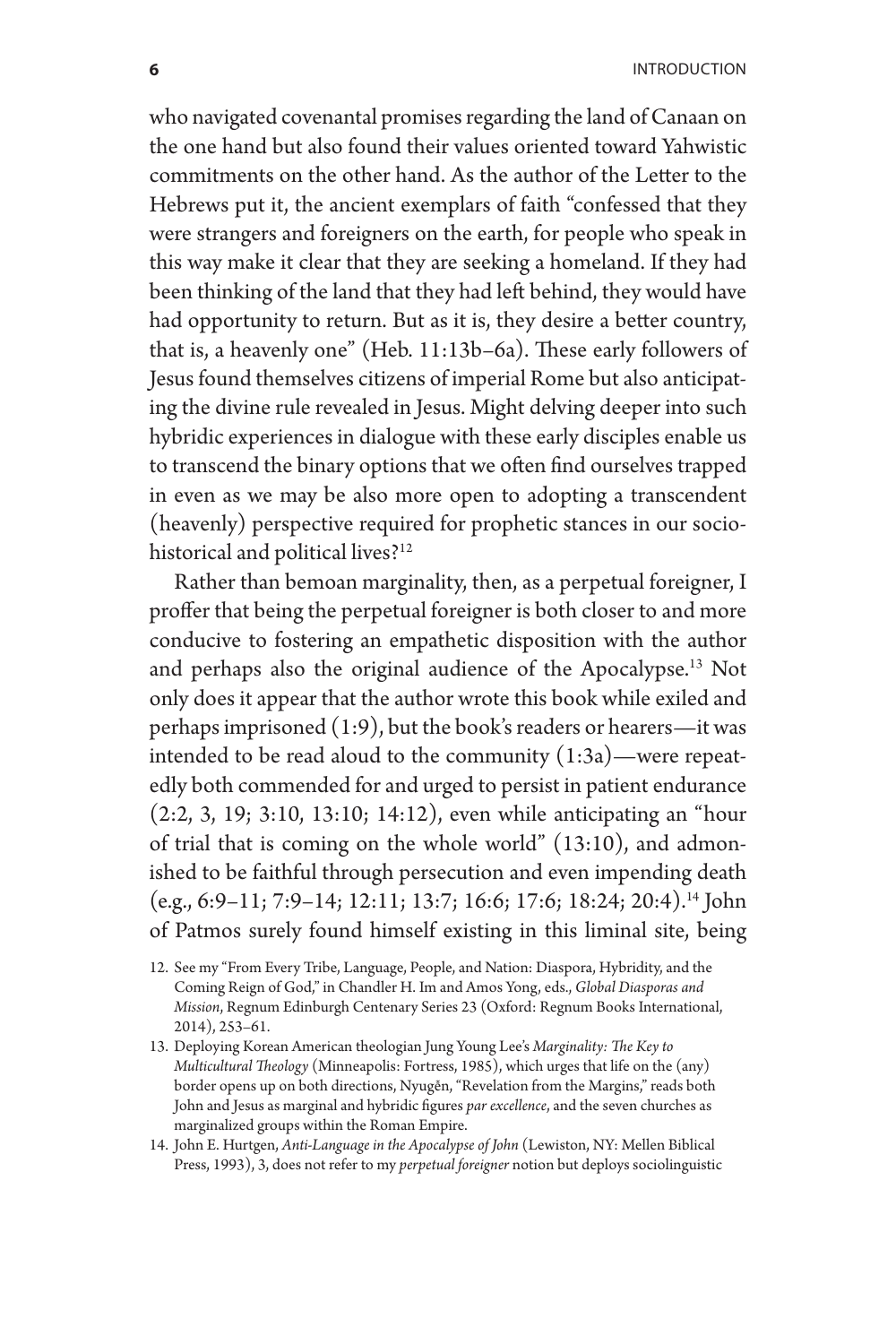under Roman rule on the one hand even as he castigated its imperial designs in terms of the biblical Babylon and then urged his audience of (seven) churches to be wary of, if not attempt to live outside as a counter- or alternative social body to, a state engulfed by beastly mechanisms. Even if there is scholarly debate about the existence and extent of persecution of Christians during the time in which this document was written (which we will return to below), the literary and rhetorical point remains: that members of these seven churches in Asia were at best at the edges of the existing sociopolitical order and at worst de facto outcasts, persecuted for their faith and faithfulness. As such, adopting a socially peripheral perspective, one perhaps drawn from the perpetual foreigner horizons of Asian America (which by no means needs to be the only source), provides a more conducive point of entry to the world of Revelation.

Put otherwise, any reading of the Apocalypse from a position of sociopolitical power and privilege may be misleading. We shall see that the author castigates, and predicts the final destruction of, the worldly powers of his day and age. This would have been the Roman Empire, close to the height of its strength and expansiveness in the first century.15 Intriguingly, in the twenty-first century, with the center of gravity for Christianity having shifted from the Christian Euro-American West to the non-Christian global South, there are more Christians reading this book from Asia, Africa, and Latin America than ever, and many of these do so either at the sociopolitical margins or in contexts where Christianity is either subordinated to other dominant religions or problematically situated vis-à-vis the existing political powers. And wherever such readings are occurring in countries or regions of the world that were colonized by Western

analysis to identify how John's apocalyptic language displays "all kinds of verbal play that a group employs to register its opposition to a dominant group in the culture."

<sup>15.</sup> In his study of first century Jewish apocalypses, Richard A. Horsley, *Revolt of the Scribes: Resistance and Apocalyptic Origins* (Minneapolis: Fortress, 2010), 193 and 201, concludes: "the contents and principal concerns of the Second Temple Judean texts customarily classified as 'apocalyptic' indicates that they are all responses to imperial rule"; and: "Far from looking for the end of the world, they [the authors of these texts] were looking for the end of empire. And far from living under the shadow of an anticipated cosmic dissolution, they looked for the renewal of the earth on which a humane societal life could be renewed." Let us see as we move forward if and how close our seer from Patmos comes to fitting in with other apocalyptically minded authors and communities of his (and our) time in countering imperial rule.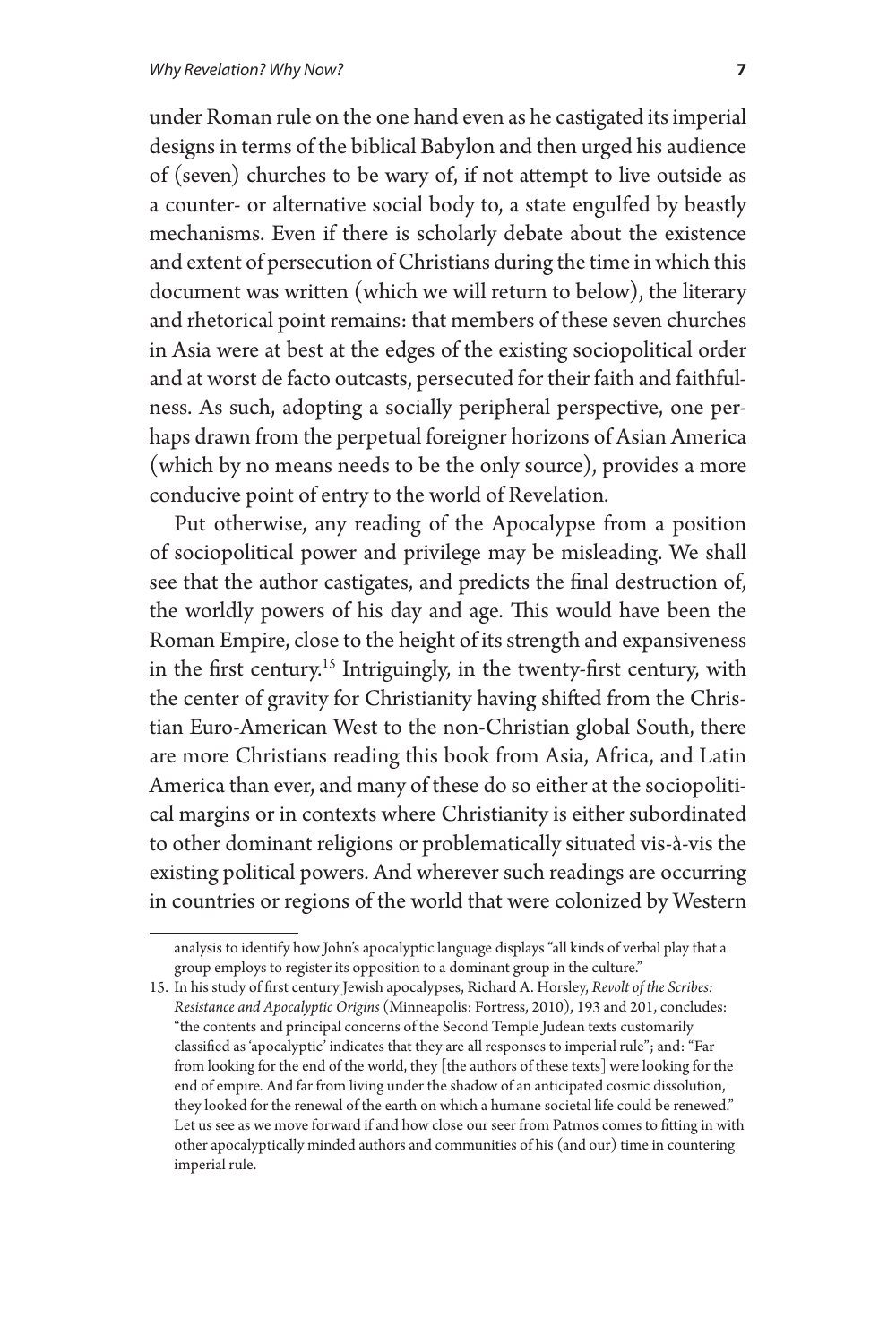**. . . the genre of apocalyptic in its very structure is the quintessential expression of local opposition to the Greek kingdoms and the Roman empire. It might be said that without such powers, there would not have been apocalypses. . . . In short, the apocalypse served as a genre of local resistance and non-translatability aimed at the imperium of foreign powers.**

Mark S. Smith, *God in Translation: Deities in Cross-Cultural Discourse in the Biblical World* (2008; reprint, Grand Rapids and Cambridge, UK: William B. Eerdmans Publishing Company, 2010), 290–91.

nations during the early modern period, they continue to struggle with the colonial legacies and in that respect comprehend their faith within the shadow of alien and oppressive (economically at least) foreign powers. Unless something like a perpetual foreigner mentality is sought out, it will be challenging to hear the message of Revelation; and any approach to the book from a position of socioeconomic privilege will in turn expose us directly to the harshest of the author's polemical and uncompromising rhetoric.

#### *The Theology of Revelation: Toward a Pentecost Praxis for the Twenty-First Century*

The preceding overview of *how* we will be approaching the book of Revelation today—from an Asian American (e.g., perpetual foreigner) Pentecostal perspective—here connects with and is extended in discussion of the *why*: because the Apocalypse resounds meaningfully for our time when read theologically in light of the New Testament Day of Pentecost event. I grant that my own discovery of what I call a Pentecost hermeneutic grounded in this central salvation historical event recorded in Acts 2 was routed through the emergence of a self-conscious interpretative standpoint developed by scholars connected with the modern Pentecostal movement. Now into its second century (if the origins are dated to the time of the Azusa Street revival in the early twentieth century), the burgeoning Pentecostal academia has forged its own hermeneutical self-understanding and has begun to apply it to reading the book of Revelation.<sup>16</sup> My own approach is

16. Leading the way are R. Hollis Gause, *Revelation: God's Stamp of Sovereignty on History*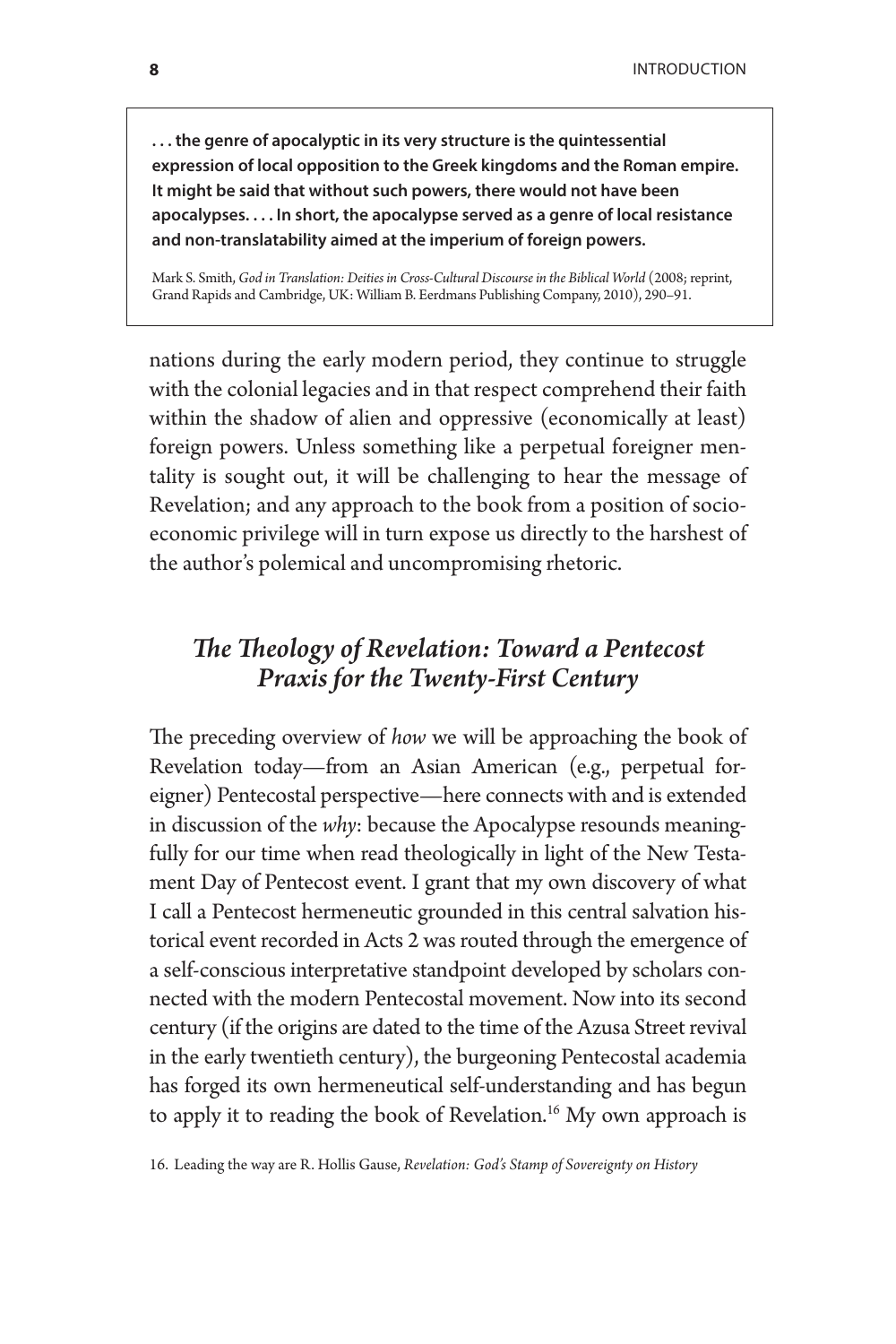surely rooted in my upbringing in the movement and engagement for almost three decades with the Society for Pentecostal Studies. Yet I read theologically for the church ecumenical and catholic (universal) and do so intentionally from what I consider a more radical Pentecost perspective, one grounded at the core of the New Testament itself. More precisely, I suggest that Christian faith itself proceeds not just after Easter—after incarnation, death, resurrection, and ascension but after Pentecost: after the outpouring of the holy spirit by the resurrected Jesus from the right hand of the Father.<sup>17</sup> If Christian faith and life itself comes through the working of the spirit, then Christian theological reflection is also pneumatologically funded.<sup>18</sup> The New Testament witness itself proceeds from out of the Pentecost event.

Yet what does such a Pentecost reading of the Apocalypse entail and why is such relevant for us at the beginning of the third millennium? Let me respond to this along four interlocking and interwoven theological trajectories: the pneumatological, the christological,

<sup>(</sup>Cleveland, TN: Pathway Press, 1998); Robby Waddell, *The Spirit of the Book of Revelation*, Journal of Pentecostal Theology Supplement Series 30 (Blandford Forum, UK: Deo, 2006); Rebecca Skaggs and Priscilla C. Benham, *Revelation*, Pentecostal Commentary Series (Blandford Forum, UK: Deo Publishing, 2009); John Christopher Thomas, *The Apocalypse: A Literary and Theological Commentary* (Cleveland, TN: CPT Press, 2012); Melissa L. Archer, *'I Was in the Spirit on the Lord's Day': A Pentecostal Engagement with Worship in the Apocalypse* (Cleveland, TN: CPT Press, 2015); and David R. Johnson, *Pneumatic Discernment in the Apocalypse: An Intertextual and Pentecostal Exploration* (Cleveland, TN: CPT Press, 2018). Other pentecostal New Testament scholars who have provided readings of Revelation but not foregrounded their ecclesial positionality include Craig S. Keener, *Revelation*, The NIV Application Commentary (Grand Rapids: Zondervan, 2000); Gordon D. Fee, *Revelation*, New Covenant Commentary Series (Eugene, OR: Cascade Books, 2011); John Christopher Thomas and Frank D. Macchia, *Revelation*, The Two Horizons New Testament Commentary (Grand Rapids and Cambridge, UK: Eerdmans, 2016); and Jon K. Newton, *The Revelation Worldview: Apocalyptic Thinking in a Postmodern World* (Eugene, OR: Wipf & Stock, 2015).

<sup>17.</sup> Intriguingly, Revelation does not mention the *Holy Spirit* explicitly. Further, the book's rich pneumatology anticipates but is not equivalent to the Trinitarian theology codified at the Council of Nicaea (325), which is presumed in our contemporary theological understandings of Father, Son, and Spirit. For these and other reasons (see also the further explanation in ch. 1 below), I do not capitalize *holy spirit* or any references to the divine *spirit* unless quoting other sources. The goal is to call attention to the continuities between the New Testament materials, Revelation included, and later understandings, but also be careful about presuming that John's perspective is the same as our own Nicene-formulations. See also John R. Levison, *Filled with the Spirit* (Grand Rapids: Eerdmans, 2009), for other cautions against reading Nicene trinitarianism back into our biblical theological interpretation.

<sup>18.</sup> See my *Learning Theology: Tracking the Spirit of Christian Faith* (Louisville, KY: Westminster John Knox Press, 2018).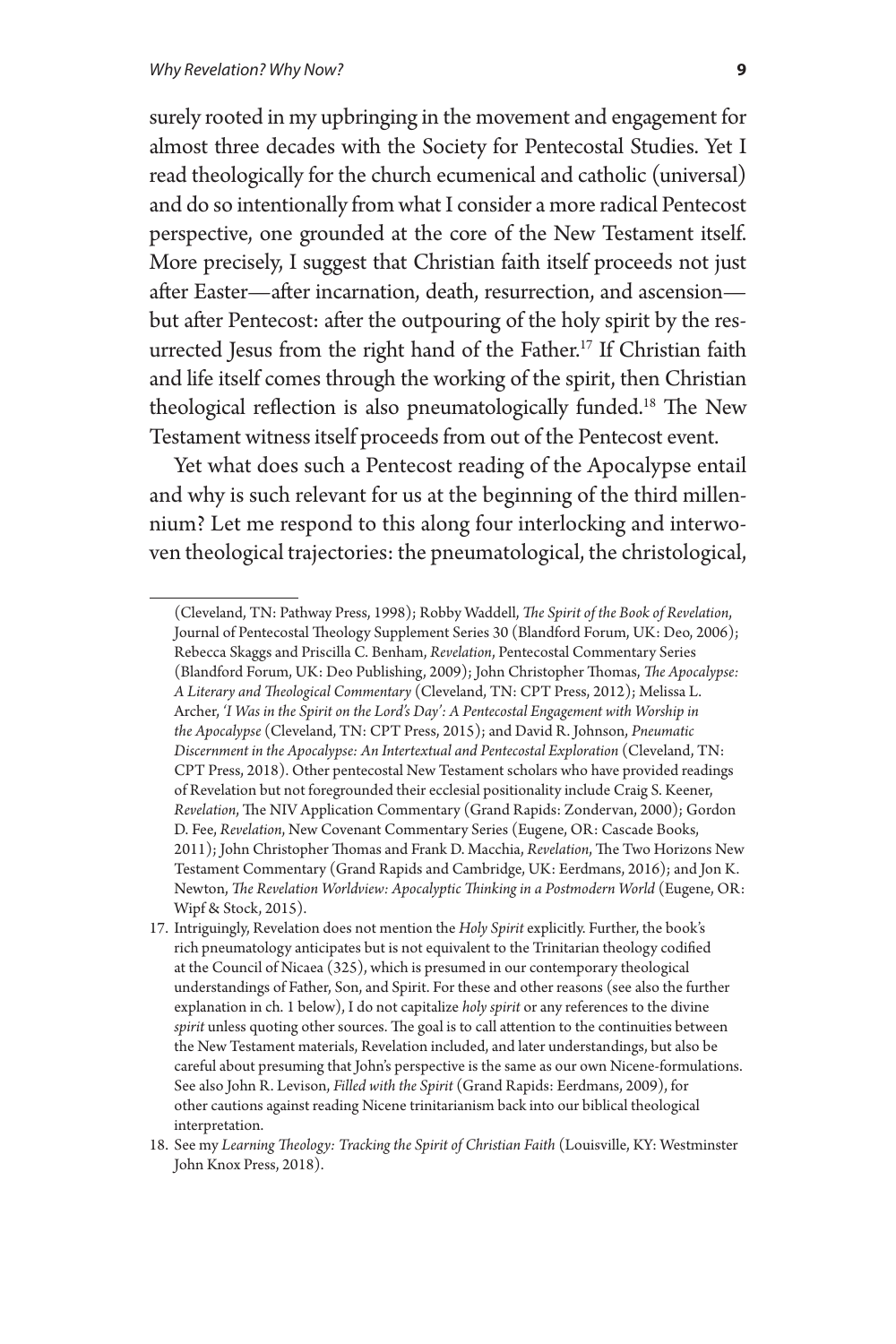**10** INTRODUCTION

the eschatological, and the practical or missional (or missiological). We shall see that these theological themes work together to chart our reading of Revelation.

First, to read Revelation after Pentecost is to attend to this book as one that not only speaks *about* the divine spirit but also addresses its readers *in* and *through* that same spirit.<sup>19</sup> Here we are talking less about what the Apocalypse tells us about the spirit of God (and there is much *information* about the pneumatological that can be gleaned), $20$  and more about what it itself continually reminds its readers and hearers: "Let anyone who has an ear listen to what the Spirit is saying to the churches" (2:7a and passim). Such is effectively an injunction toward what the New Testament elsewhere calls life in the spirit, and is consistent with the visions of the book being spiritually given to John—e.g., when he was "in the spirit"  $(1:10;$  also 4:2; 17:3; 21:10)—and its message mediated in or as "the spirit of prophecy"  $(19:10b)$ .<sup>21</sup> In other words, to appreciate the words of John, readers will need to be attentive to the manifold and pluriform witness the divine spirit is calling for or inviting toward (see 22:17). Just as Day of Pentecost is not only about the outpouring of the spirit but about the many tongues the spirit seeks to enable and redeem in the followers of Jesus as Messiah, so also is Revelation focused not on what the divine *pneuma* is doing but on what that breath seeks to accomplish in the hearers and readers of these visions that come "from every tribe and language and people and nation" (5:9b).

Second, note that any Pentecost reading, as already indicated, centers not on the divine spirit but on the living Messiah, the one anointed by that divine breath. The principal and predominant figure of the Apocalypse is, after all, Jesus Christ, both as object and

<sup>19.</sup> See also the discussion of John's pneumatic perspective in Ronald Herms, "Invoking the Spirit and Narrative Intent in John's Apocalypse," in Kevin L. Spawn and Archie T. Wright, eds., *Spirit and Scripture: Exploring a Pneumatic Hermeneutic* (London and New York: T&T Clark, 2012), 99–114.

<sup>20.</sup> An excellent summary of the pneumatology of the Apocalypse is Richard Bauckham, *The Theology of the Book of Revelation* (Cambridge: Cambridge University Press, 2003), ch. 5; see also Hee Youl Lee, *A Dynamic Reading of the Holy Spirit in Revelation* (Eugene, OR: Wipf & Stock, 2014).

<sup>21.</sup> Richard Bauckham, *The Climax of Prophecy: Studies in the Book of Revelation* (1993; reprint, London and New York: T&T Clark, 2005), ch. 1, suggests that the fourfold formula of John being "in the spirit" serves to structure his visions into four parts.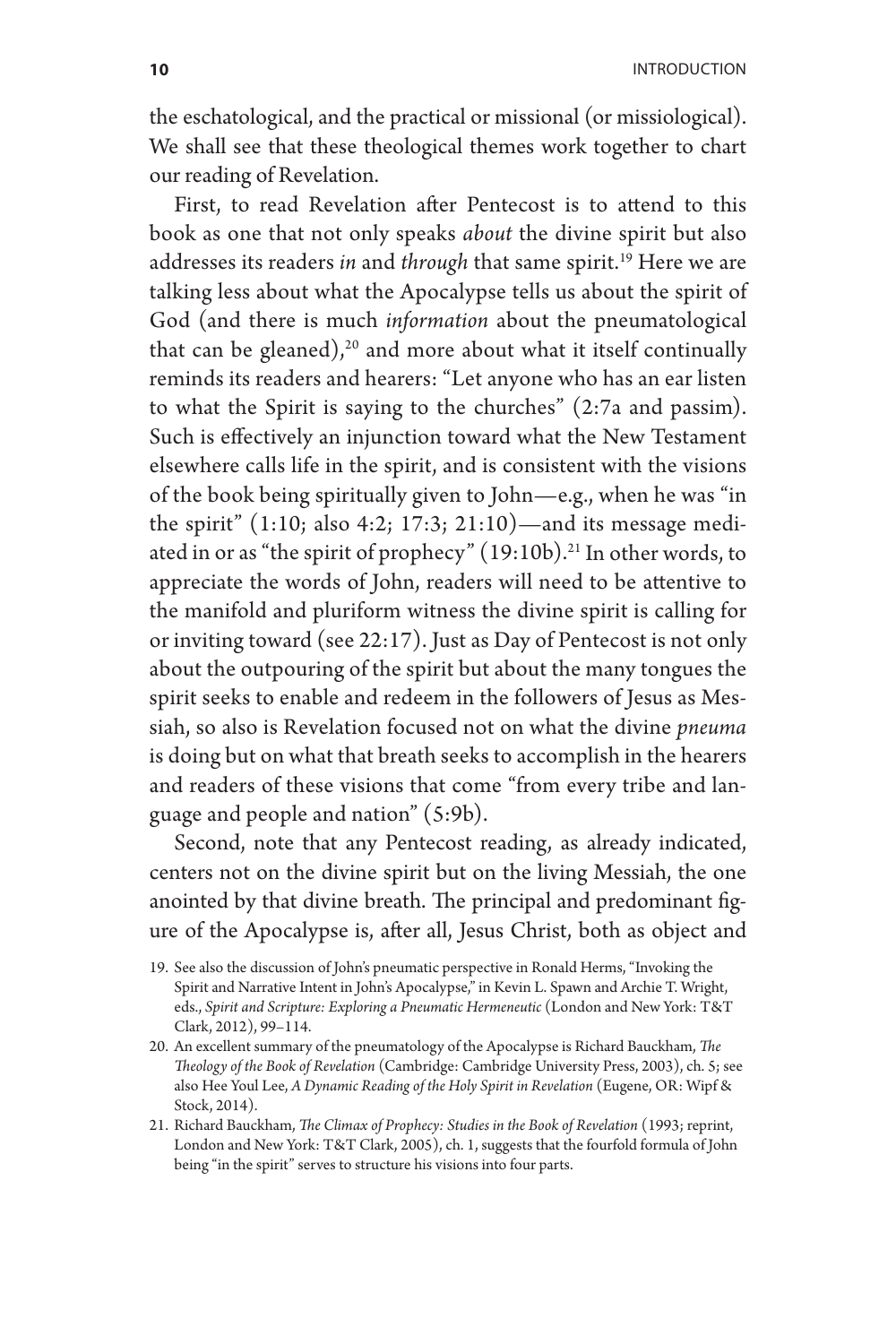subject. The first words of the book thus announce, "The revelation of Jesus Christ, which God gave him to show his servants what must

soon take place  $\ldots$  " (1:1a), even as in the closing segment, John has the protagonist himself say, "It is I, Jesus, who sent my angel to you with this testimony for the churches . . ." (22:16a). Jesus the anointed one thus is uncovered and lifted up throughout the book on the one hand even as he also unveils himself through angelic and human messengers on the other hand. In short, reading Revelation after Pentecost introduces us to Jesus the Messiah anointed by the divine breath who also invites us to

**The pneumatological perspective on Revelation lends meaning to the allcontaining vision. "Although quantitatively the Spirit is seldom mentioned, his deeds in Revelation are qualitatively active: so much so that Revelation was realized** *in coram Spiritu.***"**

Kobus de Smidt "Hermeneutical Perspectives on the Spirit in the Book of Revelation," *Journal of Pentecostal Theology* 7 (1999): 27–47, at 44.

follow in his same steps by the power of the same divine wind that enabled his own testimony and witness.<sup>22</sup> This christological focus ensures that we are oriented around what John himself identified as being most important: the lamb who is also the lion at the right hand of the throne of God.<sup>23</sup>

Third, then, note that Pentecost carried forward the eschatological redemption initiated in the life and ministry of Jesus the christened Messiah. Luke records Peter, drawing from the prophet Joel, explain the events of the festive event thus: "*In the last days* it will be, God declares, that I will pour out my Spirit upon all flesh . . ." (Acts 2:17a, emphasis added; cf. Joel 2:28a). If Jesus the anointed one heralded the coming reign of the Lord (Luke 4:18–19), then the outpoured spirit of God further instantiated and realized the divine

<sup>22.</sup> The hermeneutical key must also be christological because of the need to discipline the fantasticness of the interpretations of the book; see Judith Kovacs and Christopher Rowland, *Revelation*, Blackwell Bible Commentaries series (Malden, MA: Blackwell, 2004), 247–50.

<sup>23.</sup> Christological readings of the Apocalypse have been led by Mennonite/Anabaptist scholars like Mark Bredin, *Jesus, Revolutionary of Peace: A Nonviolent Christology in the Book of Revelation* (Waynesboro, GA: Paternoster, 2003), and Loren L. Johns, *The Lamb Christology of the Apocalypse of John*, Wissenschaftliche Untersuchungen zum Neuen Testament 2.167 (Tübingen: Mohr Siebeck, 2003). My own approach is spirit-christological, to be developed in the rest of this book.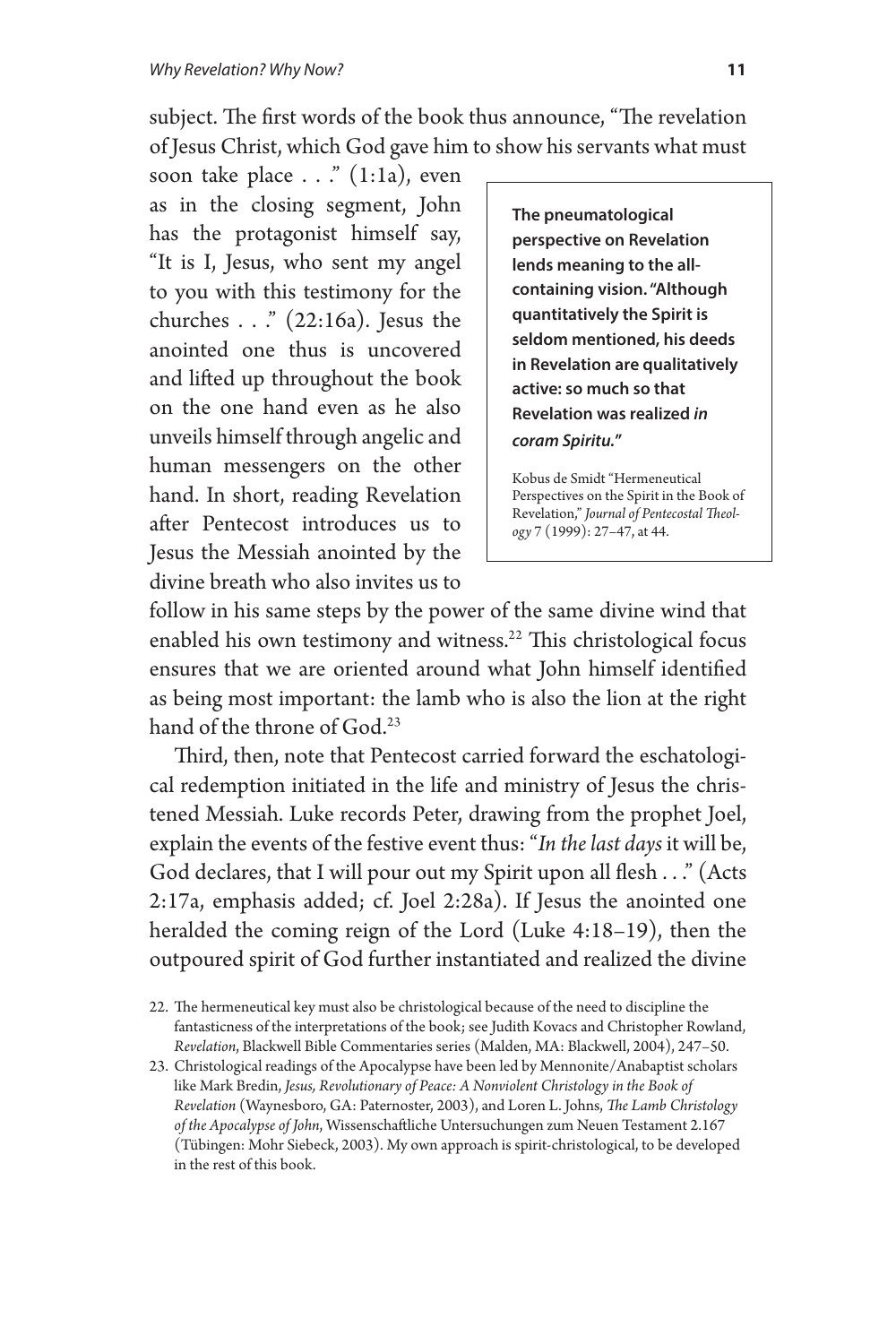rule. Now it is important here to clearly recognize that reading Revelation eschatologically has had both a long and illustrious history, one which has intensified in the last two hundred years, especially among those who approach the book with hermeneutical and theological perspectives guided by dividing up salvation history into several dispensations in which God deals with humanity variously and distinctly. If the former more historically traditional approaches have given way to a variety of millennial interpretations of the book—e.g., how to understand the one thousand years referred to in Revelation 20:4, in particular whether such is to be comprehended more or less literally, more spiritually, or more figuratively and symbolically— Dispensationalist readings have spawned a range of eschatological interpretations revolving around whether the Parousia will occur before or after the millennium, or, at a further level of differentiation, whether such will happen before, during, or after the so-called "great tribulation"  $(2:22; 7:14, KJV)$  that precedes the millennium.<sup>24</sup> Our Pentecost reading, outlined above and to be developed in the rest of this book, however, relies neither on a literal understanding of the millennium (although such is not necessarily rejected either) nor on views that insist that much of Revelation 4–22 pertain to the future unfolding in linear, sequential, and chronological ways suggested especially by Dispensationalist schemes of interpretation. Instead, in accordance with the Lukan witness, the eschatological involves *both* the *now-and-the-not-yet*, the present and the future, together.<sup>25</sup> As such, amid much out-of-control speculation in many Christian circles about the *end times*, our approach will be robustly eschatological but missiological and pastoral rather than conjectural: hope for the full salvation to come empowers our present endurance and witness in the divine spirit. Such eschatological confidence means that the ends of which the prophet sees and writes about concern not just those in that final generation but also empower the seven

<sup>24.</sup> These various positions are debated in C. Marvin Pate, ed., *Four Views on the Book of Revelation* (Grand Rapids: Zondervan, 1998). Because of the prominence of interpretations of Revelation that distinguish between tribulation, millennium, and other events or periods as distinct "dispensations" of divine interation with the world, I will capitalize *Dispensationalism* and its forms when so-referring in the rest of this book.

<sup>25.</sup> See ch. 2 of my *Renewing Christian Theology: Systematics for a Global Christianity*, images and commentary by Jonathan A. Anderson (Waco, TX: Baylor University Press, 2014).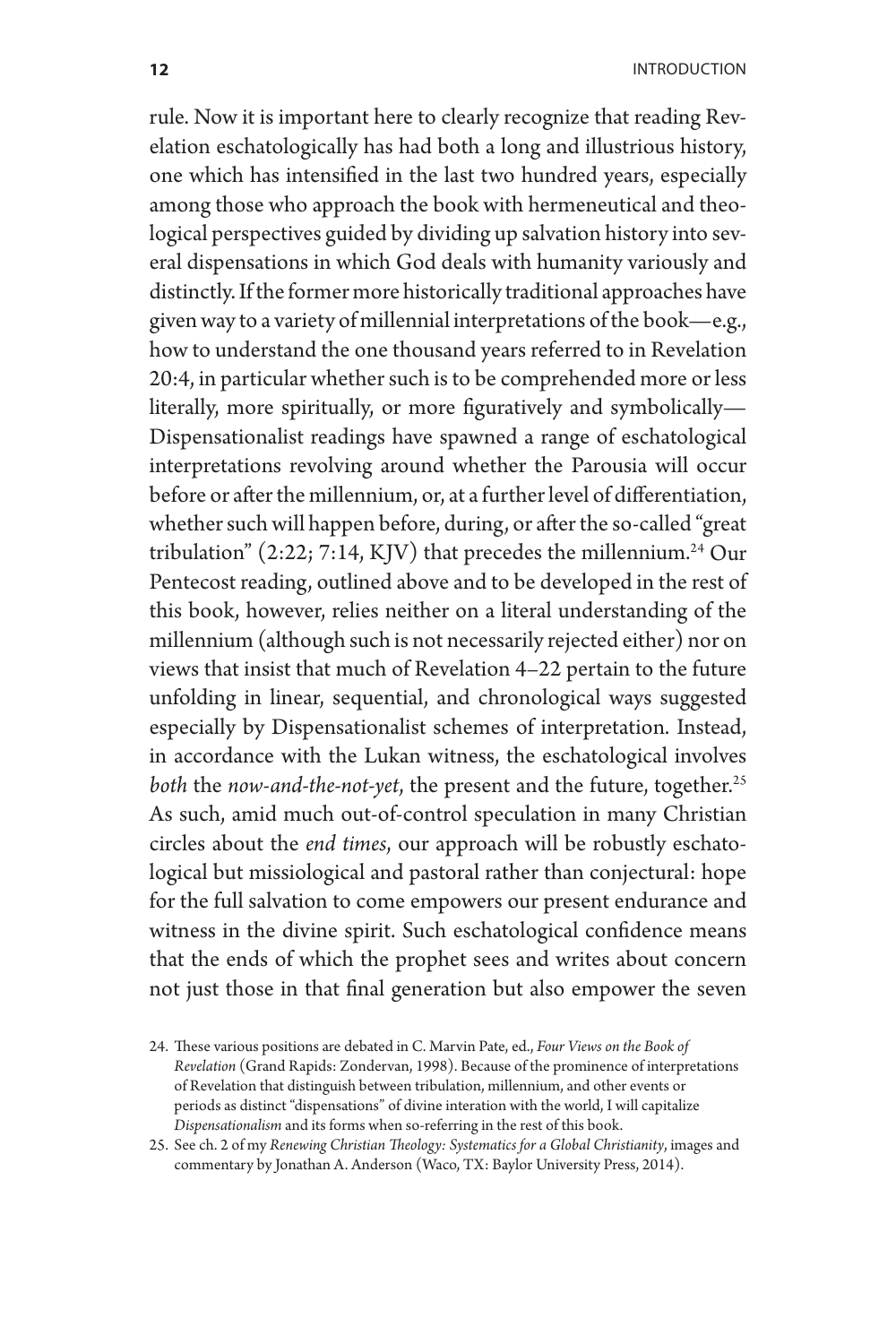churches in first-century Asia Minor, and every generation since who attend to these words, to live faithfully and hopefully in a world that is passing away.

Finally, then, if the eschatological involves and relates time and history to the thereafter and eternity, then we return full circle to the Pentecost message, one in which witness is borne through the divine spirit to the ends of the earth (Acts 1:8). If the Pentecost wind empowered witness in many tongues, even to the point of death (as in Stephen in Acts 7), so also does the Apocalypse feature both the testimony of Jesus himself (1:2, 9; 19:10; 22:20) and the testimonies of his followers to him (12:17), even to the point of death (2:13; 6:9; 11:7; 12:11; 17:6; 20:4). We also need to distinguish that although the Pentecost witness included the establishment, growth, and expansion of the church in local communities to the ends of the earth, this evangelistic and missiological component, especially as more traditionally comprehended, is secondary at best in the Apocalypse. Yet the bearing and giving of witness is at the heart of each of these books.26 Our own missional-missiological reading, then, will focus on the illocutionary dimensions of Revelation's rhetoric: what kinds of emotions, dispositions, and actions does John wish to prompt in the telling of his visions? The gerunds—verbs with -*ing* endings that function also as nouns—appearing in many of the chapter subtitles call attention to this performative aspect of our theological approach: What ought we to do in light of what the divine spirit is saying and doing? The question here is less the what and how of mission and evangelism, especially as defined by colonial modernity, than the embodiment and practice of faithful messianic discipleship relevant for our late and even postmodern time.<sup>27</sup> More precisely, as the Apocalypse will itself insist to us, the question has to do with faithful witness in the many tongues of those who experience reality as perpetual foreigners in an otherwise pluralistic and

<sup>26.</sup> See also vănThanh Nguyễn, "The Final Testimony of *Missio Dei*: A Missiological Reading of Revelation," in Dale T. Irvin and Peter C. Phan, eds., *Christian Mission, Contextual Theology, Prophetic Dialogue: Essays in Honor of Stephen B. Bevans, SVD* (Maryknoll: Orbis Books, 2018), 3–16.

<sup>27.</sup> I apply such a missiological (and pneumatological) hermeneutic to Revelation in my *Mission after Pentecost: The Witness of the Spirit from Genesis to Revelation*, Mission in Global Community (Grand Rapids: Baker Academic, 2019), §§8.4–8.5.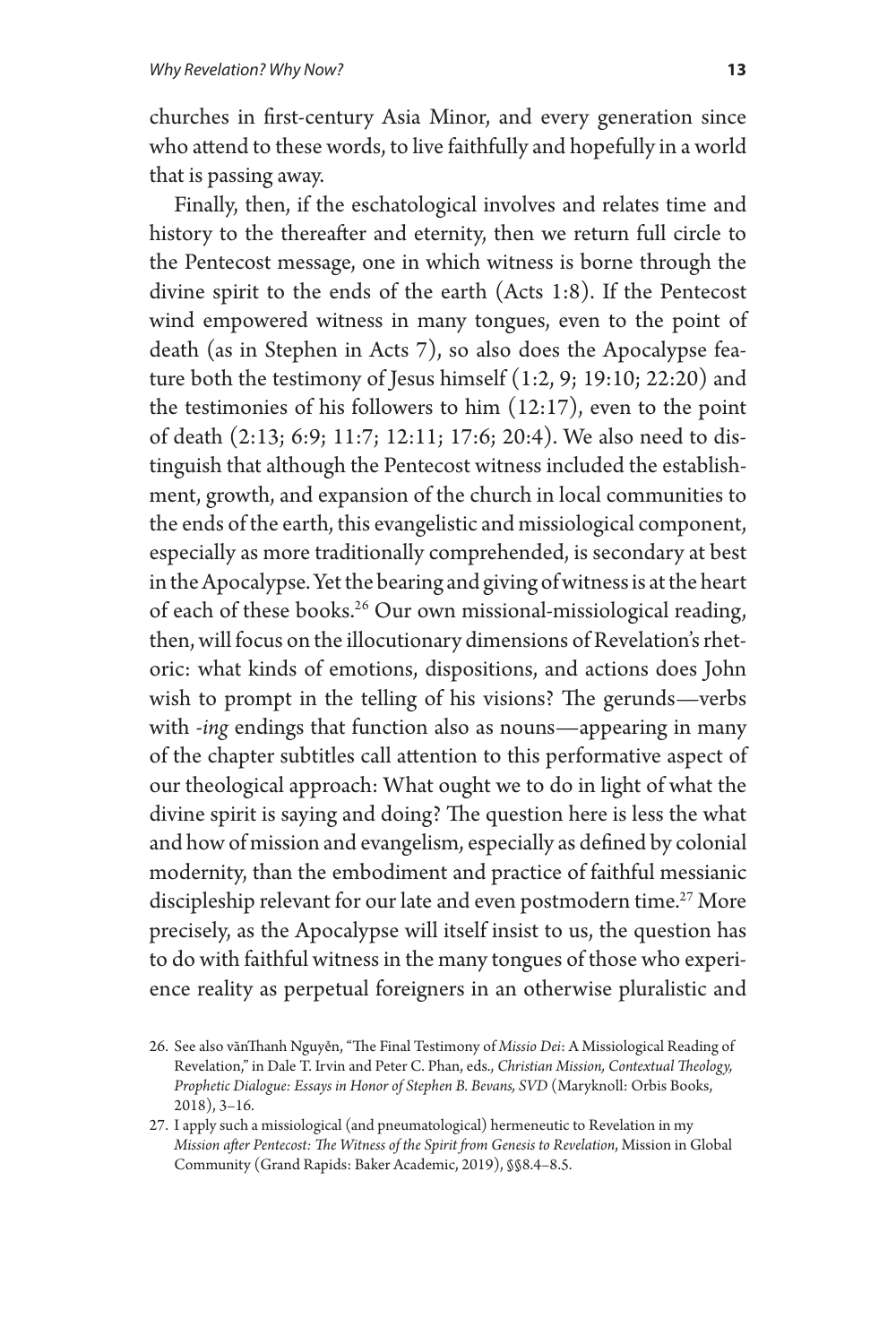idolatrous cosmopolis.<sup>28</sup> Each chapter of our commentary after the two devoted to Revelation 1, then, will conclude with some "further reflections" that invite contemporary readers to consider the performative dimensions of faithful apocalyptic discipleship relevant for our present contexts and occasions.

#### *Introductory Matters: Reading in the Spirit*

In this final section of the introduction, I wish to comment briefly on the history behind the text of Revelation, clarify what kind of document it is, and draw out the implications of its symbolic language. Throughout, however, the goal is to invite readers of this theological commentary further into its Pentecost and pneumatological approach. What does it mean to read Revelation in the spirit, and how might this be accomplished?

Traditional considerations of introductory matters related to authorship, date, circumstances of writing, and original audience are important for providing context for reading ancient texts. In the case of the Apocalypse, we are told both at the beginning and the end that the author's name is John  $(1:1, 4, 9; 22:8)$ , although which John this is—given how many are associated with the early Christian and apostolic periods—or even whether he was a Jewish-Christian (from Palestine) or a Gentile-Christian is not easily decided, even among scholars.29 Nevertheless, John, taken as indicative of he or those (editors and others) responsible for the final form of the text as we have it, may well have drawn from visionary and other experiences spanning decades. Not only might the command to measure the temple (11:1) presume that the Roman sack

- 28. Whereas my *In the Days of Caesar: Pentecostalism and Political Theology* (Grand Rapids and Cambridge, UK: Eerdmans, 2010) was developed in conversation primarily with Luke (the Gospel and Acts), here we chart an apocalyptically informed public theological witness.
- 29. My *Renewing Christian Theology*, §12.1, discusses up to a half dozen possible persons going by the name John within the first generation or two of Jesus' life and ministry. Robert K. MacKenzie, *The Author of the Apocalypse: A Review of the Prevailing Hypotheses of Jewish-Christian Authorship*, Mellen Biblical Press Series 51 (Lewiston, NY: Mellen Biblical Press, 1997), examines evidence over the last century of Revelation scholarship about John being Jewish-Christian and suggests that such is rather thin and that there is at least as much evidence he was a Gentile Christian whose prophetic biblicisms provide just as good an explanation for the unusual Greek syntax of the book.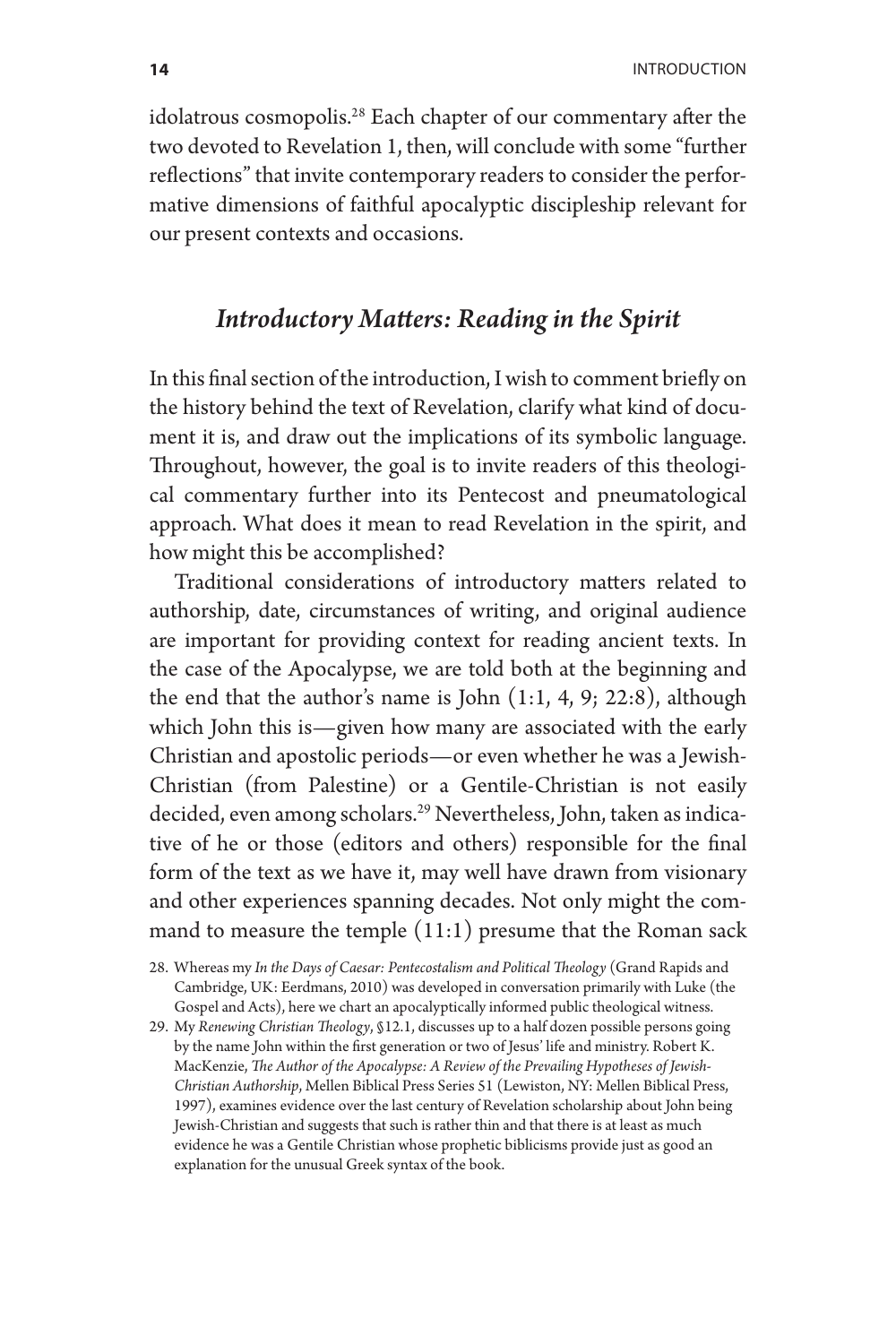of Jerusalem (and temple) in 70 CE had not yet occurred when that vision was received, but opaque references to the mortal wound and yet survival of one of the dragon's heads (13:3, 12, 14; 17:10) has been taken as alluding to or based on the legend that the Emperor Nero, although supposedly having committed suicide in 68 CE, was believed to be still living or would soon be returning to continue his infamous persecution of Christians. On the other hand, the letters to the seven churches of Asia suggests a later date, as they evidence a further development of early Christian communities beyond what is described in the book of Acts as having happened by the end of the sixth decade CE and depict emergence of sociopolitical conditions that allow for the kind of exile characterizing John's self-described situation as "your brother who shares with you in Jesus the persecution and the kingdom and the patient endurance, was on the island called Patmos because of the word of God and the testimony of Jesus" (1:9).

The question of whether and to what degree John and his fellow addressees were the subjects of political persecution is an open and complicated one, with arguments that such persecution was real or at least perceived to be real as well as counterarguments that John wished to "otherize" those he deemed to be opponents of his message and thus portrayed these as evil, oppressive, and dangerous.<sup>30</sup> These are not necessarily exclusive of each other. For the moment we might conclude that if Irenaeus, who served as bishop of Lyon (modern France today) during the latter half of the second century, is close to the truth in dating John's Revelation "toward the end of [Emperor] Domitian's reign"--which would have been in the early to mid-nineties<sup>31</sup>—then we might grant that portions, if not the bulk, of the twenty-two chapters that we have may have originated in the late sixties when the Neronic persecution was more intense and worrisome, and then the final form of the book as we know it

<sup>30.</sup> Leonard L. Thompson, *The Book of Revelation: Apocalypse and Empire* (Oxford: Oxford University Press, 1990), argues that the traditional assumption of extensive persecution of Christians is historically untenable, although Adela Yarbro Collins's, *Crisis and Catharsis: The Power of the Apocalypse* (Philadelphia: Westminster Press, 1984), is also potent in arguing that whatever the historical realities, the original audience of the Apocalypse certainly perceived that they were the targets of an antagonistic Roman state (which is discussed more later in this commentary).

<sup>31.</sup> Domitian was Roman emperor from 81–96; see Irenaeus, *Against Heresies* 5.30.3.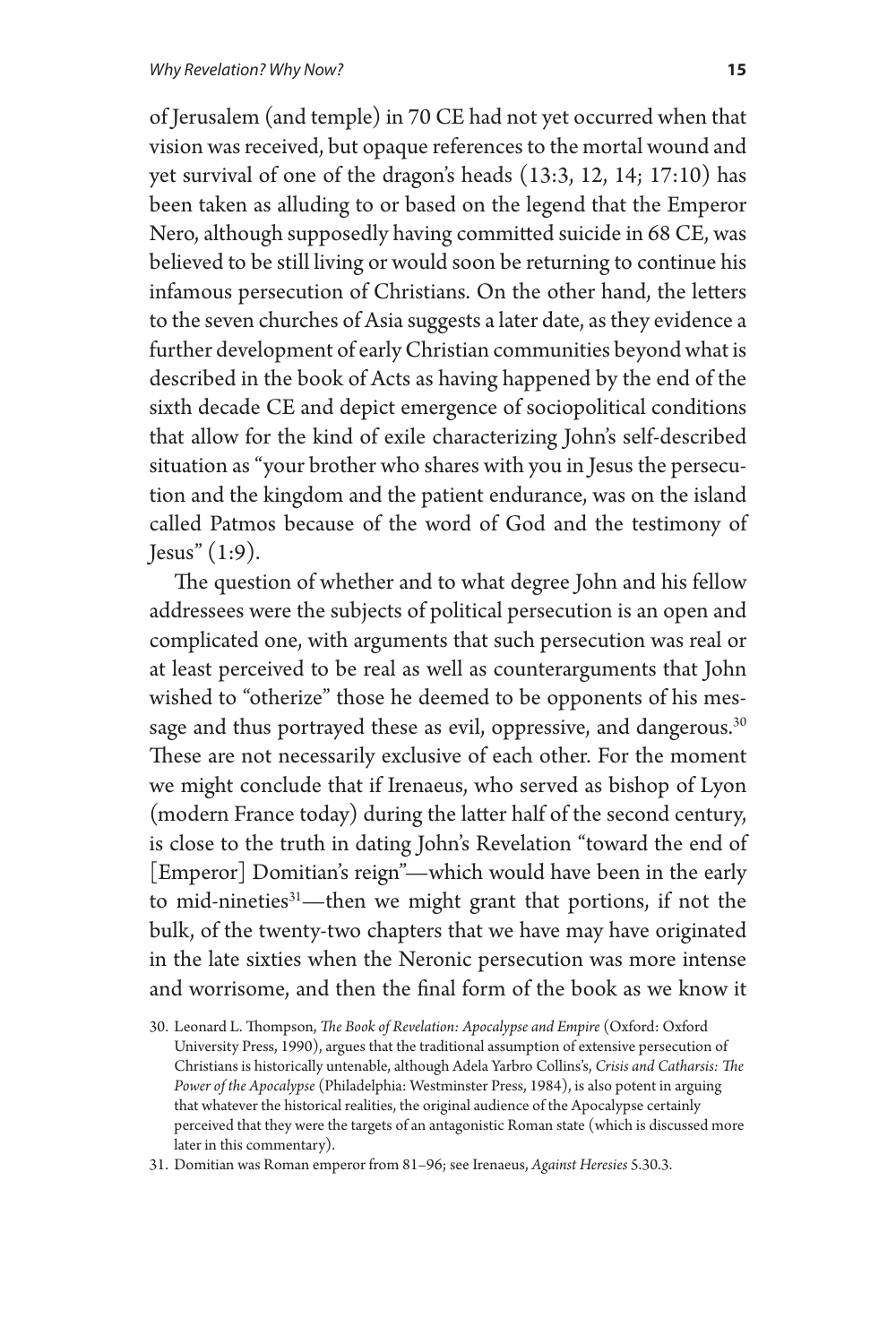**16** INTRODUCTION

gradually came together over three decades or so during periods when other issues, particularly teachings in the churches that John deemed to be false and contrary to his own views, were more at the fore.32

More important than determining the precise *Sitz im Leben,* or sociohistorical context, of this Revelation is discerning its form. Revelation has been labeled as part of apocalyptic literature, no doubt due to its title but also given both its contents about a sectarian community anticipating the end of a hostile world as they knew it and its medium as a series of visions delivered by angels (many of them!) to a seer via ecstatic journeys—"in the spirit," it will be recalled—transcending the phenomenal world. Both are surely features of apocalypses preceding and following the latter half of the first century. Yet the author also identified what he wrote as a prophecy (1:3a; 22:7, 10)—even as he considered himself a prophet and to be numbered among them  $(22:6, 9)$ —and commended it as an expansive circular letter to be read among the churches with conventional epistolary greetings and farewell (1:4, 11; 22:21). Approaching Revelation as an epistle concerns the destination of this book for the Asian churches and opens up considerations of how local particularity interfaces with ecclesial catholicity (to which we return in excursus A below), while reading it as a prophecy invites adoption of both apocalyptic and prophetic perspectives together, especially as we see these overlap among some of the Old Testament writings. Receiving Revelation as a prophetic text, however, means recognizing that the author is less interested in foretelling the future than he is in forthtelling the word of Jesus through his spirit in calling the book's readers and hearers to repentance and faithfulness. Attentive

32. Aune, *Revelation 1–5*, cx–cxxxiv, overviews both the major source-critical theories of Revelation's text and proposes his own speculative hypothesis of the book's two major stages or phases of composition, even as J. [ Josephine] Massyngberde Ford, *Revelation: A New Translation with Introduction and Commentary*, The Anchor Bible 38 (Garden City, NY: Doubleday & Company, 1975), 28–45, 50–56, hypothesizes an early date for the majority of the text (under the authorship of John the Baptist and his disciples) and a much later Christian redaction (of the prologue and letters to the seven churches, among other sections) that is distinct from but not inconsistent with Aune and other theories of production extending over decades of the first century; one does not need to agree with each and every detail of Aune's or Ford's reconstructions to appreciate how the final form of the text might have evolved and then, for our theological purposes, retrieve such as addressing multiple first-century audiences, contexts, and equally dynamic reading communities.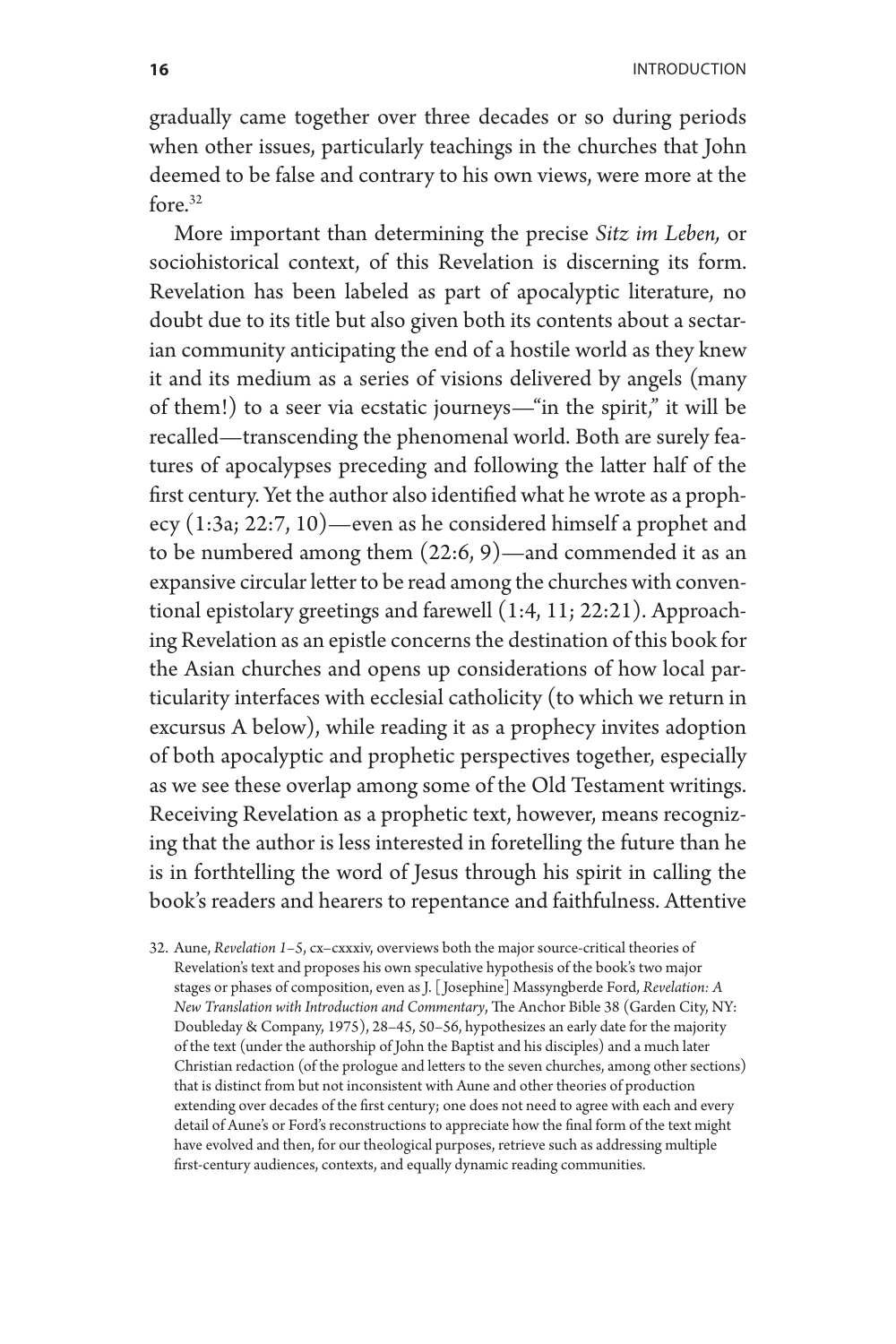to and recognizing this distinction, then, we do not need to choose; rather, to receive prophetic disclosure through the divine spirit is to be invited into a transcendent viewpoint, one that reveals and illuminates the meaning of Jesus Christ and the God "who is and who was and who is to come" (1:4; cf. 1:8).

Recognizing this threefold temporal characterization of this central figure of the Apocalypse might invite reading the book also according to such a template, especially given that John is told to "write what you have seen, what is, and what is to take place after this" (1:19). Readers across the last two millennia then have been divided into how to take, and then interpret, the book. Four general camps have emerged: *preterists* prioritize the first century "what is" context and seek to grasp how the book was understood by its original audience; *historicists* emphasize the "what is to take place after this" but do so historically, especially in relationship to the unfolding history of the Christian church over the centuries; *futurists* also zero in on "what is to take place after this" but hold that much of the book, specifically chapters 4–22, concern the end of history and therefore remain ahead of "us" readers across historical time (Dispensationalists are futurists who believe that most of Revelation remains ahead of us living in the early part of the twenty-first century); finally, *idealists* are those looking for transcendent truths that may be applicable regardless of how one feels about the issues raised by those advocating the other perspectives.<sup>33</sup> Our own (Asian American) Pentecost approach is fundamentally theological, and in that sense characterizable as idealist, although we are also devoted to understanding the text in its original context—the preterist commitment—as much as possible since our conviction is that the latter both constrains and is generative of theological interpretation in every generation.

Revelation as an apocalyptic prophecy requires that twenty-firstcentury readers put on hold as much as possible their own prejudgments about such texts. Our literal approach, in particular to what the future holds—about which we are understandably both fascinated and anxious—is or ought to be tempered by John's announcement

<sup>33.</sup> See Steve Gregg, ed., *Revelation: Four Views—A Parallel Commentary* (Nashville: Thomas Nelson, 1997), for how these approaches engage with the text of the Apocalypse.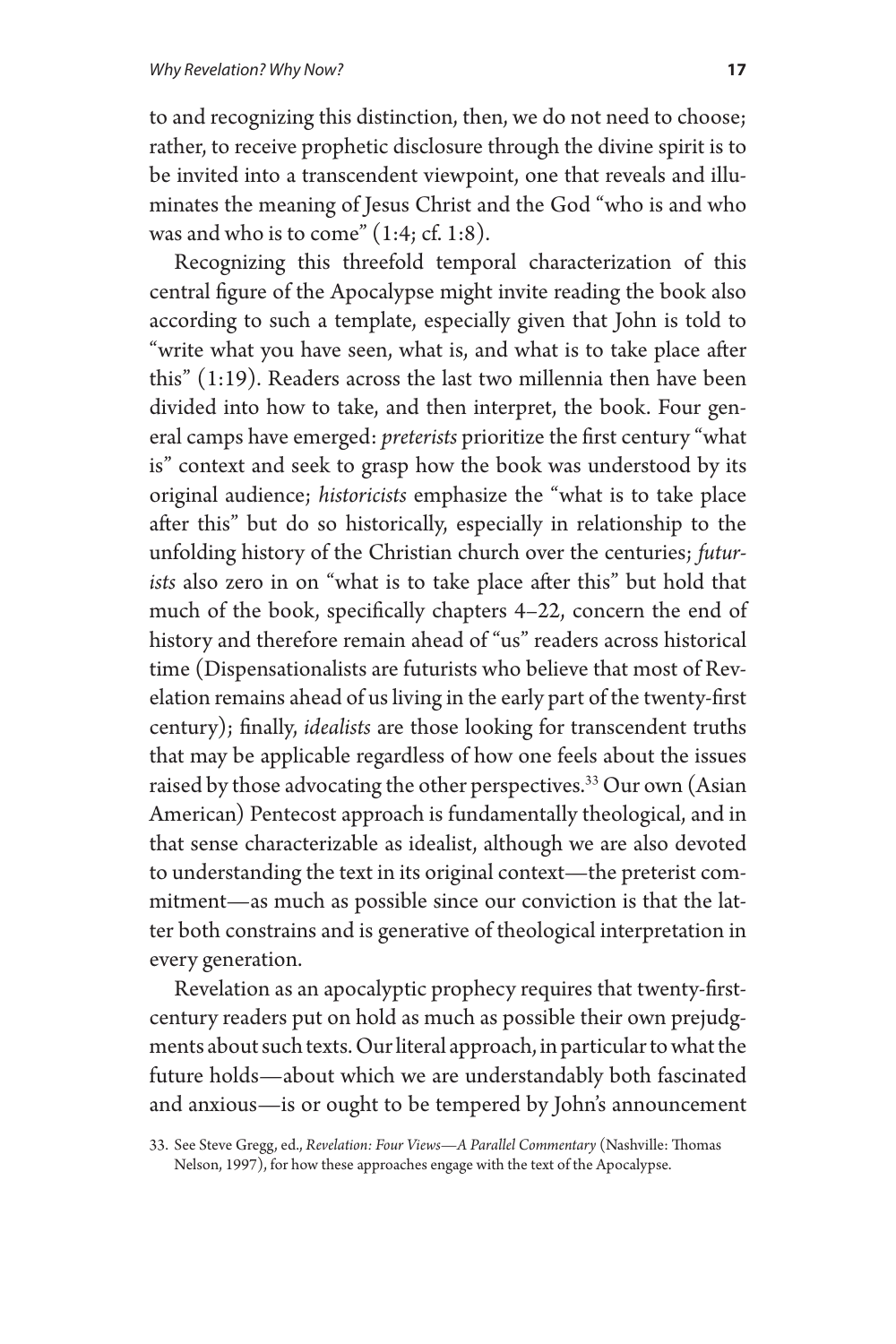that the "revelation of Jesus Christ" is being "made . . . known" (*esēmanen* from the Greek *sēmeion* or sign) angelically (1:1), which means also "by means of symbols."34 John invites, in other words, a symbolic hermeneutic, an approach to his apocalyptic prophecy that is attentive to the many ways in which symbolic language operates,  $35$ much of which is quite different from the linearity and discursivity presumed by us "enlightened" moderns. Sometimes the symbols are explained, but mostly they are not, which means that because this is a symbolically rich text, we will have to see how the various symbols function in order to discern their meaning. Hence, we will be crossreferencing quite a bit across the Apocalypse, particularly in order to trace symbolic representations and how their interconnections within the seer's account might be illuminative.

I would like to characterize John's pneumatic and symbolic imagination also as thoroughly embodied rather than only and abstractly intellective and cognitive. Let's parse out what might seem paradoxical—a pneumatic-and-embodied-hermeneutic<sup>36</sup>—along three lines: the visual, the audial, and the affective.

First, John's being "in the spirit" enables a visionary seeing. Thirty-five times throughout Revelation, John tells us "I saw." It is important to distinguish at this point that seeing is not quite the same as reading. Reading is a discursive task that moves from words to ideas in order to develop the ideas sequentially across the process of engaging a text. Seeing, on the other hand, involves both simultaneity and imagination, the latter involving the capacity to fill in the blanks around what is occluded visually. More important, seeing is an act that processes imaginatively and imagistically, meaning, among other things, being attentive to polyvalence rather than expecting single meanings, inferentially guided rather than having

<sup>34.</sup> Grant R. Osborne, *Revelation*, Baker Exegetical Commentary on the New Testament (Grand Rapids: Baker Academic, 2002), 55; see also Beale, *John's Use of the Old Testament in Revelation*, ch. 4, esp. 295–98, for more on John's use of *esēmanen* to frame his prophecy.

<sup>35.</sup> Richard Shiningthunder Francis, *The Apocalypse of Love: Mystical Symbolism in Revelation* (n.p.: Bookman Publishing, 2004).

<sup>36.</sup> Again, modernity assumes a binary between the material and the spiritual; a Pentecost approach precedes such modern bifurcation—see Yong, *Spirit of Love: A Trinitarian Theology of Grace* (Waco, TX: Baylor University Press, 2012).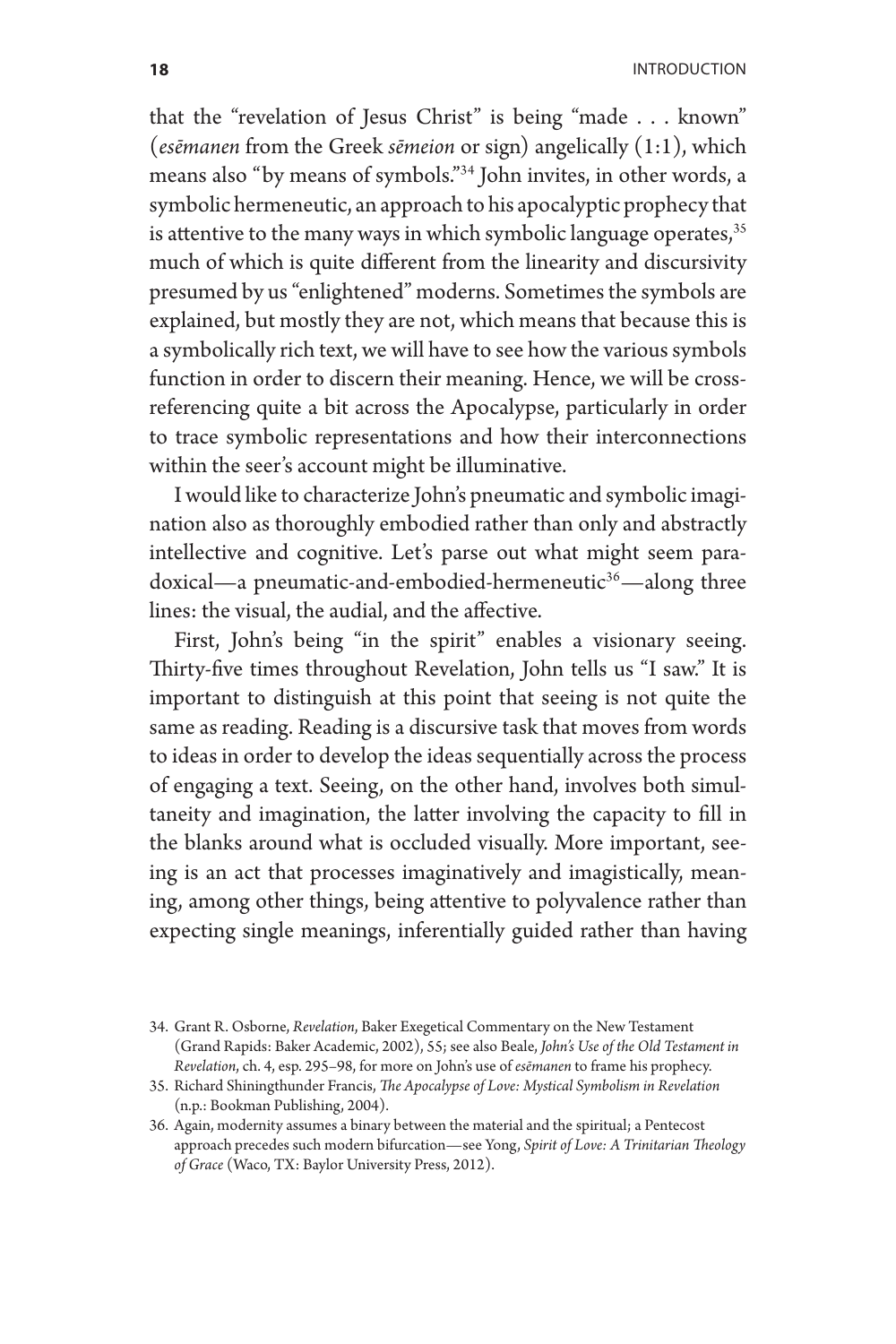explicit instructions, dependent on dynamic, dramatic, and narrative movements as opposed to being propositionally dominant. $37$ 

Second, and extending from the first, John's Revelation involves sound as much as sight. John not only sees, but he also hears, especially voices. Of the forty-six times that the verb *to hear* occurs in the book, more than two dozen of those apply to John's hearing (not to mention the about three dozen references to voices in the book, only some of which are related to the instances John tells about his

own hearing).<sup>38</sup> Our seer also seeks to be clear: "Blessed is the one who reads aloud the words of the prophecy, and blessed are those who hear and who keep what is written in it" (1:3)—so that he expects both the resonating of his prophecy, read in its entirety perhaps in one sitting (it is suggested), and that most who encounter these visions will do so audibly. If seeing nevertheless allows still some semblance of subject-object detachment, hearing collapses that gap since sound

**The imagination of the reader is stimulated by this wideranging and wild narrative, in which action, images, actors, sights, and sounds converge. . . . At any moment the reader expects the narrative to come to a conclusion, but instead meets a "deceptive cadence."**

Edith M. Humphrey, *And I Turned to See the Voice: The Rhetoric of Vision in the New Testament* (Grand Rapids: Baker Academic, 2007), 198–99.

reverberates in our bodies in and through distances.<sup>39</sup> Somehow, then, visionary encounters in the spirit enable unconventional

- 37. For more on such an imagistic hermeneutic, see M. Eugene Boring, *Revelation*, Interpretation: A Bible Commentary for Teaching and Preaching (Louisville, KY: John Knox, 1989), esp. 53–59. On this point, Austin Farrer, *A Rebirth of Images: The Making of St. John's Apocalypse* (1949; reprint, Albany: State University of New York Press, 1986), is a whirlwind of imagistic and symbolic reasoning about Revelation, which even if true (which is unconfirmable due to the speculative nature of the argument) would not be comprehensible by most (because of the complexity of Farrer's interpretation of John's symbols). Ingolf Dalferth, "The Stuff of Revelation: Austin Farrer's Doctrine of Inspired Images," in Ann Loades and Michael McLain, eds., *Hermeneutics, the Bible and Literary Criticism* (New York: Palgrave Macmillan, 1992), 71–95, is correct to respond that readers of Revelation (not to mention of Farrer) would need to be just as inspired by the divine spirit to be edified by the angelic message (certainly to comprehend *A Rebirth of Images*).
- 38. Kayle B. de Waal, *An Aural-Performance Analysis of Revelation 1 and 11*, Studies in Biblical Literature 163 (New York: Peter Lang, 2015), 63.
- 39. See my discussion in "Orality and the Sound of the Spirit: Intoning an Acoustemological Pneumatology," part 2 of a longer essay in *The Living Pulpit* (May 2015), http://www.pulpit .org/2015/05/.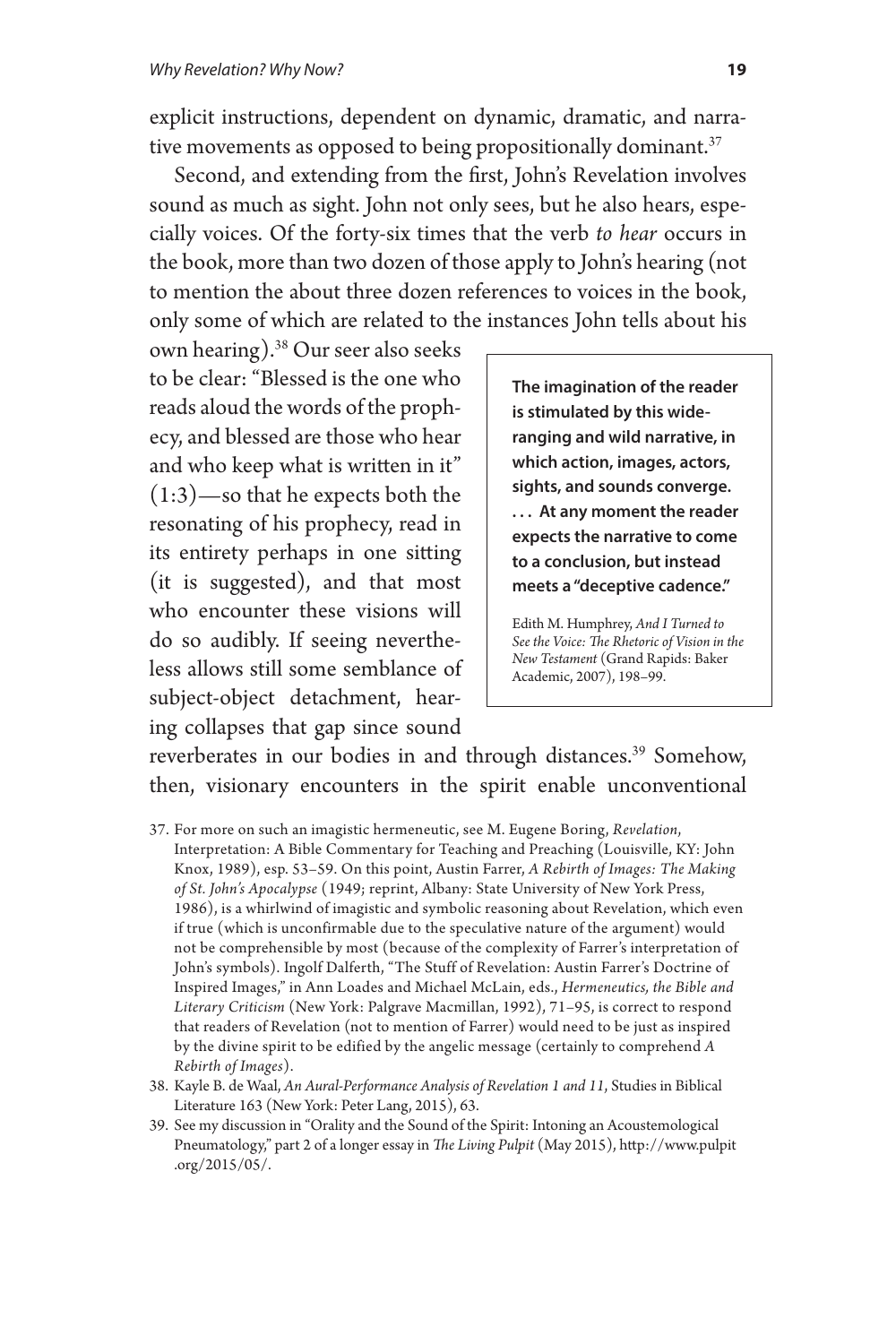seeing and hearing, as when John tells us: "I turned to see whose voice it was that spoke to me"  $(1:12)$ . If creational space-time sensory capacities see things/forms and hear voices, as distinct perceptions, prophetic visions *see voices*. The point is that engaging the Apocalypse invites suspension, to whatever degree possible, of our normal perceptual capacities so that we can appreciate the unveiling and disclosure of Jesus Christ and his message.<sup>40</sup>

This means, last but not least, hearing and reading Revelation affectively. The affective is not entirely disconnected from the cognitive; rather, the opposite is the case: our intellectual considerations derive from and emerge out of underlying emotional and embodied perceptions and experience. Hence, we must *feel* John's visions *before* they are processed cognitively. As Robin Whitaker shows, "The full version of the adage 'seeing is believing' is actually 'seeing is believing, but feeling's the truth."<sup>41</sup> And to feel the Apocalypse is to be touched—emotionally in fear or anticipation, affectively in hope or aspiration—and to be moved in our heart of hearts, so to speak.<sup>42</sup> Note that Luke tells us also that the divine spirit is poured out at Pentecost not on immaterial souls but "on all flesh,"43 on the carnal bodies of men and women, young and old, slave and free (Acts 2:17–18), precisely so that those to whom the divine spirit is given can see, hear, and feel the reality of that breath.<sup>44</sup> Revelation, in

- 40. See Sean Michael Ryan, *Hearing at the Boundaries of Vision: Education Informing Cosmology in Revelation 9*, Library of New Testament Studies 448 (London and New York: T&T Clark, 2012), chs. 2–3.
- 41. Robyn J. Whitaker, *Ekphrasis, Vision, and Persuasion in the Book of Revelation, Wissenschaftliche Untersuchungen zum Neuen Testament 2.410* (Tübingen: Mohr Siebeck, 2015), 221; *ekphrasis* (in the title of this book) has to do with vivid descriptions. For more on the emotional and pathic dimensions of John's text, see David A. deSilva, *Seeing Things John's Way: The Rhetoric of the Book of Revelation* (Louisville, KY: Westminster John Knox, 2009), esp. chs. 7–8.
- 42. See Alexander E. Stewart, "*Ekphrasis*, Fear, and Motivation in the Apocalypse of John," *Bulletin of Biblical Research* 27:2 (2017): 227–40.
- 43. I use "souls" conventionally throughout the book to refer to human persons but not assuming the veracity of popular beliefs in a tripartite anthropology (of bodies, spirits, and souls); for my own emergent anthropology, see Yong, *The Spirit of Creation: Modern Science and Divine Action in the Pentecostal-Charismatic Imagination*, Pentecostal Manifestos 4 (Grand Rapids and Cambridge, UK: Eerdmans, 2011), ch. 5.
- 44. See Yong, "The Spirit Poured Out: A (Pentecostal) Perspective after Pentecost," in Guido Vergauwen, o.p., and Andreas Steinbruber, eds., *Veni, Sancte Spiritus! Theologiesche Beiträge zue Sendung des Geistes/Contributions thélogiques à la mission de l'Esprit/Theological Contributions to the Mission of the Spirit* (Münster: Aschendorff-Verlag, 2018), 198–210; also,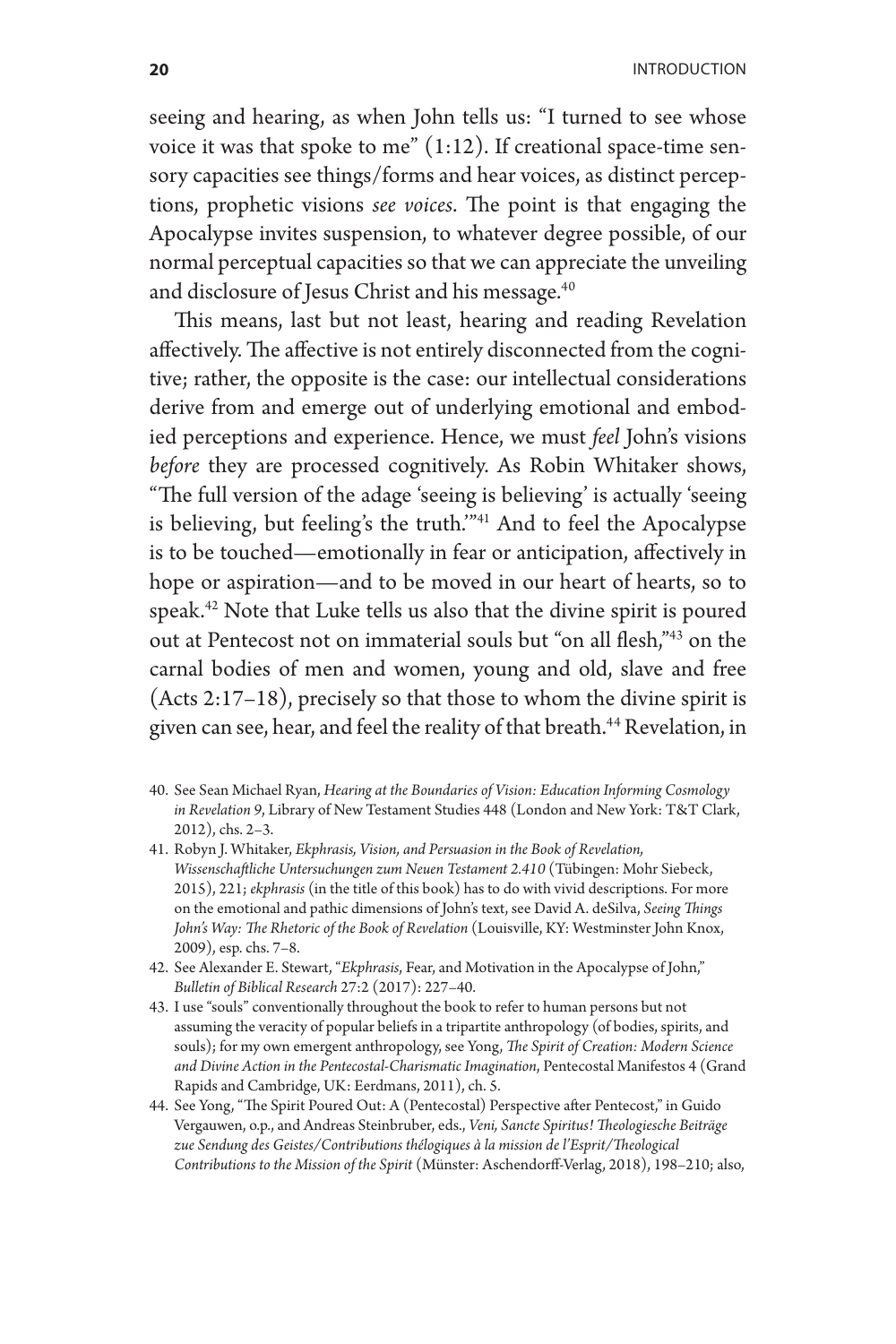short, is not just about information (related to the mind) but about transformation (of the heart), $45$  so that its hearers and readers can be those who live differently—who "keep what is written" (1:3b)—as material and historical creatures yet in light of spiritual and heavenly realities.46

Come, holy spirit, as we reread this book.

David Trementozzi, *Salvation in the Flesh: Understanding How Embodiment Shapes Christian Faith* (Eugene, OR: Wipf & Stock, 2018).

<sup>45.</sup> This is also the conclusion of scholars who have attempted to provide a visual exegesis, so to speak, of the book; see Natasha O'Hear and Anthony O'Hear, *Picturing the Apocalypse: The Book of Revelation in the Arts over Two Millennia* (Oxford: Oxford University Press, 2015), 293.

<sup>46.</sup> David L. Barr, "Beyond Genre: The Expectations of Apocalypse," in David L. Barr, ed., *The Reality of Apocalypse: Rhetoric and Politics in the Book of Revelation*, SBL Symposium Series 39 (Atlanta: Society of Biblical Literature, 2006), 71–89, is correct that this is how John anticipated that the seven churches (and beyond) would receive his visions; the question is whether or not we can approach Revelation with similar expectations.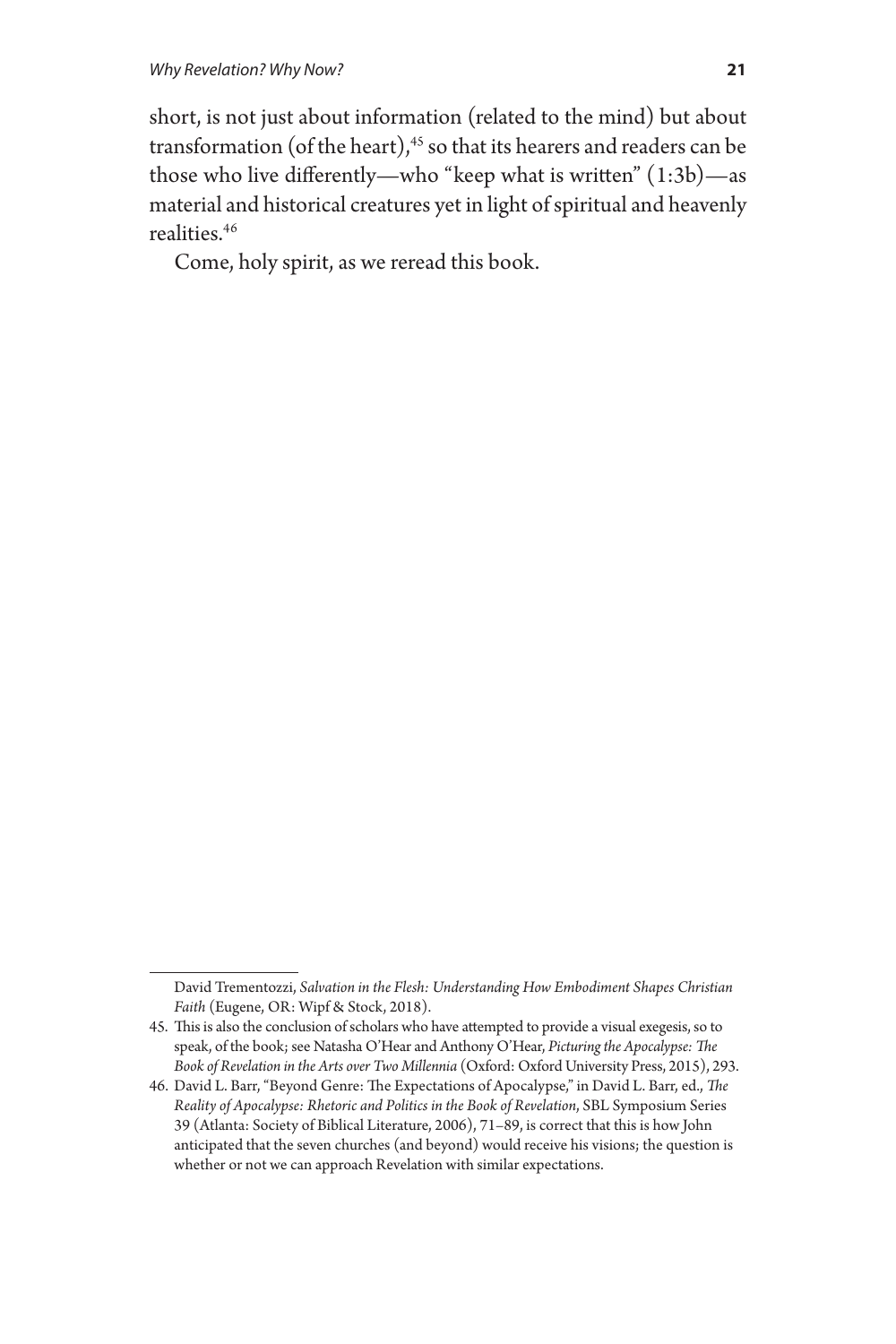## *Outline of the Book*

Every commentary will include the author's own efforts to outline the book. The following provides a sketch of how I approach the Apocalypse, which correlates, generally, with the divisions of the chapters in the following pages. Informed readers will observe in the following my own interaction with and response to various scholarly proposals regarding the structure of the book, including but not limited to how there is a prologue and epilogue, how the first half's author addressing seven churches anticipates the latter part of the book's seven visions and concluding authorial discourse, and how the central sections compare and contrast the majesty and glory of God with the judgment and wrath of God. Further rationale is given in the course of the commentary, but also especially in the four excurses.

I. Prologue  $\sim 1:1-9$ 

- II. Author's first words and the seven churches  $\sim 1:10-3:22$ 
	- A. The unveiling of Jesus Christ  $\sim 1:10-20$
	- B. Letters to the churches  $\sim 2:1-3:22$ 
		- i. In Ephesus  $\sim 2:1-7$
		- ii. In Smyrna  $\sim 2:8-11$
		- iii. In Pergamum  $\sim 2:12-17$
		- iv. In Thyatira  $\sim 2:18-29$
		- v. In Sardis  $\sim$  3:1–6
		- vi. In Philadelphia ~ 3:7–13
		- vii. In Laodicea ~ 3:14–22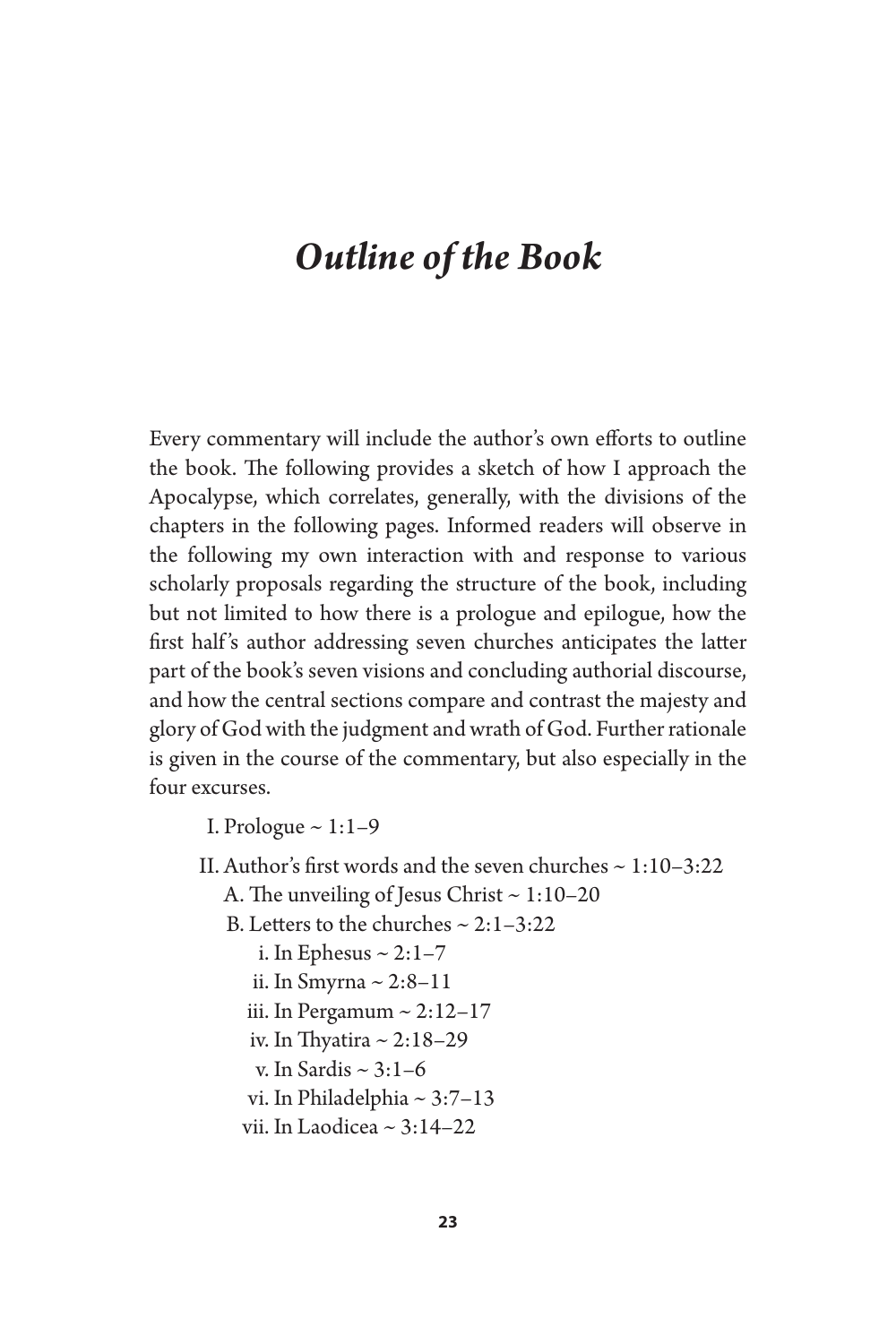III. The Majesty and glory of God  $\sim$  4:1–11:19 A. The heavenly setting  $\sim$  4:1–5:14 i. The throne  $\sim 4:1-11$ ii. The Lamb  $\sim 5:1-14$ B. The seven seals  $\sim 6:1-8:5$ i. Celebration: Seal interlude  $\sim 7:1-17$ C. The seven trumpets  $\sim 8:6-11:14$ i. Prophetic interlude  $\sim 10:1-11:14$ D. The final celebration (anticipated)  $\sim$  11:15–19 IV. The Justice and wrath of God ~12:1–19:10 A. The earthly setting  $\sim 12:1-13:18$ i. The dragon  $\sim 12:1-18$ ii. The beasts out of the sea and out of the earth  $\sim 13:1-18$ B. The seven angelic messages–signs  $\sim 14:1-20$ i. On Mt. Zion: Song of the Lamb prelude  $\sim 14:1-5$ C. The seven bowls and judgment of Babylon  $\sim 15:1-18:24$ i. In the heavenly temple: Song of Moses prelude  $\sim 15:1-8$ D. Hallelujah! Celebration of justice ~ 19:1–10 V. Seven final visions and the author's last words ~ 19:11–22:17 A. Visions of the final judgment and salvation ~ 19:11–22:5 i. The rider on the white horse  $\sim$  19:11-16 ii. Angelic announcement ~ 19:17–18 iii. The final battle  $\sim$  19:19-21 iv. The judgment of the dragon  $\sim 20:1-3$ v. Millennial and final judgments  $\sim 20:4-10$ vi. The judgment of the dead  $\sim 20:11-15$ vii. The new heaven and the new earth  $\sim 21:1-8$ a. The new Jerusalem  $\sim 21:9-22:5$ B. The last words of Jesus Christ  $\sim 22:6-17$ 

VI. Epilogue ~ 22:18–21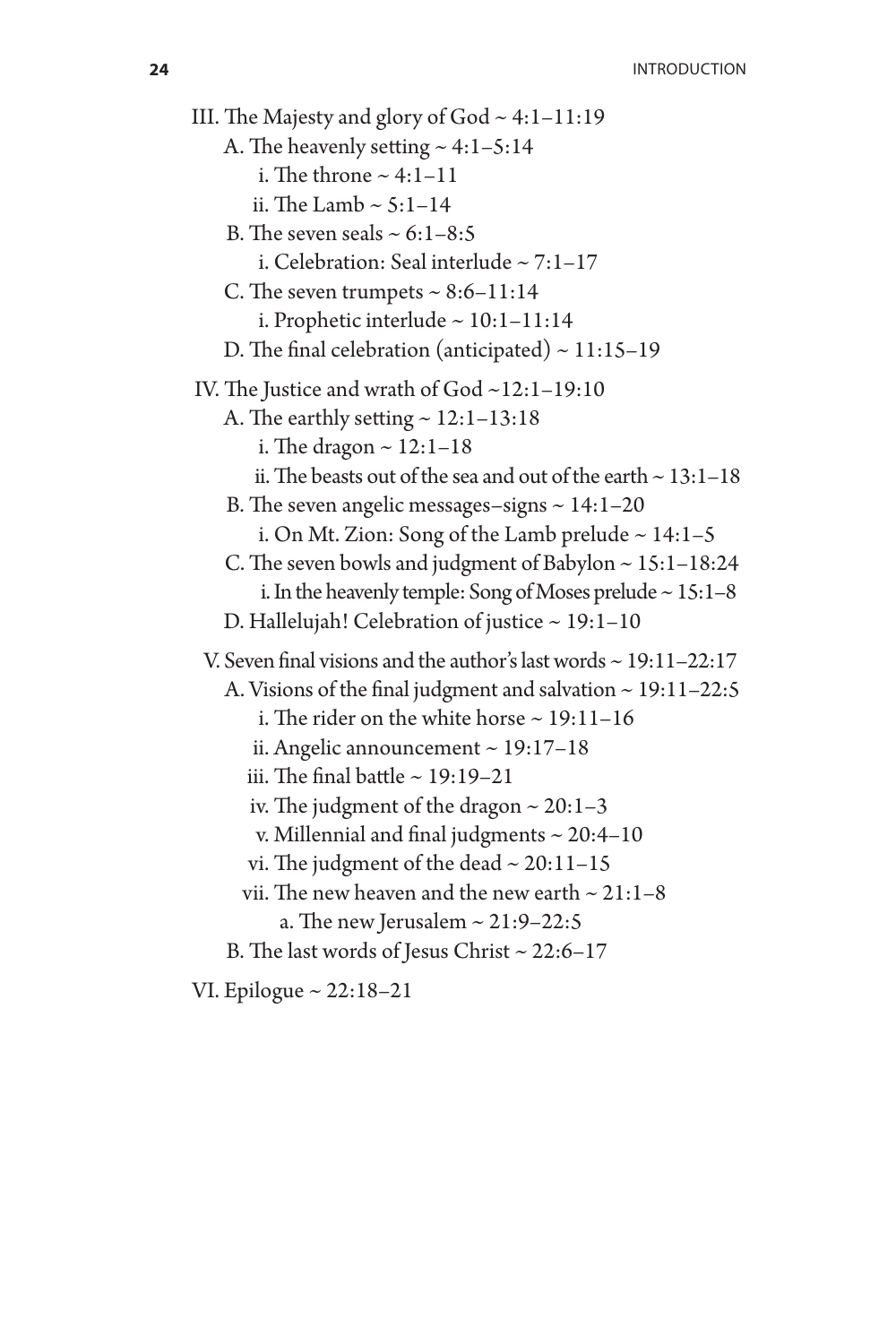### **1:1–9**

# *Apocalypse: Then and Now*

Because 1:1–9 is the opening prologue to the entire book of Revelation, I want to attend to matters the author himself identifies namely, the from, through, and to of this Apocalypse—before turning to the *why* and especially its theological implications. Our goal here is to provide a preliminary answer in dialogue with John's own introduction to the question of the relevance of this mysterious book for Christian discipleship at the beginning of the third millennium.

This is a revelation of and from Jesus Christ, given to him by God (1:1). More precisely, greetings are invocated "from him who is and who was and who is to come, and from the seven spirits who are before his throne, and from Jesus Christ  $\ldots$  " (1:4–5a). There is a proto-trinitarian ring to this threefold salutation, even if we would do well to resist moving too quickly to that conclusion, especially if that also means rereading back the later (Nicene) tradition into the Apocalypse. For instance, because John also sees "the seven angels who stand before God" (8:2), some commentators believe that in Revelation, the seven spirits are better understood "as the seven principal angels of God."1 Revelation is unique in referring to the seven spirits, and the number seven's notion of fullness and completeness is consistent with seeing this vis-à-vis what the broader New Testament tradition calls the holy spirit. However, John never refers to the holy spirit as such, even as the seven messianic spirits in the Old Testament background (Isa. 11:2) are also described as being of God

<sup>1.</sup> E.g., David E. Aune, *Revelation 1–5*, Word Biblical Commentary 52A (Nashville: Thomas Nelson, 1997), 34.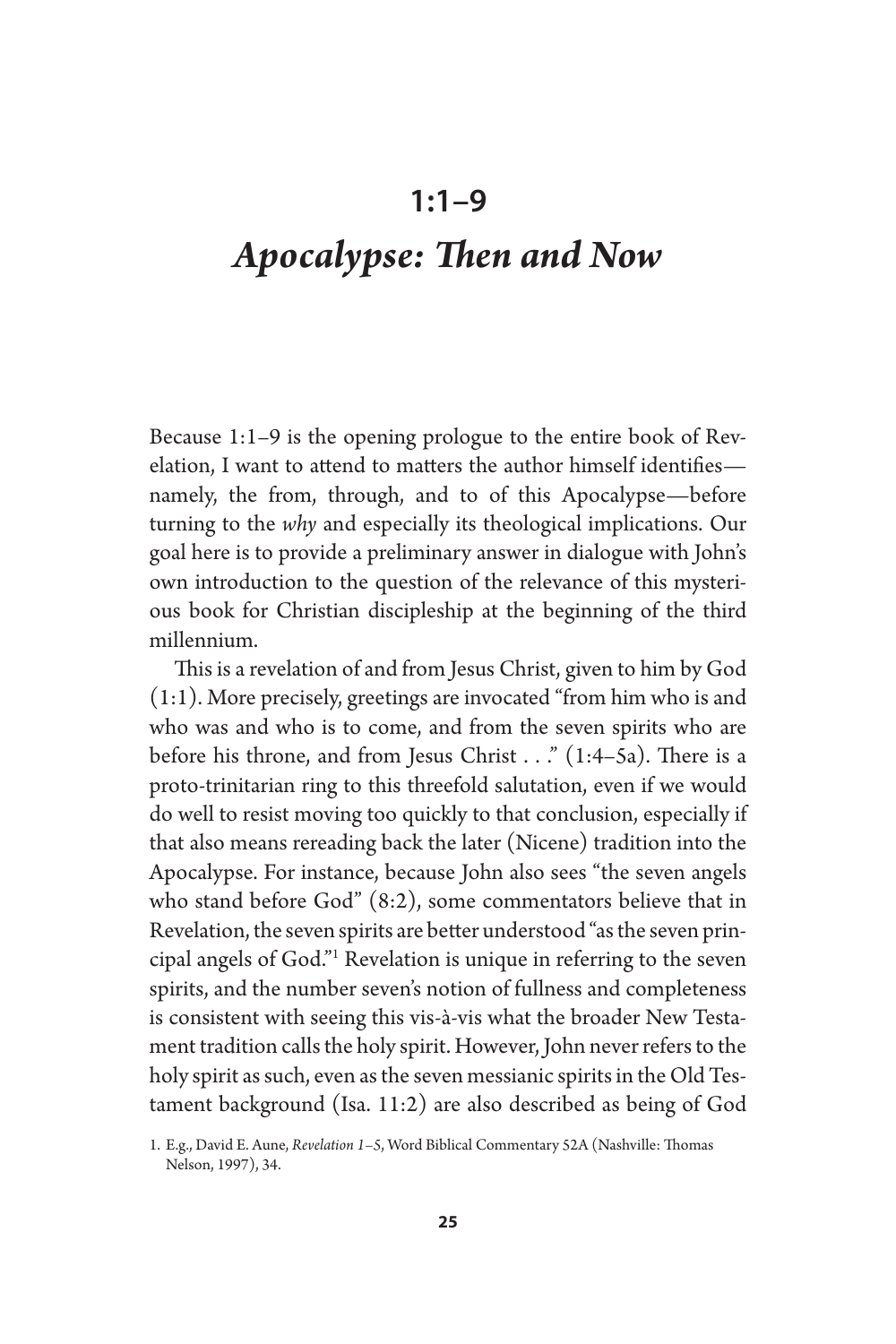(Rev. 3:1), portrayed as "seven flaming torches[burning] in front of the throne" (4:5), and related to the eyes of the Lamb that are "sent out into all the earth" (5:6).

I take it that Nicene Trinitarianism is much too clean and neat to be able to account for the complexity of the biblical witness, including these references to the seven spirits in the Apocalypse.<sup>2</sup> The triune character of John's greetings suggests that what the later tradition understands as the holy spirit is in John's cosmology intelligible in terms of seven spirits, and these overlap with, rather than exclude, angelic realities. So, although I treat the seven spirits and the divine spirit practically synonymously in the rest of this theological commentary, the point is that the spiritual realm in the seer's imagination is cosmologically varied, and these seven spirits caution us to envision a complex, rather than simple, Christian monotheism.3 Two referential guidelines for the rest of this commentary thus emerge from this discussion. First, I will not capitalize divine spirit, which will be used regularly since its semantic range includes what most Christians understand by the holy spirit on the one hand but yet its ambiguity is a reminder that for John, the spiritual and divine realm is intertwined with the created and ecclesial domains. Second, I will periodically deploy spirits in the plural when discussing Revelation's pneumatology in order to remind us that John's is a pluralistic—not pluri-theistic!—rather than singular perspective of the divine breath and wind. Catherine Keller rightly thus notes about John's pneumatology, "In order therefore to release the radically democratic, plurivocal, and sustainable potencies of the present we may need to retrieve a relation to select premodern traditions of spirit."4

How else then is the God from whom this revelation derives described? God is the one who is, was, and is to come, and is also

<sup>2.</sup> See also the introductory chapter to my *Mission after Pentecost*: *The Witness of the Spirit from Genesis to Revelation,* Mission in Global Community (Grand Rapids: Baker Academic, 2019) for more on sorting out how the ecumenical and theological tradition post-Nicaea ought to relate to our biblical theologies (and pneumatologies).

<sup>3.</sup> See also Bogdan G. Bucur, "Hierarchy, Prophecy, and the Angelomorphic Spirit: A Contribution to the Study of the Book of Revelation's *Wirkungsgeschichte*," *Journal of Biblical Literature* 127:1 (2008): 173–94.

<sup>4.</sup> Catherine Keller, *Apocalypse Now and Then: A Feminist Guide to the End of the World* (1996; reprint, Minneapolis: Fortress Press, 2005), 288.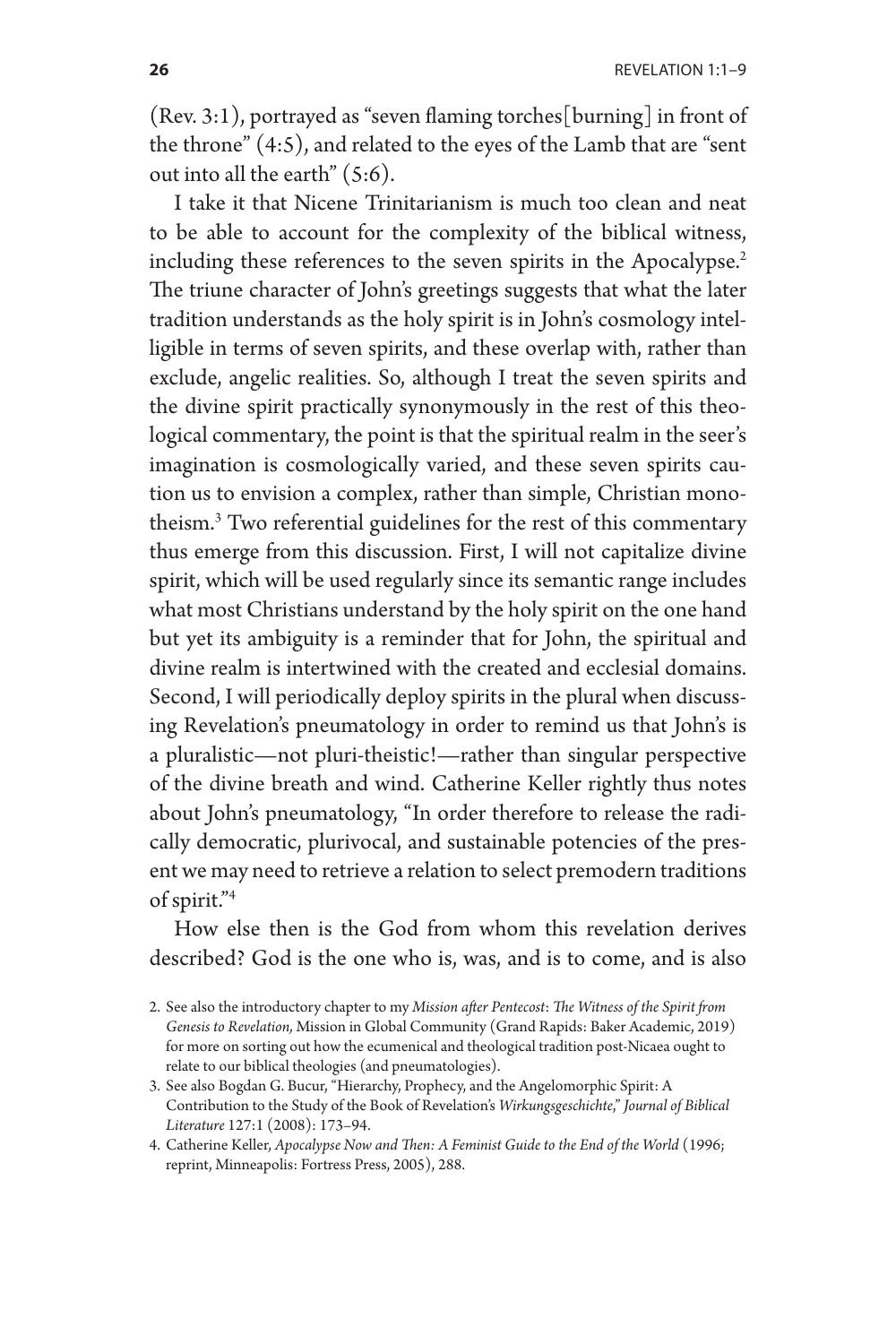"the Alpha and the Omega" and "the Almighty" (1:4, 8). It is precisely this trans-temporal and omnipotent deity who can provide glimpses to his servants about "what must soon take place" (1:1). Regardless of what may happen, the destiny of God's servants is secure because their future is also not just in the divine hands but is part of that divine life and identity. Put otherwise, God is transcendent over the vicissitudes of time, but time itself, both in its dynamic character and in its temporalized terms of the present dividing the past and future, is taken up into the nature of divinity.

And the identity and character of this God is manifest and revealed in the "Son of God," Jesus Christ (2:18). Elsewhere in Revelation, Jesus is also referred to as "the Alpha and Omega" (22:13a)—so that his identity and that of God is equated—even as these opening remarks identify him as one who "*is coming* with the clouds" (1:7a, emphasis added). Yet Jesus is not only on the future horizon, but he is also multiply characterized: according to this status as "the faithful witness, the firstborn of the dead, and the ruler of the kings of the earth"; according to what he has done, as he "who loves us and freed us from our sins by his blood, and made us to be a kingdom, priests serving his God and Father"; and according to being worthy of worship, as one who "to [whom] be glory and dominion forever and ever" (1:5–6). If the Father is Almighty and has supreme authority (2:28), the Son is ruler over kings; if the Father is on the throne (3:21), the Son has accomplished the salvation from sins that enables those so redeemed to serve in and according to the authority of the divine reign. Will those so delivered live into their promised potential as priests in the kingdom of God (cf. 5:10, 12:10)?

Before delving further into this question regarding the addressees of these visions, we turn quickly to those *through* whom they are circulated: an angel and John himself (1:1b). Angels are not only innumerable when manifest in Revelation but they also appear innumerably (dozens of times). For our purposes, the opening verse emphasizes the double mediation of these apocalyptic visions: through an angelic mediator and then through the human agent, John the prophet, both of whom reappear, as if reiterated, at the close of the book (22:8). The former alerts us to the heavenly character of these messages and anticipates the plethora of angelic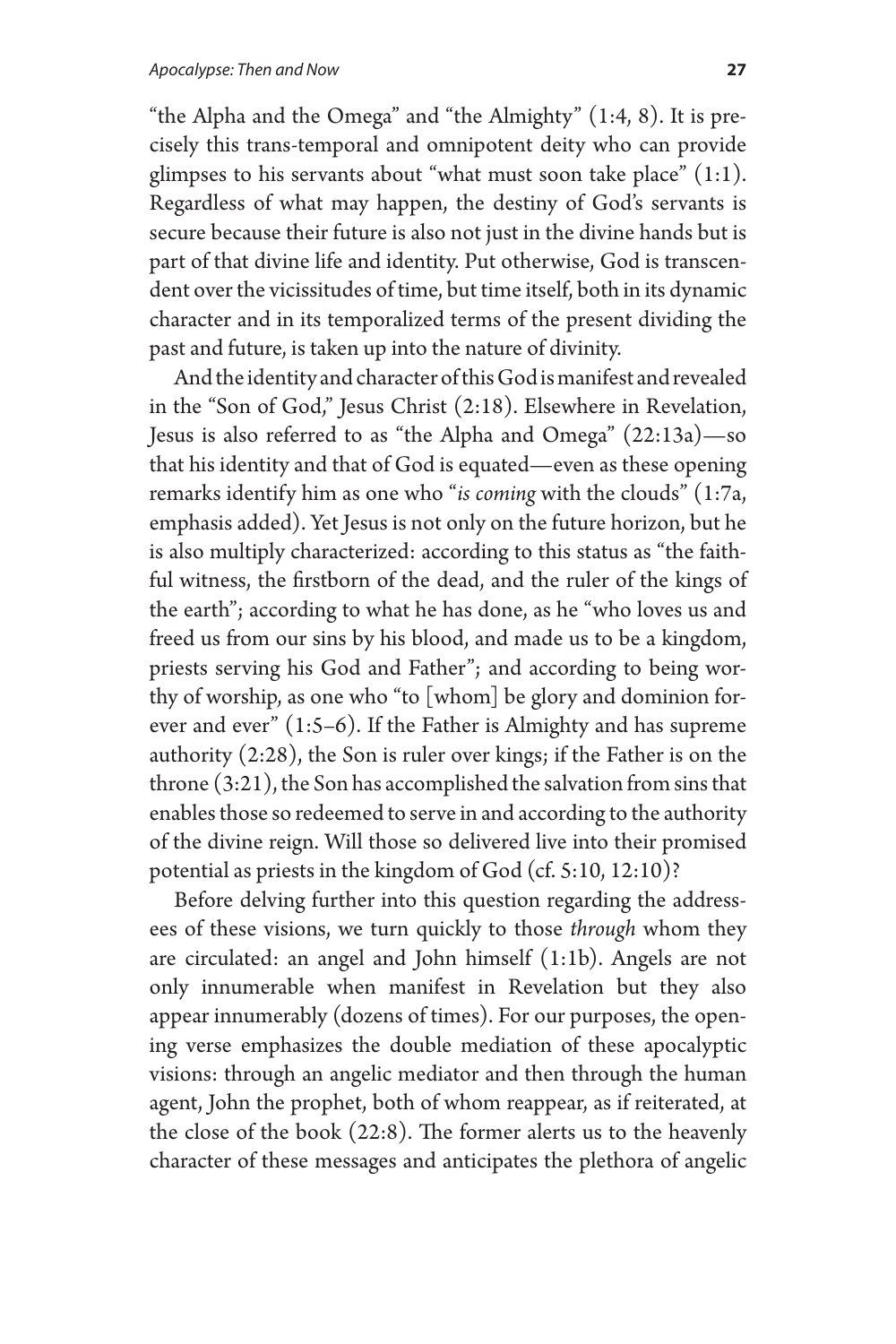manifestations to follow; the latter, John the human agent, confirms that this disclosure unfolds through a visionary conduit, one involving symbolic elements requiring semiotic or interpretive elaboration. If the Gospel accounts reveal God in and through the human life of Jesus of Nazareth, then this revelatory apocalypse unveils the divine figure of Jesus Christ in and through intermediaries divine (angelic) and human ( John).

What we know otherwise about John can be briefly summarized from what he self-discloses in his book. He is a servant or slave of God and Jesus Christ (1:1b), and "was [past tense] on the island called Patmos because of the word of God and the testimony of Jesus" (1:9). Since a number of other instances when John refers to the testimony of or to Jesus occur in the context of persecution (e.g., 12:17; 20:4), some find it plausible that John himself was exiled to Patmos as punishment for his religious beliefs and practices, especially as these had political ramifications.<sup>5</sup> Whether or not this can be confirmed beyond any shadow of historical doubt, or whether or not the Apocalypse was finalized after John was released from exile (as the aorist tense related to the Patmos reference might suggest), is less material than that we appreciate his own self-perception as a visionary prophet. Most important, whenever we might get carried away by the extravagance of the visions that John recorded, we must not forget that ultimately he is attempting to convey "the word of God and to the testimony of Jesus Christ" (1:2), nothing more, nothing less.

And who was this revelation intended for, first and foremost? As already indicated, the seven Asian churches. More precisely, however, the title of the book indicates that the recipients of this epistolary prophecy be no less than "servants" of God and Jesus Christ (1:1). Thus, they were to read aloud, hear, and keep these words (1:3). From this perspective, however, the seer also cast a wide net of possible hearers and readers: "Blessed is the one who reads aloud the words of the prophecy, and blessed are those who hear and who keep what is written in it" (1:3). In other words, the blessing surely was intended for those among the seven churches (on which more

<sup>5.</sup> E.g., Allan A. Boesak, *Comfort and Protest: Reflections on the Apocalypse of John of Patmos from a South African Perspective* (Philadelphia: The Westminster Press, 1987), 25–27.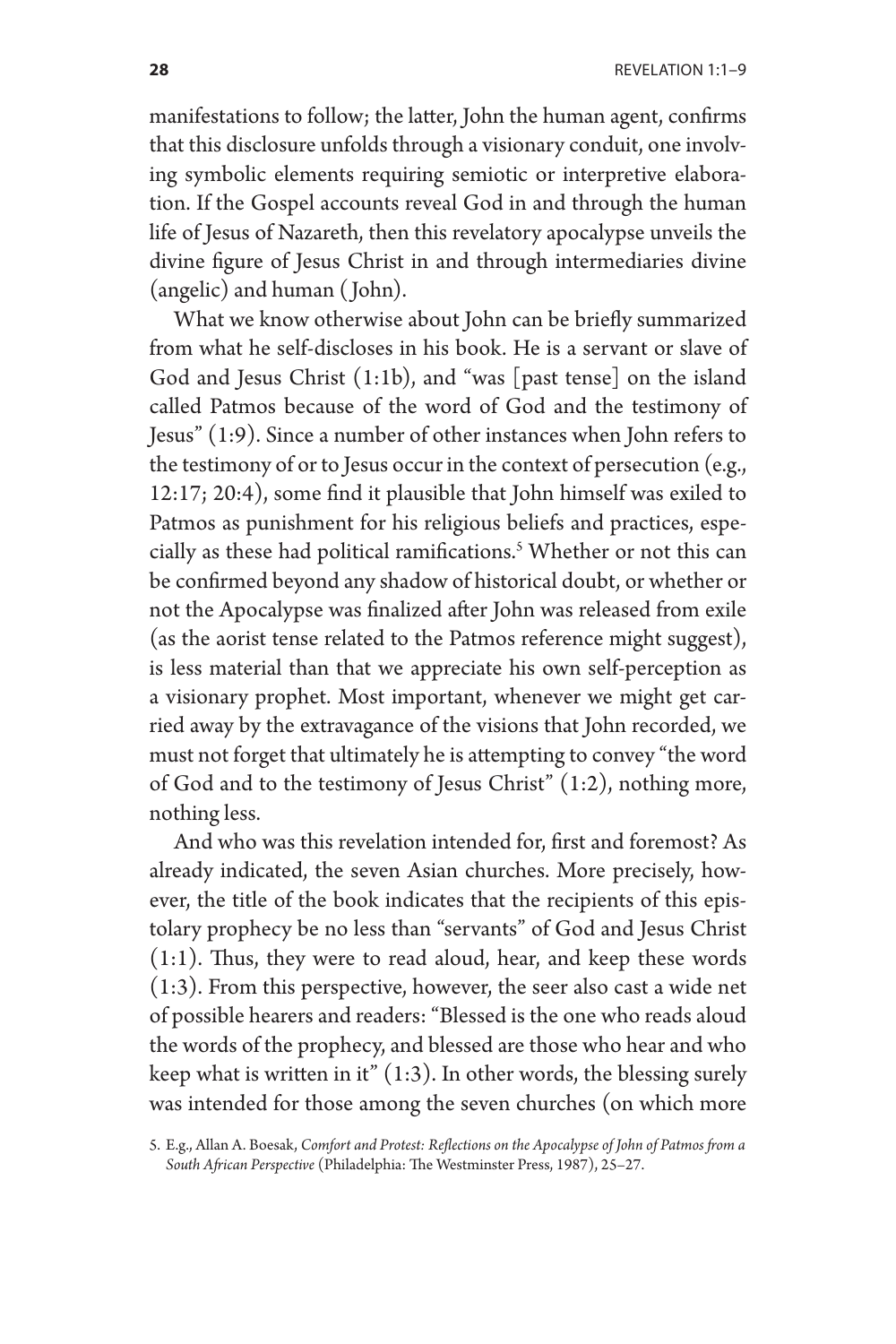in a moment)—as are the six other words of blessing, or macarisms (from the ancient Greek term for beatitudes or sayings praising or wishing and promoting happiness), that are found in the rest of the book (14:13; 16:15; 19:9; 20:6; 22:7, 14)—but beyond that, those who find themselves within the echoes of its reading are invited to listen and obey, and those who respond as such are promised divine blessing.

Why does the seer bless the book's readers, hearers, and keepers? The prophet's introductory comments present two interrelated reasons: because the visions concern "what must soon take place" and because "the time is near" (1:1, 3b). Let me elaborate on each.

The first relates to the concerns about what will happen next. Human creatures with only much better hindsight and minimal foresight want especially the latter in order to anticipate and prepare for what is coming. The book of Revelation thus presents itself as providing some kind of roadmap for the future. If its readers and hearers can decipher the trajectories imaged, they will be in a better position to navigate the coming unknowns. This was presented to the members of the seven churches in order to engage their attention. It has surely been successful in drawing ongoing attention to any and all who wish a more detailed forecast of their times, and especially of the time when Jesus will be returning in and with the clouds.6

Part of the challenge of seeing John's perspective involves understanding what he means by "soon" (*en tachei*, "quickly"). The rest of the New Testament evinces widespread convictions about the impending return of Jesus, but there are also indicators that this belief had eroded over time and was not very compelling to unbelievers (e.g., 2 Pet. 3:3–4). If "soon" means imminent and it has been almost two thousand years since Revelation was written, then how reliable is its message? Yet, as will be argued in this book, although John's language might imply that he is interested in unfolding future events in a predictive sense, his deeper and more foundational

<sup>6.</sup> For histories of readings of this book, see Arthur W. Wainwright, *Mysterious Apocalypse: Interpreting the Book of Revelation* (1993; reprint, Eugene, OR: Wipf & Stock, 2001), and Judith Kovacs and Christopher Rowland, *Revelation*, Blackwell Bible Commentaries series (Malden, MA: Blackwell, 2004).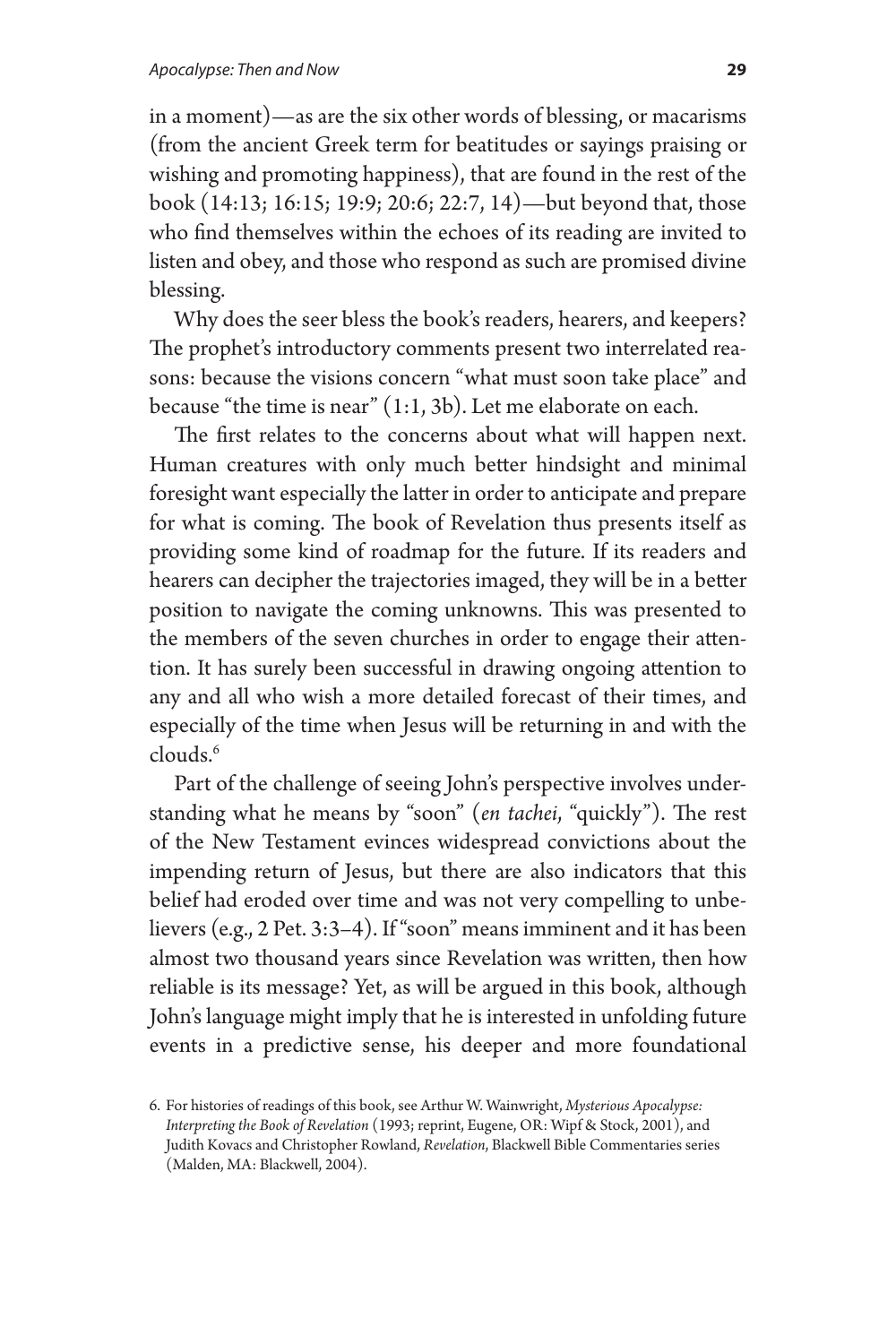motivations are pastoral, intending to shape his readers' and hearers' actions in the present. In other words, John's prophecy is fundamentally theological and eschatological, yes, with one eye on what will (soon) come to pass but, more important, with the other eye on how we are postured in the present toward the unknown but anticipated future. We will need to read with both eyes, to use the preceding metaphor, as we work our way through the text: one attentive to the urgency of John's message and the other to the pastoral care that message communicates.

John's message, and the eschatological message of the New Testament more generally, becomes distorted when we interpret the future coming in ways disconnected from the incarnational and pentecostal realization, already, of the divine reign. Recall that in Lukan perspective, the "last days" refer not only to the end of the world but also to the salvific events inaugurated in the life, death, and resurrection of Jesus and in his giving of the divine spirit to the world. From that perspective, then, the Greek *en tachei* refers less to the speed or nearness of historical and experiential time than to the quality of theological time: the Pentecost time of the divine spirit's outpouring that carries forward the reign of God announced in the anointed Messiah, even as this same temporal dispensation eagerly awaits, and works for, the full consummation of God's salvific work. This does not undermine the apostolic belief in the imminent Parousia of Jesus since even Jesus himself, Luke records, responds to the disciples' question about when the final restoration of Israel would be achieved: "It is not for you to know the times or periods that the Father has set by his own authority  $\ldots$ ." (Acts 1:7). The return of Jesus can continue to be expected at any time as any later generation, ours included, is patient in heralding and in that sense witnessing to its (partially realized) promise. From this perspective, then, John expected that "the final tribulation, defeat of evil, and establishment of the kingdom . . . would begin in his own generation, and, indeed, that it had already begun to happen."7

This helps us also understand John's claim that "the time is near"

<sup>7.</sup> G. K. Beale, *The Book of Revelation: A Commentary on the Greek Text*, The New International Greek Testament Commentary (1999; reprint, Grand Rapids: Eerdmans, and Carlisle, UK: Paternoster, 2013), 182.